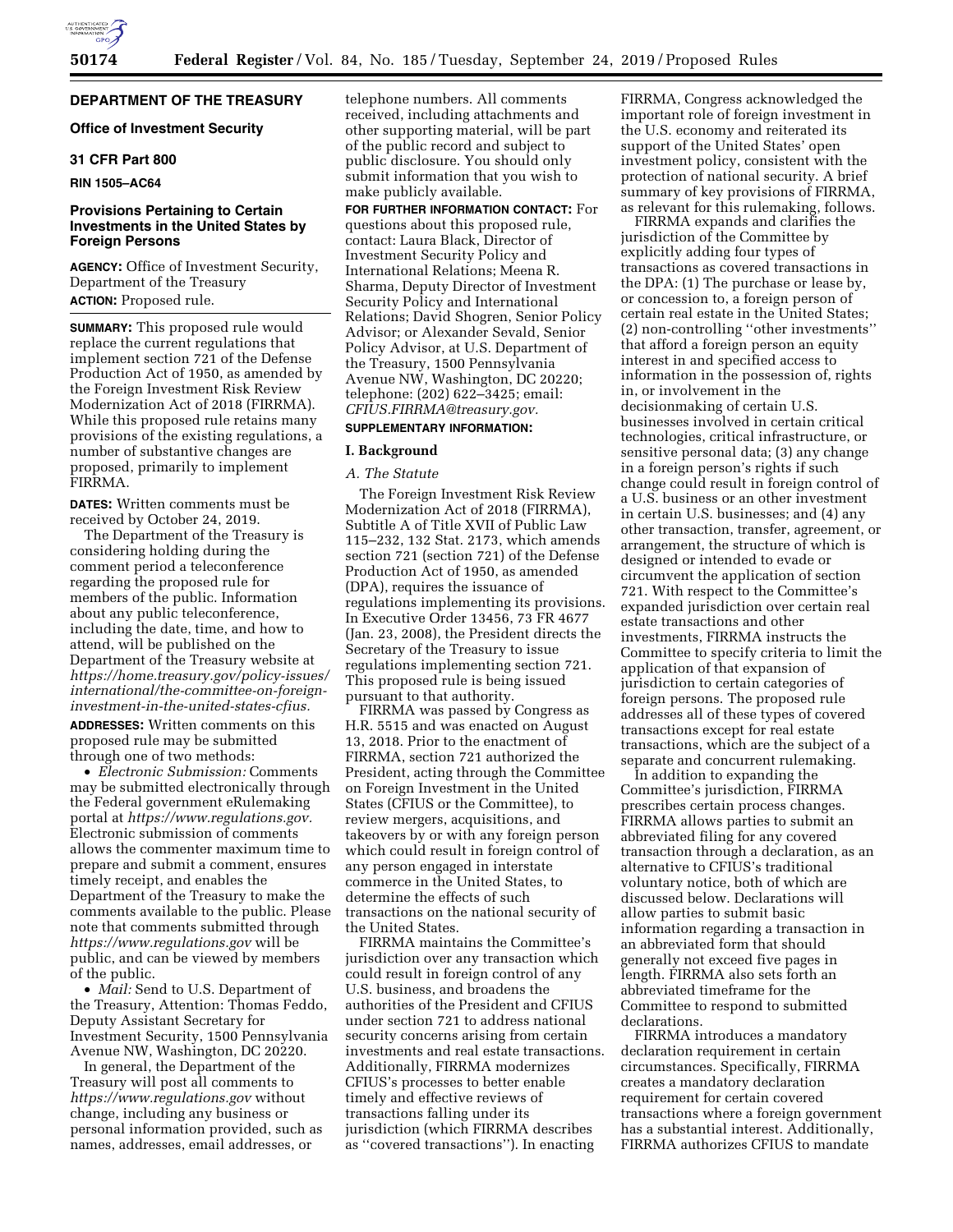through regulations the submitting of a declaration for covered transactions involving certain U.S. businesses that produce, design, test, manufacture, fabricate, or develop one or more critical technologies. In both cases, parties have the option of filing a notice rather than submitting a declaration if they so choose.

FIRRMA also codifies certain processes related to the Committee's authority to identify non-notified and non-declared transactions.

FIRRMA permits a party to a transaction to stipulate that a transaction is a covered transaction and, as relevant, a foreign governmentcontrolled transaction. A party can make a stipulation in either a notice or a declaration. If a party makes a stipulation in a notice, CFIUS must provide comments on or accept the notice no later than 10 business days after the date of the filing.

Additionally, FIRRMA extends the timing of the review period for transactions filed as notices from 30 days to 45 days and allows the Secretary of the Treasury to grant one 15-day extension of the 45-day investigation period in ''extraordinary circumstances.'' These provisions were made effective in a rulemaking on October 11, 2018. 83 FR 51316. FIRRMA establishes a 30-day review period for transactions submitted as declarations. The notice and declarations processes are discussed in further detail below.

#### *B. Effective Date of Certain Provisions*

Congress divided FIRRMA's provisions into two categories: Those effective immediately and those that become effective no later than February 13, 2020.

Specifically, section 1727(a) of FIRRMA lists the provisions that became effective immediately upon enactment of the statute. A number of the immediately effective provisions required revisions to the CFIUS regulations existing at that time at part 800 of title 31 of the Code of Federal Regulations. On October 11, 2018, the Department of the Treasury published an interim rule implementing the immediately effective provisions of, and making updates consistent with, FIRRMA. 83 FR 51316. That interim rule was intended to provide clarity regarding the processes and procedures of the Committee pending the full implementation of FIRRMA. The interim rule provided for a public comment period of 30 days. One comment was received and is discussed below.

Section 1727(b) of FIRRMA delayed the effectiveness of any provision of

FIRRMA not specified in section 1727(a) until the earlier of: (1) The date that is 18 months after the date of enactment of FIRRMA (*i.e.,* February 13, 2020); or (2) the date that is 30 days after publication in the **Federal Register** of a determination by the chairperson of the Committee that the regulations, organizational structure, personnel, and other resources necessary to administer the new provisions are in place. The proposed regulations in this notice are intended to fully implement the provisions of FIRRMA, with the exception of (1) CFIUS's new jurisdiction over certain real estate transactions, (2) CFIUS's new authority to impose filing fees, and (3) CFIUS's authority to mandate declarations for certain transactions involving critical technologies, each of which is the subject of a separate rulemaking, as discussed below.

Notwithstanding section 1727(b), section 1727(c) of FIRRMA authorizes CFIUS to conduct one or more pilot programs to implement any authority provided pursuant to any provision of, or amendment made by, FIRRMA that did not take effect immediately upon enactment. On October 11, 2018, the Department of the Treasury published an interim rule setting forth the scope of, and procedures for, a pilot program to review certain transactions involving foreign persons and critical technologies (Pilot Program Interim Rule). 83 FR 51322. That Pilot Program Interim Rule, which went into effect on November 10, 2018, established mandatory declarations for certain transactions involving investments by foreign persons in certain U.S. businesses that produce, design, test, manufacture, fabricate, or develop one or more critical technologies. The Pilot Program Interim Rule provided for a public comment period of 30 days, and a number of comments were received. As discussed below, the Committee is still considering those comments and the scope of mandatory declarations for covered transactions involving critical technologies. The Department of the Treasury expects to address in the final rule the comments previously received on the Pilot Program Interim Rule and any new comments provided in response to this proposed rule.

# *C. Structure of FIRRMA Rulemaking and This Proposed Rule*

Consistent with CFIUS processes generally, the proposed rule reflects extensive consultation with CFIUS member agencies, as well as other relevant agencies. The proposed rule retains many of the basic features of the existing regulations, while

implementing the changes that FIRRMA made to CFIUS's jurisdiction and process.

Given the number of revisions, the proposed rule amends and restates part 800 in its entirety. Although the new part 800 is being restated here in full, many of the provisions of the prior part 800 are not being materially modified. The Committee will consider all comments provided to the proposed rule, but is particularly interested in receiving comments relating to the new provisions and revisions being proposed here and outlined below, rather than comments relating to the text of part 800 that has not been changed.

In updating part 800 to incorporate CFIUS's new jurisdiction over noncontrolling other investments (which this rule describes as ''covered investments''), certain conforming edits were made to existing provisions. For example, the coverage section in subpart C of the proposed rule on ''covered control transactions'' is based on the ''covered transactions'' section in the existing part 800 regulations and provides examples of the different bases of jurisdiction over control transactions and covered investments. In that respect, there is also now a covered investment section within the coverage subpart for the new jurisdiction. Finally, the proposed rule incorporates the changes made to part 800 in the interim rule published in October 2018, and updates certain other provisions.

This proposed rule does not implement the authority FIRRMA provided to the Committee to review the purchase or lease by, or concession to, a foreign person of certain real estate in the United States. A concurrent proposed rule implements such authority under a separate part 802 within title 31 of the CFR. The Department of the Treasury determined that the technical and procedural aspects of CFIUS's review of transactions involving real estate are sufficiently distinct from those related to control transactions and covered investments to warrant separate rulemaking.

Parties should be aware that certain transactions that are not covered transactions under this proposed rule could potentially be covered real estate transactions under the proposed part 802 real estate regulations.

FIRRMA authorizes the Committee to assess and collect fees with respect to covered transactions for which a written notice is filed, and the Committee is considering how to implement this authority. The proposed rule also does not address filing fees. The Department of the Treasury will publish a separate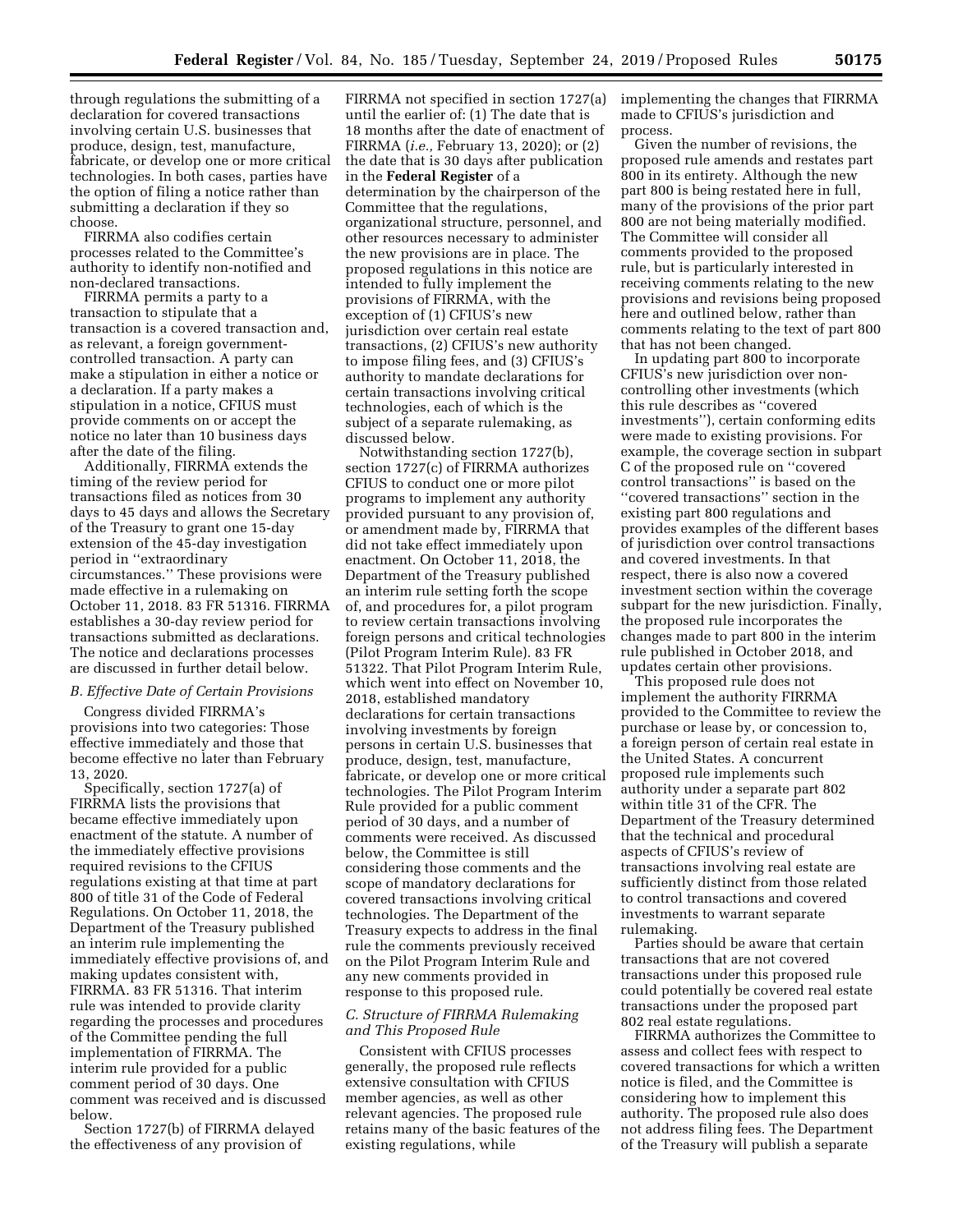proposed rule regarding fees at a later date.

The proposed rule does not modify the regulations currently at 31 CFR part 801, which sets forth the Pilot Program Interim Rule. CFIUS continues to evaluate the Pilot Program Interim Rule, and the Department of the Treasury welcomes comments on the retention of the mandatory declaration aspect of the Pilot Program Interim Rule for certain transactions involving critical technologies. The Department of the Treasury received comments regarding the Pilot Program Interim Rule from a variety of commenters and expects to address these comments in the final rule associated with this proposed rule.

The proposed rule seeks to provide clarity to the business and investment communities with respect to the types of U.S. businesses that are covered under FIRRMA's other investment authority. Given the level of specificity provided in certain provisions of the proposed rule, the pace of technological development, the evolving use of data, and the evolving national security landscape more generally, the Department of the Treasury anticipates that it will periodically review, and as necessary, make changes to the regulations, consistent with applicable law.

#### **II. Discussion of Proposed Rule**

# *A. Subpart A—General*

The following discussion describes several key changes to subpart A.

*Section 800.102—Risk-based analysis.*  FIRRMA requires that any determination of the Committee to suspend a covered transaction, to refer a covered transaction to the President, or to negotiate, enter into or impose, or enforce any agreement or condition with respect to a covered transaction, be based on a risk-based analysis, conducted by the Committee, of the effects on the national security of the United States of the covered transaction, which must include an assessment of the threat, vulnerabilities, and consequences to national security related to the transaction. The proposed rule includes definitions of the terms ''threat,'' ''vulnerabilities,'' and ''consequences to national security'' used in risk-based analyses undertaken by the Committee.

*Section 800.104—Applicability rule.*  The proposed rule clarifies the existing applicability rule. The proposed rule also removes the provision previously found at § 800.103(b)(4) that established applicability to a transaction based upon a Committee determination that a commitment had been made.

## *B. Subpart B—Definitions*

Several key changes to the existing part 800 definitions and several key new definitions that are broadly applicable to both control transactions and covered investments are discussed immediately below. Certain new definitions that are applicable to specific substantive areas regarding covered investments are discussed in the applicable subsections below.

*Section 800.203—Business day.* The proposed rule modifies the definition for ''business day'' to exclude days where there U.S. Office of Personnel Management has announced the closure of Federal offices in the Washington, DC area. The proposed rule also addresses the impact on certain timing requirements where a submission is received after 5 p.m. (Eastern Time).

*Section 800.206—Completion date.*  The proposed rule includes a definition for ''completion date.'' The proposed rule clarifies that, in the event that a covered transaction will be effectuated through multiple or staged closings, the completion date is the earliest date on which any transfer of interest or change in rights that constitutes a covered transaction occurs.

*Section 800.207—Contingent equity interest.* FIRRMA uses the term ''contingent equity interest'' in the definition of investment. The proposed rule eliminates the term ''convertible voting instrument'' in the existing part 800 in light of the new definition of ''contingent equity interest.'' The proposed rule also updates the references in the timing rule at § 800.308.

*Section 800.214—Critical infrastructure.* The proposed rule revises the definition for ''critical infrastructure'' to conform to the language in FIRRMA. As discussed further below, however, for the purposes of an other investment, FIRRMA requires CFIUS to specify a subset of critical infrastructure.

*Section 800.252—U.S. business.* The proposed rule revises the definition for ''U.S. business'' to conform to the definition in FIRRMA.

#### *C. Covered Investments*

The proposed rule implements CFIUS's authority, provided under FIRRMA, to review an investment by a foreign person in certain types of U.S. businesses that affords the foreign person certain access to information in the possession of, rights in, or involvement in the decisionmaking of certain U.S. businesses but that does not afford the foreign person control over the U.S. business. The proposed rule

uses the term ''covered investments'' for these investments, as defined in § 800.211.

The types of access, rights, or involvement that could give rise to a covered investment are set forth in § 800.211(b). That section implements the definitions in FIRRMA describing transactions that afford the foreign person (1) access to material non-public technical information in the possession of the U.S. business, (2) membership or observer rights on the board of directors (or equivalent body) of the U.S. business, or (3) any involvement in substantive decisionmaking of the U.S. business regarding certain actions related to critical technologies, critical infrastructure, or sensitive personal data. The proposed rule further defines ''material non-public technical information'' (see § 800.233) and ''substantive decisionmaking'' (see § 800.245).

The types of businesses in which an investment may constitute a covered investment are those that have certain involvement in critical technologies, critical infrastructure, and sensitive personal data, as further described below and in the proposed rule. These businesses are referred to as ''TID U.S. businesses'' in the proposed rule (see § 800.248). "TID" is an acronym for Technology, Infrastructure, and Data. FIRRMA, moreover, limits such covered investments to those made in an unaffiliated business. Thus, the proposed rule adds a definition for ''unaffiliated TID U.S. business,'' which excludes entities in which the foreign person already holds a majority of the voting interest or the right to appoint the majority of the entity's board or equivalent governing body.

Notably, CFIUS retains jurisdiction over any transaction through which any foreign person could acquire control of any U.S. business, regardless of whether the transaction involves critical technology, critical infrastructure, or sensitive personal data.

In connection with the new jurisdiction over covered investments, FIRRMA requires that the Committee prescribe regulations to limit its application to the investments of certain categories of foreign persons. This proposed rule implements this requirement by ''excepting'' certain foreign persons from the provisions relating to covered investments if the foreign persons meet specified criteria. It also includes clarifications contained in FIRRMA regarding the treatment of certain investments through investment funds and an exception specified in FIRRMA for investments involving air carriers.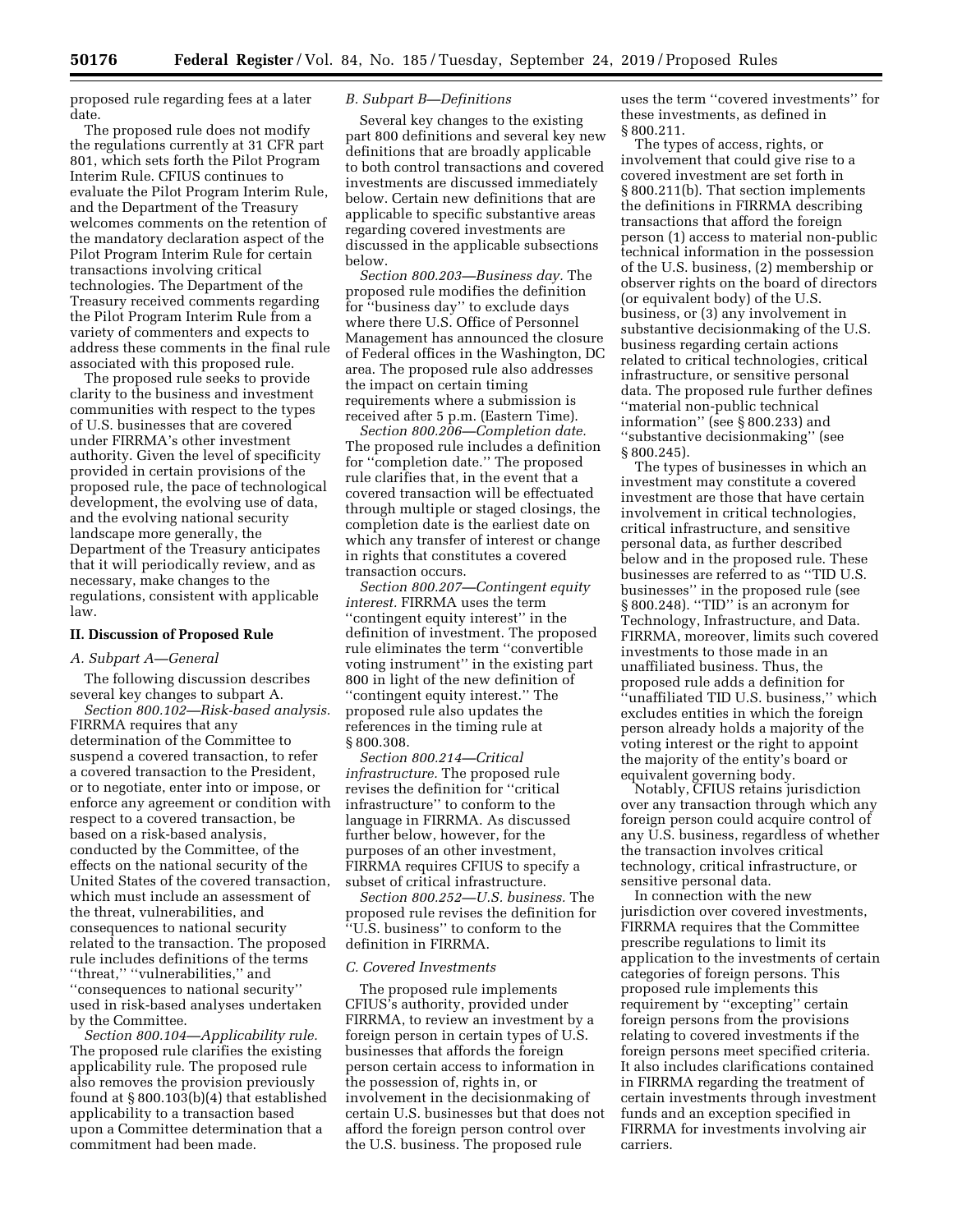1. Covered Investments Involving Critical Technology

FIRRMA expands CFIUS's jurisdiction to include covered investments by a foreign person in an unaffiliated U.S. business that produces, designs, tests, manufactures, fabricates, or develops one or more critical technologies.

*Section 800.215—Critical technologies.* The proposed rule defines ''critical technologies'' consistent with the language in FIRRMA. Subpart (f) of FIRRMA's definition of critical technology, as set out in this proposed rule, captures emerging and foundational technologies controlled pursuant to section 1758 of the Export Control Reform Act of 2018 (ECRA), Subtitle B of Title XVII of Public Law 115–232. Pursuant to ECRA, the Bureau of Industry and Security within the Department of Commerce identifies and places export controls on specified emerging and foundational technologies. As technologies become controlled pursuant to rulemaking under ECRA, they will automatically be covered under the definition of ''critical technologies'' under part 800.

As noted above, CFIUS will continue to have authority to review any transaction that could result in control by a foreign person of any U.S. business, including a U.S. business with technology, critical or otherwise, and export controlled or otherwise.

### 2. Covered Investments Involving Critical Infrastructure

FIRRMA expands CFIUS's jurisdiction to include covered investments by a foreign person in an unaffiliated U.S. business that ''owns, operates, manufactures, supplies, or services critical infrastructure.'' FIRRMA requires that the regulations implementing this provision limit the application of covered investment jurisdiction to a subset of critical infrastructure that must be specified in the regulations. Moreover, FIRRMA specifically provides that any definition of ''critical infrastructure'' established under any provision of law other than section 721 is not determinative for the purposes of section 721, including this proposed rule. Similarly, the subset of critical infrastructure identified in appendix A is not intended to alter the definition of ''critical infrastructure'' as used in any other regulatory regime or context.

*Section 800.212—Covered investment critical infrastructure.* The proposed rule identifies the subset of critical infrastructure that is relevant for the Committee's jurisdiction over covered

investments through a list of specific types of infrastructure in appendix A. As noted above, the Department of the Treasury anticipates periodically revising the regulations, potentially including revisions to this list. To distinguish this subset of critical infrastructure from critical infrastructure more broadly, this proposed rule creates a new term, ''covered investment critical infrastructure'' (see § 800.212).

As noted above, FIRRMA describes, subject to the regulations implementing this provision, a U.S. business that falls under other investment jurisdiction with respect to critical infrastructure as one that ''owns, operates, manufactures, supplies, or services'' the subset of critical infrastructure. This proposed rule refers to these activities as ''functions.'' In furtherance of FIRRMA's requirement to limit the application of other investment jurisdiction regarding critical infrastructure, the proposed rule sets forth which functions apply to each enumerated specific type of covered investment critical infrastructure. The proposed rule therefore links the relevant functions with the enumerated specific types of covered investment critical infrastructure in appendix A. Column 1 of appendix A lists the covered investment critical infrastructure and Column 2 lists the relevant functions that apply to enumerated specific types of covered investment critical infrastructure.

Appendix A is integral to the proposed rule and key to determining whether a U.S. business is a TID U.S. business for purposes of critical infrastructure covered investment jurisdiction. Only a U.S. business that performs one of the specified functions listed in Column 2 of appendix A with respect to the enumerated specific type of covered investment infrastructure listed in Column 1 is a TID U.S. business for purposes of critical infrastructure covered investments. The proposed rule also clarifies the meaning of certain of the functions listed in FIRRMA.

*Section 800.235—Own.* The proposed rule defines ''own'' solely for the purpose of Column 2 of appendix A, which in turn determines which owners of covered investment critical infrastructure are TID U.S. businesses for purposes of covered investment jurisdiction. The term limits owners to only those of U.S. businesses that directly possess the systems or assets constituting the applicable covered investment critical infrastructure.

*Sections 800.232—Manufacture; 800.242—Service; and 800.246— Supply.* The proposed rule also defines

''manufacture,'' ''service,'' and ''supply.'' It does not define ''operate'' given the commonly understood meaning of that term.

Importantly, appendix A only applies to the subset of critical infrastructure subject to covered investment jurisdiction, and is not applicable in any other context. Appendix A implements FIRRMA's direction to identify a subset of critical infrastructure for purposes of covered investments and therefore does not modify the definition of critical infrastructure as it applies to CFIUS's jurisdiction more broadly over control transactions.

As noted above, CFIUS will continue to have authority to review any transaction that could result in control by a foreign person of any U.S. business, regardless of whether the U.S. business involves critical infrastructure as broadly defined by FIRRMA or the narrower subset of covered investment critical infrastructure introduced in this proposed rule.

3. Covered Investments Involving Sensitive Personal Data

FIRRMA expands CFIUS's jurisdiction to include covered investments by a foreign person in an unaffiliated U.S. business that maintains or collects sensitive personal data of U.S. citizens that ''may be exploited in a manner that threatens to harm national security.''

*Section 800.241—Sensitive personal data.* To implement this provision, the proposed rule sets forth a detailed definition for ''sensitive personal data.'' The Committee anticipates periodically revising the regulations, potentially including revisions to this definition.

Given that most companies collect some type of data on individuals, the proposed rule protects national security while attempting to minimize any chilling effect on beneficial foreign investment by focusing on the sensitivity of the data itself, as well as the sensitivity of the population about whom the data is maintained or collected. In particular, the proposed rule identifies specific categories of data that constitute sensitive personal data only if the U.S. business (a) targets or tailors its products or services to sensitive U.S. Government personnel or contractors, (b) maintains or collects such data on greater than one million individuals, or (c) has a demonstrated business objective to maintain or collect such data on greater than one million individuals and such data is an integrated part of the U.S. business's primary products or services. The proposed definition also includes all genetic information and generally carves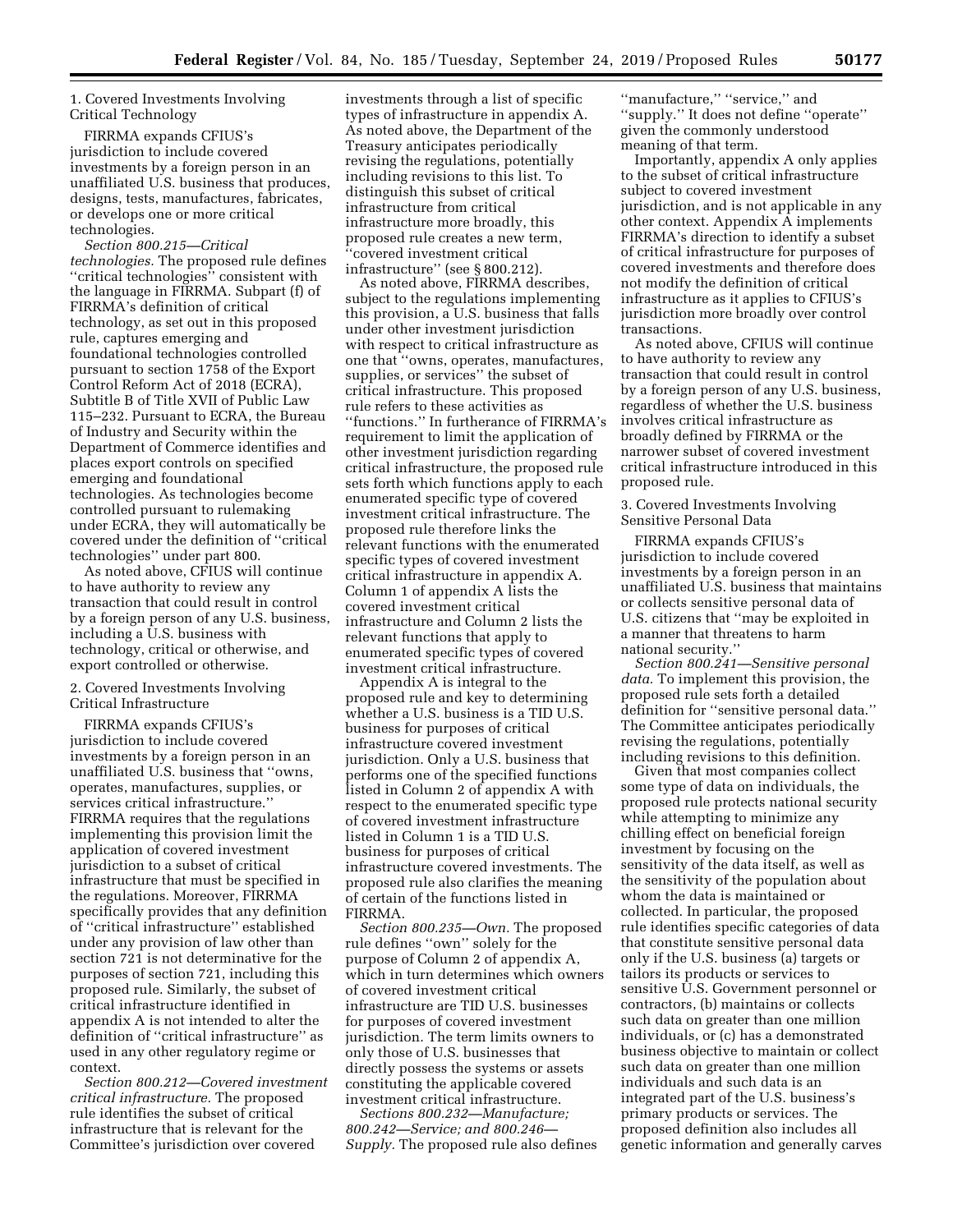out data pertaining to a U.S. business's own employees.

The proposed rule defines ''targets or tailors'' (see § 800.247) and provides examples of businesses that meet the definition. By focusing on U.S. businesses that target or tailor their products or services to these potentially sensitive populations, the Committee expects to review transactions involving U.S. businesses that are more likely to have sensitive personal data concerning such individuals. Even if a U.S. business does not target or tailor its products or services to such individuals, however, if the U.S. business maintains or collects data on a large number of individuals, it is more likely to capture data on sensitive populations. The proposed threshold of one million accounts for this possibility. Similarly, if a U.S. business is a data-driven company that plans to maintain or collect sensitive personal data on a large number of individuals in the future, as demonstrated by the U.S. business's statements or actions, it may capture data on sensitive populations.

*Section 800.241(a)(1)(ii)(A)*—This section describes certain financial data that could be used to determine if an individual is experiencing financial hardship. The types of data the proposed rule seeks to capture include bank account statements or detailed financial information included in an application for a home mortgage or credit card. Information regarding ordinary consumer transactions, such as a record of a credit card purchase at a retail establishment, would not generally fall into this category.

*Section 800.241(a)(1)(ii)(B)*—This section describes information that is collected by consumer reporting agencies, such as an individual's credit score, or summaries of debts and payment histories. Many companies periodically receive information about an individual's credit from a consumer reporting agency, and § 800.241(a)(1)(ii)(B) generally excludes these companies from its scope if they receive a limited set of the information, such as a credit score, for the legitimate purposes described in the Fair Credit Reporting Act.

*Section 800.241(a)(1)(ii)(C)*—This section describes data contained in certain types of personal insurance applications, many of which contain detailed personal information related to financial status and health.

*Section 800.241(a)(1)(ii)(D)*—This section describes health-related data.

*Section 800.241(a)(1)(ii)(E)*—This section describes non-public electronic communications, including email, which may include all manner of

sensitive information, but only if the U.S. business is providing communications platforms used by third parties. For example, email communications between a U.S. business and its own customers would not be covered. Rather, this section describes the situation where a U.S. business offers email, chat, or messaging services, a primary purpose of which is to allow third parties to communicate with each other.

*Section 800.241(a)(1)(ii)(F)*—This section describes geolocation data that is often collected by mobile mapping applications, GPS services, or wireless communications providers.

*Section 800.241(a)(1)(ii)(G)*—This section describes data that is generated by companies that provide biometric identification services.

*Section 800.241(a)(1)(ii)(H)–(J)*— These sections describes certain data that is held by companies, typically government contractors, that issue official government identification cards or process personnel security clearances.

*Section 800.227—Identifiable data; § 800.239—Personal identifier.* The proposed rule also includes a definition of ''identifiable data.'' In some cases, a U.S. business may maintain or collect the data described in § 800.241(a)(1)(ii)(A)–(J), but it is not possible to attribute such data to any specific individual. For example, a U.S. business may store health records on its servers, but those records are encrypted such that only a third party in possession of the encryption key can read the data. The U.S. business in these circumstances would not be maintaining or collecting sensitive personal data. The proposed rule makes clear, however, that identifiable data is not limited to data that includes an individual's name or other obvious identifier, but rather includes any personal identifier, as defined in § 800.239.

Finally, § 800.241(a)(2) describes genetic information, as defined pursuant to the regulations implementing HIPAA. Unlike the categories described in sections  $800.241(a)(1)(ii)(A)$ –(J), the requirement that the U.S. business target or tailor to certain U.S. Government personnel or contractors, maintain or collect data on greater than one million individuals, or have a demonstrated business objective to maintain or collect such data on greater than one million individuals if such data is an integrated part of the U.S. business's primary products or services as well as the requirement that the data be identifiable, does not apply to genetic information.

As noted above, CFIUS will continue to have authority to review any transaction that could result in control by a foreign person of any U.S. business, regardless of whether the U.S. business maintains or collects sensitive personal data.

## 4. Country Specification for Covered Investments

FIRRMA requires CFIUS to specify criteria to limit the application of FIRRMA's expanded jurisdiction over other investments to certain categories of foreign persons. The proposed rule addresses FIRRMA's requirement through three new defined terms, ''excepted investor,'' ''excepted foreign state,'' and ''minimum excepted ownership,'' which operate together to exclude from CFIUS's jurisdiction covered investments by certain foreign persons who meet certain criteria establishing sufficiently close ties to certain foreign states. Sections 800.220, 800.219, and 800.234 define excepted investor, excepted foreign state, and minimum excepted ownership, respectively.

*Section 800.220—Excepted investor.*  The proposed rule sets forth a narrow definition of excepted investor in the interest of protecting national security, in light of increasingly complex ownership structures, and to prevent foreign persons from circumventing CFIUS's jurisdiction. Thus, the criteria specified in § 800.220 require that a foreign person have a substantial connection (*e.g.,* nationality of ultimate beneficial owners and place of incorporation) to one or more particular foreign states in order to be deemed an excepted investor. Note that foreign persons who have violated, or whose parents or subsidiaries have violated, certain U.S. laws, executive orders, regulations, orders, directives, or licenses, or who have submitted a material misstatement or omission in a CFIUS notice or declaration or violated a material provision of a mitigation agreement, among other things, will not be considered excepted investors. Additionally, note that a foreign person who is an excepted investor at the time of the transaction, but, who, for up to three years after the completion date, fails to meet to certain criteria, is deemed not to be an excepted investor and the transaction is thus subject to CFIUS jurisdiction as a covered investment. Any member of the Committee may file an agency notice of the transaction for up to one year (and the Chairperson of the Committee for up to three years in extraordinary circumstances).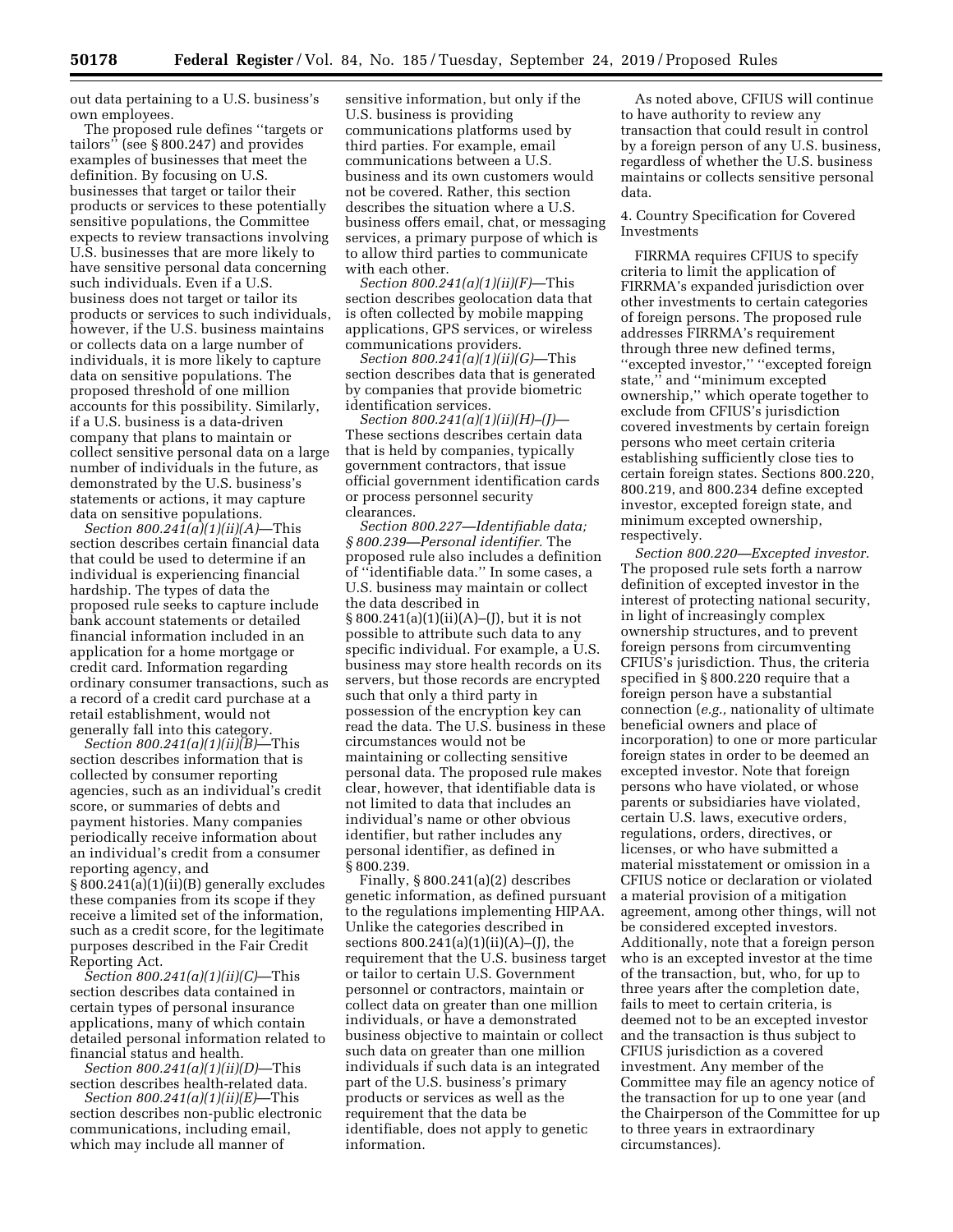*Section 800.219—Excepted foreign state.* The rule proposes that the excepted foreign state definition operate as a two-factor conjunctive test. First, the foreign state must be included in a defined group of eligible foreign states, which will be separately published on the Department of the Treasury website. As this is a new concept with potentially significant implications for the national security of the United States, CFIUS initially intends to designate a limited number of eligible foreign states. CFIUS plans to review this group in the future and potentially expand the number of eligible foreign states.

Second, in furtherance of CFIUS's efforts to encourage partner countries to implement robust processes to review foreign investment in their countries and to increase cooperation with the United States, the Secretary of the Treasury, with the agreement of a supermajority of Committee member agencies, will also make a determination, as described in subpart J, for each eligible foreign state as to whether such foreign state has established and is effectively utilizing a robust process to assess foreign investments for national security risks and to facilitate coordination with the United States on matters relating to investment security. In making these determinations, CFIUS will consider factors that will be made available on the Department of the Treasury website. The Committee is considering delaying the effectiveness of this requirement in order to provide the eligible foreign states time to enhance their foreign investment review processes and bilateral cooperation. Any such determinations identifying a foreign state as an excepted foreign state will be published in the **Federal Register** and incorporated into the Committee's list of excepted foreign states, which will be made available on the Department of the Treasury website.

#### *D. Subpart C—Coverage*

Subpart C of the proposed rule includes provisions that describe with particularity transactions that are, or are not, covered control transactions (§ 800.301–302). Similar provisions address covered investments (§ 800.303–304). The proposed rule contains numerous examples in this subpart to clarify the coverage of certain transactions.

*Section 800.305—Incremental acquisitions.* Under the existing § 800.204(e), ''[a]ny transaction in which a foreign person acquires an additional interest in a U.S. business that was previously the subject of a

covered transaction for which the Committee concluded all action under section 721 shall not be deemed to be a transaction that could result in foreign control over that U.S. business (*i.e.,* it is not a covered transaction).'' This provision was introduced when the scope of CFIUS's jurisdiction included only transactions that could result in foreign control of a U.S. business and when the only means to file was by filing a written notice. This proposed rule moves the provision to Subpart C and clarifies that a transaction shall not be deemed to be a covered transaction if a foreign person acquires an additional interest in a U.S. business over which the same foreign person or any of its direct or indirect whollyowned subsidiaries previously acquired direct control in the U.S. business in a covered control transaction for which the Committee concluded all action under Section 721 on the basis of a notice. It further clarifies that this provision does not apply to incremental acquisitions in a U.S. business by a foreign person that had not previously acquired control of the U.S. business nor to a transaction for which the Committee had concluded all action under section 721 on the basis of a declaration. In other words, the incremental acquisition rule does not apply where the initial transaction was submitted only as declaration or was a covered investment.

*Section 800.307—Specific clarifications for investment funds.* The proposed rule implements provisions in FIRRMA relating to investment funds. Specifically, it clarifies that, in the context of an indirect investment by a foreign person in an unaffiliated TID U.S. business through an investment fund that affords the foreign person (or a designee of the foreign person) membership as a limited partner or equivalent on an advisory board or committee of the fund, where all of the criteria in § 800.307 are satisfied, a limited partner's membership on the investment fund's advisory board or committee does not in and of itself render the foreign person's indirect investment in an unaffiliated TID U.S. business a covered investment.

#### *E. Subpart D—Declarations*

FIRRMA introduces an abbreviated filing process through the submission of a declaration, which allows parties to submit basic information regarding a transaction to the Committee. A declaration may be submitted for any covered transaction and, in certain cases, is mandated. Parties may choose to file a notice in lieu of declaration to

satisfy a mandatory declaration requirement.

Declarations differ from notices in three key ways. First, declarations are shorter in length, generally not exceeding five pages. As part of the Pilot Program Interim Rule, CFIUS developed a standard fillable declaration form for parties to use when submitting a transaction for review. To facilitate the submission of declarations under the proposed rule, CFIUS intends to maintain a standard fillable form, making certain modifications to the form for use with respect to different types of transactions. Parties will be able to use the form to submit voluntary and mandatory declarations to the Committee.

Second, the timeline for the Committee to take action on declarations is shorter than for notices. FIRRMA provides CFIUS up to 30 days to respond to a declaration. This differs from the timeline for notices, which is 45 days for a review and an additional 45 days for an investigation, with a possibility of a 15-day extension in ''extraordinary circumstances.''

Third, FIRRMA provides CFIUS with several potential responses to a declaration, and CFIUS need not make a final determination with respect to action under section 721 on the basis of a declaration.

#### 1. Mandatory Declarations

*Section 800.401—Mandatory declarations.* The proposed rule implements FIRRMA's requirement for mandatory declarations for certain transactions in which a foreign person obtains a ''substantial interest'' in a U.S. business where a foreign government in turn holds a ''substantial interest'' in the foreign person. The proposed rule defines the term substantial interest with respect to a person's ability to influence the actions of another person in a manner that has the potential, directly or indirectly, to impair the national security of the United States. In most cases, the foreign person best placed to influence a U.S. business and therefore exploit any vulnerability in a U.S. business—is the foreign person with the closest relationship to the U.S. business. With respect to an investment involving multiple tiers of investing entities, this foreign person is very frequently the one that sits closest to the U.S. business on the post-closing organizational chart. This entity, when compared to other entities higher in the organizational chart, often has a greater ability to interact directly with—and therefore influence—the U.S. business, both from a corporate governance perspective as well as an operational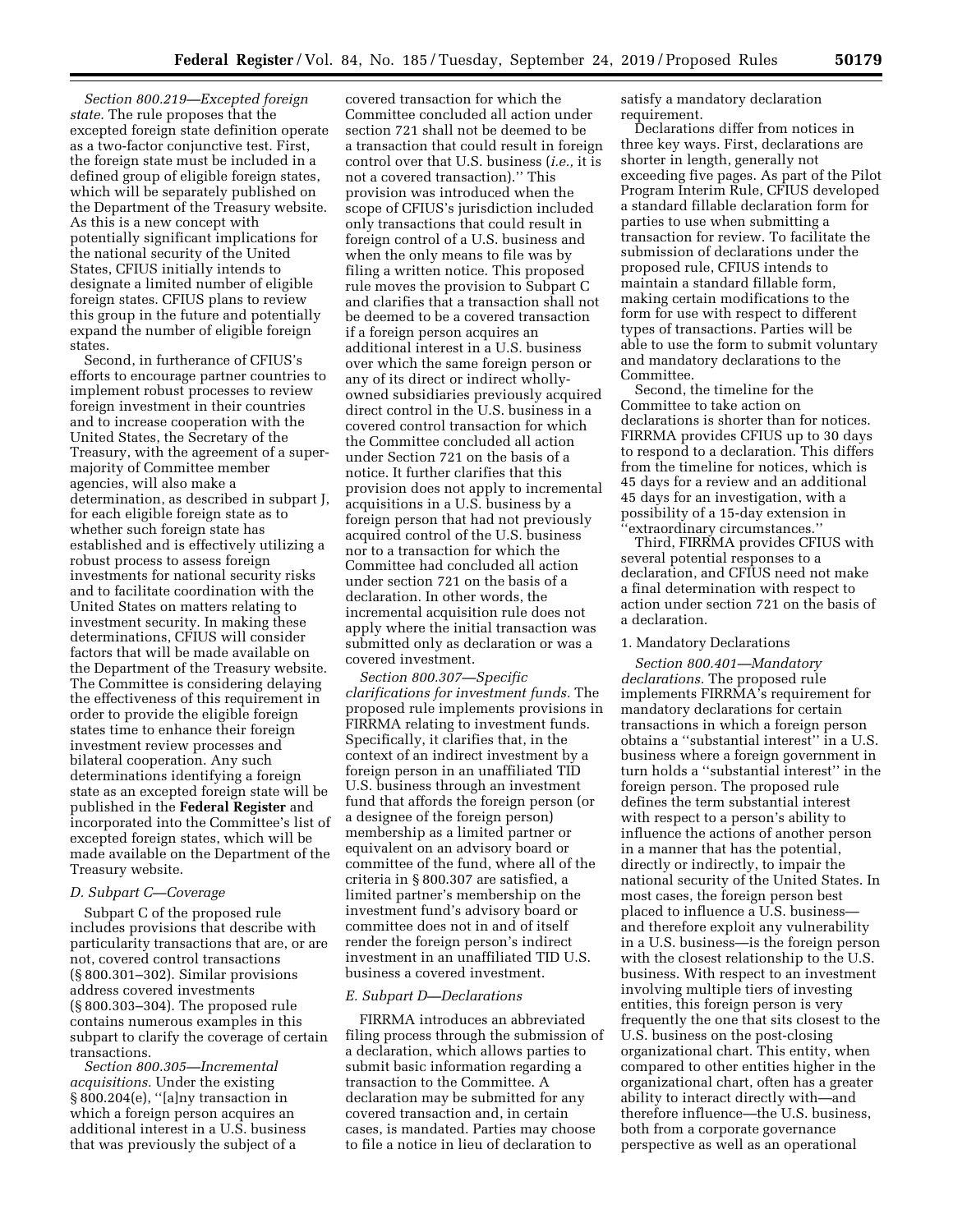perspective. The proposed rule therefore establishes in § 800.244(a) the voting interest threshold for substantial interest between a foreign person and U.S. business at a 25 percent voting interest, direct or indirect, and between a foreign government and a foreign person at a 49 percent or greater voting interest, direct or indirect. For purposes of determining the percentage of voting interest held indirectly by one entity in another, the rule establishes that any voting interest of a parent entity in a subsidiary entity will be deemed to be a 100 percent voting interest. The proposed rule also clarifies in § 800.244(b) how the voting interest in a limited partnership is to be calculated. The proposed rule does not provide for a waiver of this requirement.

As discussed above, CFIUS is considering whether to continue the mandatory declaration requirement under the Pilot Program Interim Rule, which requires declarations for covered control transactions and covered investments in certain U.S. businesses with critical technologies involved in one or more of 27 specified industries.

*Section 800.401(e)(2).* FIRRMA also provides that, for mandatory declarations, the Committee can require that a declaration be submitted up to 45 days prior to the completion of the transaction. Under the proposed rule, mandatory declarations would need to be submitted to CFIUS at least 30 days in advance of the completion date.

*Section 800.401(d).* Where there is a mandatory declaration requirement, parties may choose to submit a written notice at least 30 days prior to the completion date of the transaction instead of a declaration.

#### 2. Voluntary Declarations

*Section 800.402—Voluntary declarations.* The proposed rule implements FIRRMA's provision enabling parties to choose to file a declaration with CFIUS instead of a written notice.

# 3. Procedures and Contents for Declarations

*Section 800.403—Procedures for declarations.* The proposed rule outlines the process under which parties submit a declaration. The contents and procedures for submitting mandatory and voluntary declarations are identical. In order to submit a declaration, the parties need to provide the information required by § 800.404, including certifications. The rule does not permit parties to submit a declaration regarding a transaction that is also the subject of a notice without written approval from the Staff Chairperson. Conversely, parties may not file a notice regarding

a transaction that is the subject of a declaration until such time as the Committee's assessment of the declaration has been completed (see § 800.501(j)).

*Section 800.404—Contents of declarations.* The proposed rule sets forth the information that is required in a declaration, consistent with FIRRMA's requirement that CFIUS establish declarations as ''abbreviated notices that would not generally exceed five pages in length.'' As part of a declaration, parties may voluntarily stipulate that the transaction is a covered transaction and, if so, whether the transaction is a foreign-government controlled transaction.

*Section 800.405—Beginning of 30-day assessment period.* The proposed rule requires that the Committee take action on a declaration within 30 days of the Committee's receipt of the declaration from the Staff Chairperson. One distinction from the provisions regarding declarations in the Pilot Program Interim Rule is that the proposed rule explicitly provides that the Staff Chairperson may invite parties to a declaration to attend a meeting with Committee Staff to discuss and clarify issues pertaining to the transaction that is the subject of the declaration.

*Section 800.406—Rejection, disposition, or withdrawal of declarations.* The proposed rule provides that the Committee may reject a declaration if it is incomplete, there is a material change in the transaction that has been notified, information comes to light that contradicts material information provided by the parties in the declaration, or parties to a submitted declaration fail to provide information requested by the Committee within two business days of the request (unless such timeframe is extended by the Staff Chairperson). The proposed rule also establishes procedures for parties to withdraw a declaration, and makes clear that parties may not submit more than one declaration for the same or substantially similar transaction without approval from the Staff Chairperson.

*Section 800.407—Committee actions.*  The proposed rule implements FIRRMA's mandate that the Committee take one of four actions in response to a declaration: (1) Request that the parties file a notice; (2) inform the parties that CFIUS cannot complete action under section 721 on the basis of the declaration, and that they may file a notice to seek written notification from the Committee that the Committee has concluded all action under section 721 with respect to the transaction; (3) initiate a unilateral review of the transaction through an agency notice; or (4) notify the parties that CFIUS has concluded all action under section 721.

#### *F. Subpart E—Notices*

The proposed rule does not make significant changes to the procedures and requirements for notices.

*Section 800.502(o)—Contents of voluntary notices.* FIRRMA allows parties to ''stipulate'' that the transaction is a covered transaction and, as relevant, a foreign governmentcontrolled transaction. FIRRMA directs the Committee to provide comments or accept the notice within 10 business days from the submission date of the draft or formal written notice in cases where the transaction parties have stipulated that the transaction is a covered transaction. In addition, stipulating control reduces certain information requirements, and will allow the Committee to more quickly turn to reviewing the substance of the transaction. (See § 800.502(j)(2).) In making a stipulation, parties acknowledge that the Committee and the President are entitled to rely on such stipulation in determining whether the transaction is a covered transaction and/ or a foreign government-controlled transaction, and parties making a stipulation waive the right to challenge any such determination. Neither the Committee nor the President is bound by any such stipulation, nor does any such stipulation limit the ability of the Committee or the President to act on any authority provided under section 721, with respect to any covered transaction.

*Section 800.502(c)(1)(xi) and (c)(3)(ix)–(xi)—Contents of voluntary notices.* The rule proposes additions to the information requirements to require submission of information necessary to analyze covered investments. A few additional changes to the information requirements have been introduced for clarity and to include information that CFIUS determined was necessary based on experience.

*Section 800.503—Beginning of 45-day review period.* FIRRMA changes the timeframe for CFIUS's review of a transaction filed as a notice, extending it from 30 days to 45 days. This change was one of the immediately effective provisions of FIRRMA that was implemented through the interim rule published at 83 FR 51316. The proposed rule, consistent with the interim rule, incorporates that timing change.

## *G. Subpart G—Finality of Action*

FIRRMA maintains that a covered transaction that has been notified to CFIUS as a notice and on which CFIUS has concluded action under section 721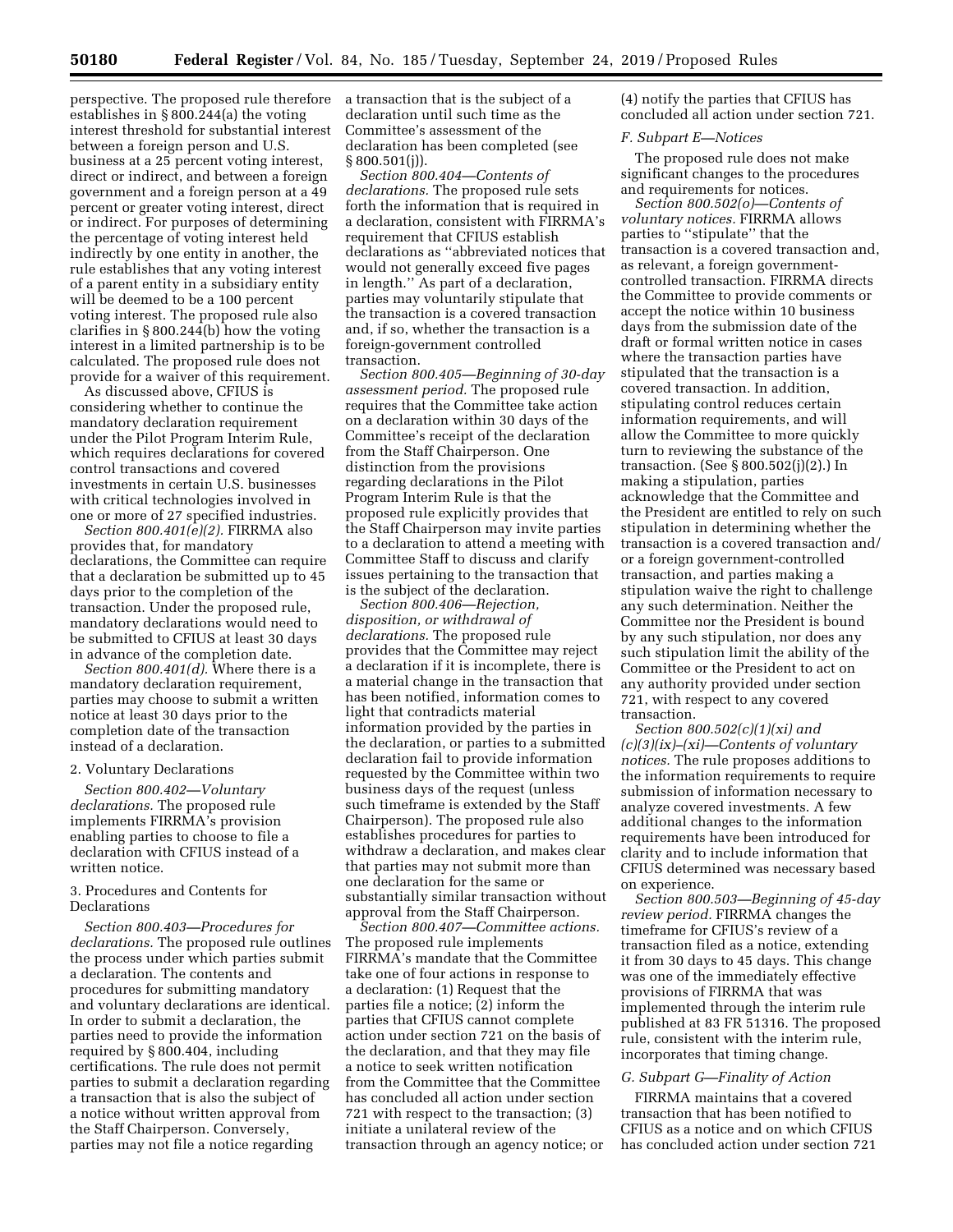after determining that there are no unresolved national security concerns, qualifies for a ''safe harbor,'' and extends the same treatment to transactions submitted as a declaration. This means that, unless a party to a transaction submitted false or misleading material information or omitted material information, and subject to compliance with the terms of any mitigation agreement entered into with or conditions imposed by CFIUS, the transaction can proceed without the possibility of subsequent suspension or prohibition under section 721. A covered transaction on which CFIUS has not concluded action does not qualify for the safe harbor, and CFIUS has the authority to initiate review of the transaction on its own, even after the transaction has been completed, which CFIUS may choose to do if it believes the transaction presents national security considerations.

## *H. Subpart I—Penalties and Damages*

The Department of the Treasury amended the penalty provisions of its regulations in the interim rule published at 83 FR 51316, which updated CFIUS's penalties provision consistent with revisions made to section 721 by FIRRMA. The proposed rule adopts the revisions from the interim rule and makes certain other updates to subpart I.

*Section 800.901—Penalties and damages.* The proposed rule, consistent with the interim rule, removes the qualifier ''intentionally or through gross negligence'' with respect to a material misstatement or omission in the context of the imposition of civil penalties. These revisions did not, and do not, apply to material misstatements, omissions, or certifications made prior to the interim rule's effective date (October 11, 2018), or to violations occurring after the implementation of the interim rule of a material provision of a mitigation agreements or material conditions of an order entered into or imposed prior to the implementation of the interim rule.

*Section 800.902—Effect of lack of compliance.* The proposed rule, consistent with the interim rule, includes a provision authorizing the Committee to negotiate a remediation plan for lack of compliance with a mitigation agreement or condition entered into or imposed under section 721(l), require filings for future covered transactions for five years, or seek injunctive relief, in addition to other available remedies.

The proposed rule includes certain other modifications to subpart I,

including with respect to how penalties are calculated, imposed, and enforced.

#### **III. Public Comments**

The Department of the Treasury received one comment to the interim rule. The commenter sought additional information about what circumstances the Committee believes would warrant a 15-day extension of an investigation in order ''to protect the national security of the United States.''

*Response:* The interim rule provides that where a Committee member requests to extend an investigation, that request must include a description, ''with particularity, [of] the extraordinary circumstances that warrant the Chairperson extending the investigation.'' 31 CFR 800.506. Accordingly, whether ''extraordinary circumstances'' exist depends on the specific facts of a particular investigation, and are difficult to generalize. While we understand the commenter's interest in additional information from the Committee, at this time we are not considering altering or expanding on the extraordinary circumstances provisions relating to a 15-day extension of an investigation in part 800.

## **IV. Rulemaking Requirements**

#### *Executive Order 12866*

These regulations are not subject to the general requirements of Executive Order 12866, which covers review of regulations by the Office of Information and Regulatory Affairs in the Office of Management and Budget, because they relate to a foreign affairs function of the United States, pursuant to section 3(d)(2) of that order.

#### *Paperwork Reduction Act*

The collections of information contained in this notice of proposed rulemaking have been submitted to the Office of Management and Budget for review in accordance with the Paperwork Reduction Act of 1995 (44 U.S.C. 3507(d)) (PRA).

Comments on the collection of information should be sent to the Office of Management and Budget, Attn: Desk Officer for the Department of the Treasury, Office of Information and Regulatory Affairs, Washington, DC 20503, or via email to *[OIRA](mailto:OIRA_Submission@omb.eop.gov)*\_ *[Submission@omb.eop.gov,](mailto:OIRA_Submission@omb.eop.gov)* with copies to Thomas Feddo, Deputy Assistant Secretary for Investment Security, U.S. Department of the Treasury, 1500 Pennsylvania Avenue NW, Washington, DC 20220. Comments on the collection of information should be received by November 25, 2019.

In accordance with 5 CFR 1320.8(d)(1), the Department of the Treasury is soliciting comments from members of the public concerning this collection of information to:

(1) Evaluate whether the proposed collection of information is necessary for the proper performance of the functions of the agency, including whether the information will have practical utility;

(2) Evaluate the accuracy of the agency's estimate of the burden of the proposed collection of information;

(3) Enhance the quality, utility, and clarity of the information to be collected; and

(4) Minimize the burden of the collection of information on those who are to respond; including through the use of appropriate automated collection techniques or other forms of information technology.

The burden of the information collections in this proposed rule is estimated as follows:

# For Notices

*Estimated total annual reporting and/ or recordkeeping burden:* 26,000 hours.

*Estimated average annual burden per respondent:* 130 hours.

*Estimated number of respondents:*  200 per year.

*Estimated annual frequency of responses:* Not applicable.

#### For Declarations

*Estimated total annual reporting and/ or recordkeeping burden:* 11,000 hours.

*Estimated average annual burden per respondent:* 20 hours.

*Estimated number of respondents:*  550 per year.

*Estimated annual frequency of responses:* Not applicable.

Under the PRA, an agency may not conduct or sponsor, and a person is not required to respond to, a collection of information unless it displays a valid control number assigned by the Office of Management and Budget.

#### *Initial Regulatory Flexibility Analysis*

The Regulatory Flexibility Act (5 U.S.C. 601 *et seq.*) (RFA) generally requires an agency to prepare a regulatory flexibility analysis unless the agency certifies that the rule will not, once implemented, have a significant economic impact on a substantial number of small entities. The RFA applies whenever an agency is required to publish a general notice of proposed rulemaking under section 553(b) of the Administrative Procedure Act (5 U.S.C. 553) (APA), or any other law. As set forth below, because regulations issued pursuant to the DPA, such as these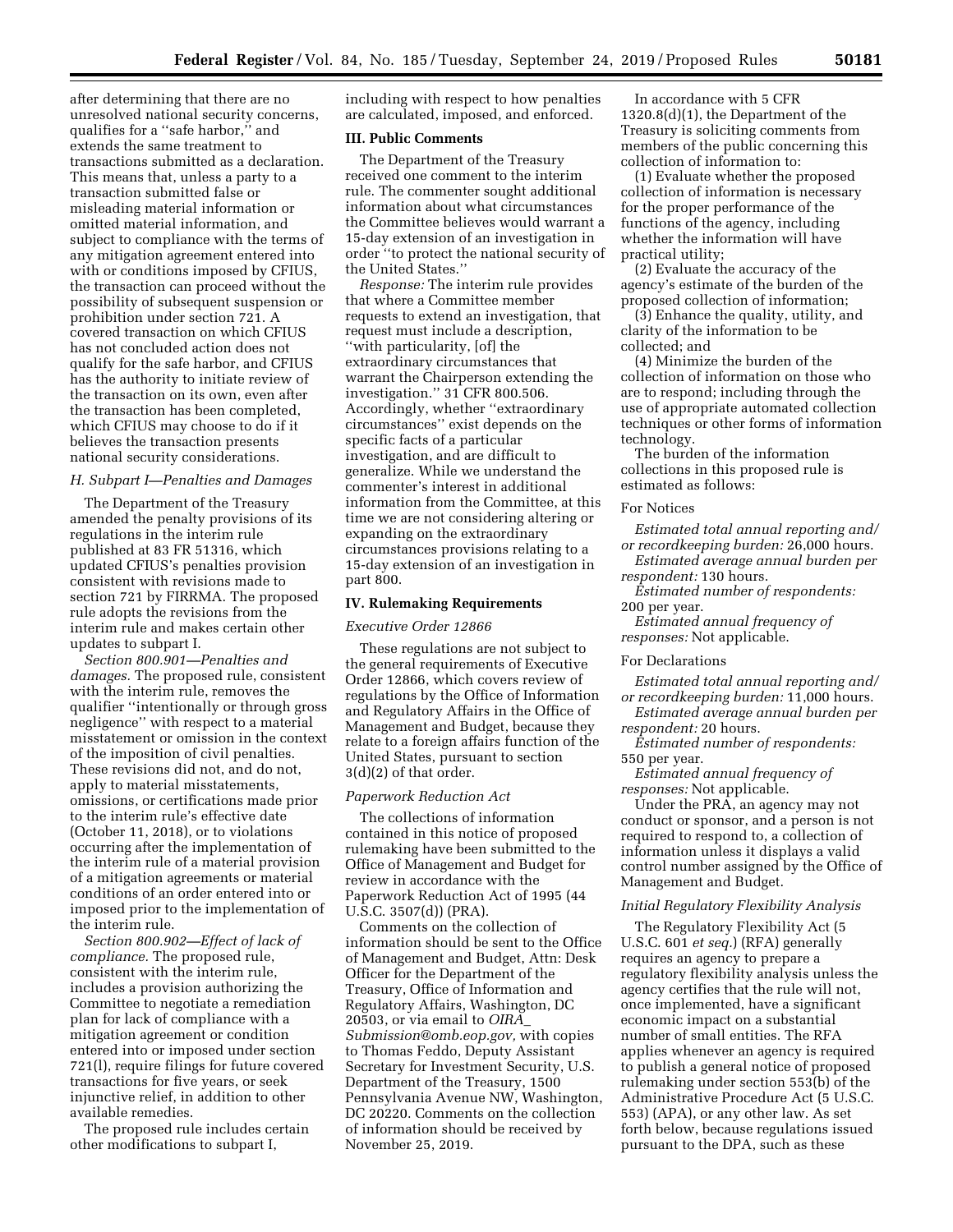regulations, are not subject to the APA, or another law requiring the publication of a general notice of proposed rulemaking, the RFA does not apply.

The proposed rule implements section 721 of the DPA. Section 709(a) of the DPA provides that the regulations issued under it are not subject to the rulemaking requirements of the APA. Section 709(b)(1) instead provides that any regulation issued under the DPA be published in the **Federal Register** and opportunity for public comment be provided for not less than 30 days. Section 709(b)(3) of the DPA also provides that all comments received during the public comment period be considered and the publication of the final regulation contain written responses to such comments. Consistent with the plain text of the DPA, legislative history confirms that Congress intended that regulations under the DPA be exempt from the notice and comment provisions of the APA and instead provided that the agency include a statement that interested parties were consulted in the formulation of the final regulation. See H.R. Conf. Rep. No. 102–1028, at 42 (1992) and H.R. Rep. No. 102–208 pt. 1, at 28 (1991). The limited public participation procedures described in the DPA do not require a general notice of proposed rulemaking as set forth in the RFA. Further, the mechanisms for publication and public participation are sufficiently different to distinguish the DPA procedures from a rule that requires a general notice of proposed rulemaking. In providing the President with expanded authority to suspend or prohibit the acquisition, merger, or takeover of, or certain other investments in, a U.S. business by a foreign person if such a transaction would threaten to impair the national security of the United States, Congress could not have contemplated that regulations implementing such authority would be subject to RFA analysis. For these reasons, the RFA does not apply to these regulations.

Notwithstanding the inapplicability of the RFA, the Department of the Treasury has undertaken an analysis of the proposed rule's potential impact on small businesses in the United States. While the Department of the Treasury believes that the proposed rule likely would not have a ''significant economic impact on a substantial number of small entities'' (5 U.S.C. 605(b)), the Department of the Treasury does not have complete data at this time to make this determination, and therefore invites the public to comment on its analysis.

As discussed above, the proposed rule expands the jurisdiction of the

Committee to include additional types of transactions not previously subject to CFIUS review. Additionally, the Committee will retain its existing jurisdiction over any transaction through which any foreign person could acquire control of any U.S. business. Accordingly, the proposed rule may impact any U.S. business, including a small U.S. business that engages in a covered transaction.

There is no single source for information on the number of small U.S. businesses that receive foreign investment (direct or indirect), including those involved with critical technologies, critical infrastructure, or sensitive personal data, such that they would be directly impacted by this rule. However, the Bureau of Economic Analysis (BEA) within the Department of Commerce collects, on an annual basis, data on new foreign direct investment in the United States through its Survey of New Foreign Direct Investment in the United States (Form BE-13). While these data are selfreported, and include only direct investments in U.S. businesses in which the foreign person acquires at least 10 percent of the voting shares (and consequently, do not capture investments below 10 percent, which may nevertheless be covered transactions), they nonetheless provide relevant information on a category of U.S. businesses that receive foreign investment, some of which may be covered by the proposed rule.

According to the BEA, in 2018, the most current year for which data is available, foreign persons obtained at least a 10 percent voting share in 832 U.S. businesses. U.S. Bureau of Economic Analysis, ''Number of Investments Initiated in 2018, Distribution of Planned Total Expenditures, Size by Type of Investment,'' *[https://apps.bea.gov/](https://apps.bea.gov/international/xls/Table15-14-15-16-17-18.xls)  [international/xls/Table15-14-15-16-17-](https://apps.bea.gov/international/xls/Table15-14-15-16-17-18.xls) [18.xls](https://apps.bea.gov/international/xls/Table15-14-15-16-17-18.xls)* (last visited September 11, 2019). The BEA only reports the general size of the investment transaction, not the type of the U.S. business involved, nor whether the U.S. business is considered a ''small business'' by the Small Business Administration (SBA), which defines small businesses based on annual revenue or number of employees. The smallest foreign investment transactions that the BEA reports are those with a dollar value below \$50 million. While not all U.S. businesses receiving a foreign investment of less than \$50 million are considered ''small'' for the purposes of the RFA, many might be, and the number of U.S. businesses receiving foreign investments of less than \$50

million can serve as a proxy for the number of transactions involving small U.S. businesses that might be subject to CFIUS's jurisdiction.

Of the above mentioned 832 U.S. businesses receiving foreign investment in 2018, 576 were involved in transactions valued at less than \$50 million. Although this figure is under inclusive because it does not capture all transactions that could potentially fall under the proposed rule, it also is over inclusive because it is not limited to any particular type of U.S. business. We believe the figure of 576 is the best estimate based on the available data of the number of small U.S. businesses that may be impacted by this rule.

According to the SBA, there are 30.2 million small businesses (defined as ''firms employing fewer than 500 employees'') in the United States. *[https://www.sba.gov/sites/default/files/](https://www.sba.gov/sites/default/files/advocacy/2018-Small-Business-Profiles-US.pdf) [advocacy/2018-Small-Business-Profiles-](https://www.sba.gov/sites/default/files/advocacy/2018-Small-Business-Profiles-US.pdf)[US.pdf.](https://www.sba.gov/sites/default/files/advocacy/2018-Small-Business-Profiles-US.pdf)* If approximately 600 small U.S. businesses will be potentially impacted by this rule, then the rule may potentially impact less than one percent of all small U.S. businesses. Accordingly, the Department of the Treasury does not believe the rule will impact a ''substantial number of small entities.''

Nonetheless, the proposed rule includes provisions that would reduce the costs to all businesses, including small businesses. For example, the availability of a shorter declaration for covered transactions may result in smaller cost to entities than having to prepare a lengthier notice. Additionally, having a fillable form for declarations may reduce some of the cost for parties.

The Department of the Treasury seeks information and comment on the types and number of small entities potentially impacted by this proposed rule. If necessary, the Department of the Treasury will undertake a final regulatory flexibility analysis in the final rule.

#### **List of Subjects in 31 CFR Part 800**

Foreign investments in the United States, Investigations, Investments, Investment companies, National defense, Reporting and Recordkeeping requirements.

For the reasons set forth in the preamble, the Department of the Treasury proposes to revise part 800 of title 31 of the Code of Federal Regulations, to read as follows: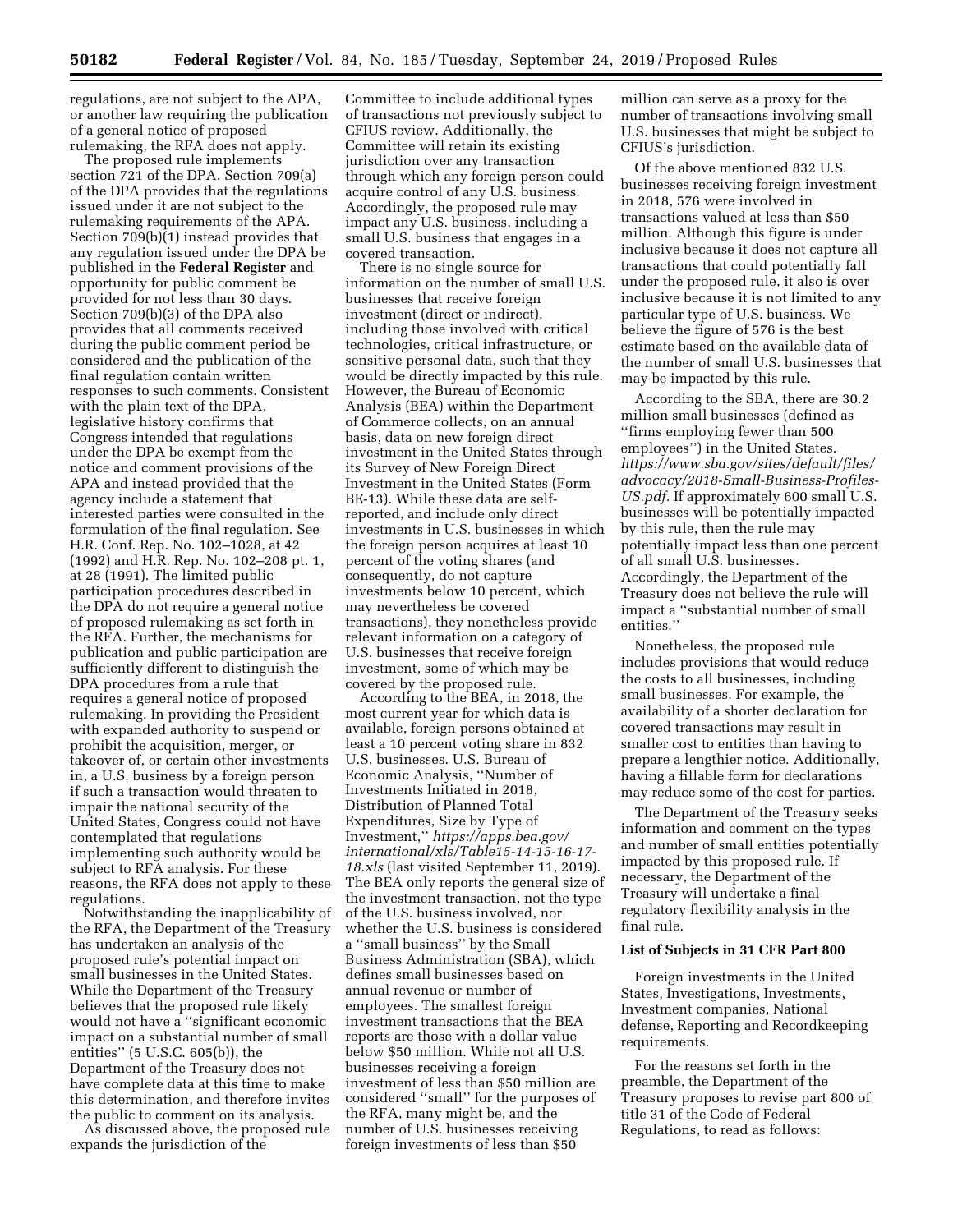# **PART 800—REGULATIONS PERTAINING TO CERTAIN INVESTMENTS IN THE UNITED STATES BY FOREIGN PERSONS**

#### **Subpart A—General**

# **Subpart B—Definitions**

| 800.201            | Aggregated data.                          |  |
|--------------------|-------------------------------------------|--|
| 800.202            | Anonymized data.                          |  |
| 800.203            | Business day.                             |  |
| 800.204            | Certification.                            |  |
| 800.205            | Committee; Chairperson of the             |  |
|                    | Committee; Staff Chairperson.             |  |
| 800.206            | Completion date.                          |  |
| 800.207            | Contingent equity interest.               |  |
| 800.208            | Control.                                  |  |
| 800.209            | Conversion.                               |  |
| 800.210            | Covered control transaction.              |  |
| 800.211            | Covered investment.                       |  |
| 800.212            | Covered investment critical               |  |
| infrastructure.    |                                           |  |
| 800.213            | Covered transaction.                      |  |
| 800.214            | Critical infrastructure.                  |  |
| 800.215            | Critical technologies.                    |  |
| 800.216            | Effective date.                           |  |
| 800.217            | Encrypted data.                           |  |
| 800.218            | Entity.                                   |  |
| 800.219            | Excepted foreign state.                   |  |
| 800.220            | Excepted investor.                        |  |
| 800.221            | Foreign entity.                           |  |
| 800.222            | Foreign government.                       |  |
| 800.223            | Foreign government-controlled             |  |
|                    | transaction.                              |  |
| 800.224            | Foreign national.                         |  |
| 800.225            | Foreign person.                           |  |
| 800.226            | Hold.                                     |  |
| 800.227            | Identifiable data.                        |  |
| 800.228            | Investment.                               |  |
| 800.229            | Investment fund.                          |  |
| 800.230            | Involvement.                              |  |
| 800.231            | Lead agency.                              |  |
| 800.232            | Manufacture.                              |  |
| 800.233            | Material nonpublic technical              |  |
|                    | information.                              |  |
| 800.234            | Minimum excepted ownership.               |  |
| 800.235            | Own.                                      |  |
| 800.236            | Parent. 800.237 Party to a                |  |
|                    | transaction.                              |  |
| 800.238            | Person. 800.239 Personal identifier.      |  |
| 800.240            | Section 721.                              |  |
| 800.241            | Sensitive personal data.                  |  |
| 800.242            | Service.                                  |  |
|                    | 800.243 Solely for the purpose of passive |  |
|                    | investment.                               |  |
|                    | 800.244 Substantial interest.             |  |
|                    | 800.245 Substantive decisionmaking.       |  |
| 800.246            | Supply.                                   |  |
| 800.247            | Targets or tailors.                       |  |
| 800.248            | TID U.S. business.                        |  |
| 800.249            | Transaction.                              |  |
| 800.250            | Unaffiliated TID U.S. business.           |  |
| 800.251            | United States.                            |  |
| 800.252<br>800.253 | U.S. business.<br>U.S. national.          |  |
|                    |                                           |  |
| 800.254            | Voting interest.                          |  |

# **Subpart C—Coverage**

800.301 Transactions that are covered control transactions.

- 800.302 Transactions that are not covered control transactions.
- 800.303 Transactions that are covered investments.
- 800.304 Transactions that are not covered investments.<br>800.305 Increm
- Incremental acquisitions.
- 800.306 Lending transactions.
- 800.307 Specific clarifications for investment funds.
- 800.308 Timing rule for a contingent equity interest.

#### **Subpart D—Declarations**

- 800.401 Mandatory declarations.
- 800.402 Voluntary declarations.
- 800.403 Procedures for declarations.<br>800.404 Contents of declarations.
- Contents of declarations.
- 800.405 Beginning of 30-day assessment period.
- 800.406 Rejection, disposition, or withdrawal of declarations.
- 800.407 Committee actions.

#### **Subpart E—Notices**

- 
- 800.501 Procedures for notices.<br>800.502 Contents of voluntary r Contents of voluntary notices.
- 800.503 Beginning of a 45-day review period.
- 800.504 Deferral, rejection, or disposition of certain voluntary notices.
- 800.505 Determination of whether to undertake an investigation.
- 800.506 Determination not to undertake an investigation.
- 800.507 Commencement of investigation.
- 800.508 Completion or termination of investigation and report to the President. 800.509 Withdrawal of notices.

#### **Subpart F—Committee Procedures**

- 800.601 General.
- 800.602 Role of the Secretary of Labor.
- 800.603 Materiality.
- 800.604 Tolling of deadlines during lapse in appropriations.

#### **Subpart G—Finality of Action**

800.701 Finality of actions under section 721.

#### **Subpart H—Provision and Handling of Information**

- 800.801 Obligation of parties to provide information.
- 800.802 Confidentiality.

# **Subpart I—Penalties and Damages**

800.901 Penalties and damages. 800.902 Effect of lack of compliance.

# **Subpart J—Foreign National Security Investment Review Regimes**

- 800.1001 Determinations.
- 800.1002 Effect of determinations.
- Appendix A to Part 800—Covered investment critical infrastructure and functions related to covered investment critical infrastructure

**Authority:** 50 U.S.C. 4565; E.O. 11858, as amended, 73 FR 4677.

#### **Subpart A—General**

#### **§ 800.101 Scope.**

(a) Section 721 of title VII of the Defense Production Act of 1950 (50

U.S.C. 4565), as amended, authorizes the President to suspend or prohibit any covered transaction, when, in the President's judgment, there is credible evidence that leads the President to believe that the foreign person engaging in a covered transaction might take action that threatens to impair the national security of the United States, and when provisions of law other than section 721 and the International Emergency Economic Powers Act (50 U.S.C. 1701–1706), do not, in the judgment of the President, provide adequate and appropriate authority for the President to protect the national security in the matter before the President. Section 721 also authorizes the Committee to review covered transactions and to mitigate any risk to the national security of the United States that arises as a result of such transactions.

(b) This part implements regulations pertaining to covered transactions as defined in § 800.213 of this part. Regulations pertaining to covered real estate transactions are addressed in part 802 of this title.

#### **§ 800.102 Risk-based analysis.**

Any determination of the Committee with respect to a covered transaction to suspend, refer to the President, or to negotiate, enter into or impose, or enforce any agreement or condition under section 721 shall be based on a risk-based analysis, conducted by the Committee, of the effects on the national security of the United States of the covered transaction. Any such riskbased analysis shall include credible evidence demonstrating the risk and an assessment of the threat, vulnerabilities, and consequences to national security related to the transaction. For purposes of this part, any such analysis of risk shall include and be informed by consideration of the following elements:

(a) The *threat,* which is a function of the intent and capability of a foreign person to take action to impair the national security of the United States;

(b) The *vulnerabilities,* which are the extent to which the nature of the U.S. business presents susceptibility to impairment of national security; and

(c) The *consequences to national security,* which are the potential effects on national security that could reasonably result from the exploitation of the vulnerabilities by the threat actor.

# **§ 800.103 Effect on other law.**

Nothing in this part shall be construed as altering or affecting any other authority, process, regulation, investigation, enforcement measure, or review provided by or established under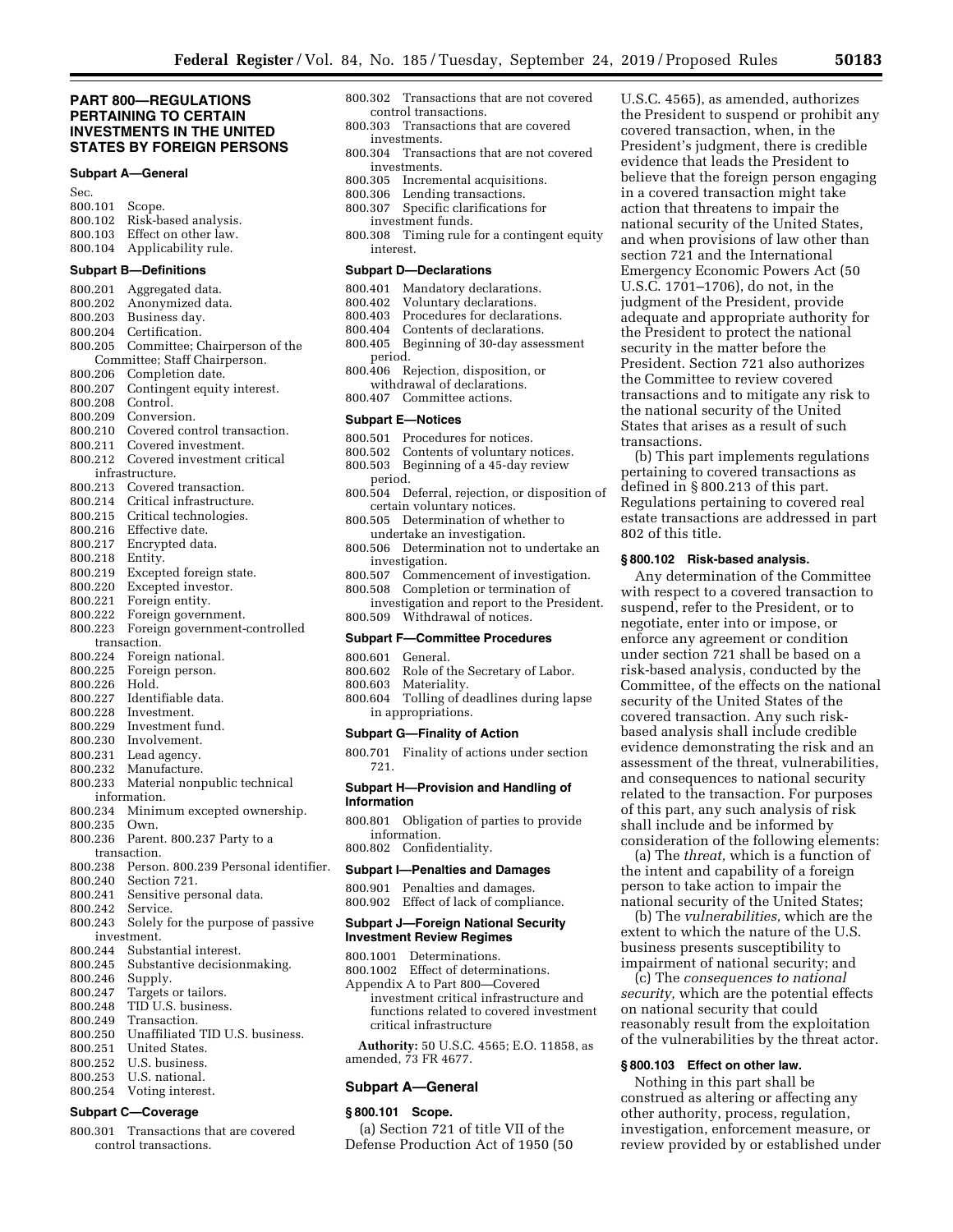any other provision of federal law, including without limitation the International Emergency Economic Powers Act, or any other authority of the President or the Congress under the Constitution of the United States.

# **§ 800.104 Applicability rule.**

(a) Except as provided in paragraphs (b) and (c) of this section and otherwise in this part, the regulations in this part apply from [EFFECTIVE DATE OF FINAL RULE].

(b) For any transaction for which the following has occurred before [EFFECTIVE DATE OF FINAL RULE], the corresponding provisions of the regulations in this part that were in effect the day before [EFFECTIVE DATE OF FINAL RULE] will apply:

(1) The completion date;

(2) The parties to the transaction have executed a binding written agreement, or other binding document, establishing the material terms of the transaction;

(3) A party has made a public offer to shareholders to buy shares of a U.S. business; or

(4) A shareholder has solicited proxies in connection with an election of the board of directors of a U.S. business or an owner or holder of a contingent equity interest has requested the conversion of the contingent equity interest.

(c) For any transaction that, between November 10, 2018 and [EFFECTIVE DATE], fell within the scope of part 801 of this title, the regulations in part 801 will continue to apply.

**Note 1 to § 800.104:** See subpart I (Penalties and Damages) of this part for specific applicability rules pertaining to that subpart.

# **Subpart B—Definitions**

#### **§ 800.201 Aggregated data.**

The term *aggregated data* means data that have been combined or collected together in summary or other form such that the data cannot be identified with any individual.

#### **§ 800.202 Anonymized data.**

The term *anonymized data* means data from which all personal identifiers have been completely removed.

### **§ 800.203 Business day.**

The term *business day* means Monday through Friday, except the legal public holidays specified in 5 U.S.C. 6103, any day declared to be a holiday by federal statute or executive order, or any day with respect to which the U.S. Office of Personnel Management has announced that Federal agencies in the Washington, DC, area are closed to the public. For

purposes of calculating any deadline imposed by this part triggered by the submission of a party to a transaction under § 800.401(e)(2) or § 800.501(i), any submissions received after 5 p.m. Eastern Time are deemed to be submitted on the next business day.

**Note 1 to § 800.203:** See § 800.604 regarding the tolling of deadlines during a lapse in appropriations.

## **§ 800.204 Certification.**

(a) The term *certification* means a written statement signed by the chief executive officer or other duly authorized designee of a party filing a notice, declaration, or information, certifying under the penalties provided in the False Statements Accountability Act of 1996, as amended (18 U.S.C. 1001) that the notice, declaration, or information filed:

(1) Fully complies with the requirements of section 721, the regulations in this part, and any agreement or condition entered into with the Committee or any member of the Committee, and

(2) Is accurate and complete in all material respects, as it relates to:

(i) The transaction, and

(ii) The party providing the certification, including its parents, subsidiaries, and any other related entities described in the notice, declaration, or information.

(b) For purposes of this section, a *duly authorized designee* is:

(1) In the case of a partnership, any general partner thereof;

(2) In the case of a corporation, any officer or director thereof;

(3) In the case of any entity lacking partners, officers, or directors, any individual within the organization exercising executive functions similar to those of a general partner of a partnership or an officer or director of a corporation; and

(4) In the case of an individual, such individual or his or her legal representative.

(c) In each case described in paragraphs (b)(1) through (4) of this section, such designee must possess actual authority to make the certification on behalf of the party filing a notice, declaration, or information.

**Note 1 to § 800.204:** A sample certification may be found at the Committee's section of the Department of the Treasury website, currently available at *[https://](https://home.treasury.gov/policy-issues/international/the-committee-on-foreign-investment-in-the-united-states-cfius) [home.treasury.gov/policy-issues/](https://home.treasury.gov/policy-issues/international/the-committee-on-foreign-investment-in-the-united-states-cfius)  [international/the-committee-on-foreign](https://home.treasury.gov/policy-issues/international/the-committee-on-foreign-investment-in-the-united-states-cfius)[investment-in-the-united-states-cfius.](https://home.treasury.gov/policy-issues/international/the-committee-on-foreign-investment-in-the-united-states-cfius)* 

#### **§ 800.205 Committee; Chairperson of the Committee; Staff Chairperson.**

The term *Committee* means the Committee on Foreign Investment in the United States. The *Chairperson of the Committee* is the Secretary of the Treasury. The *Staff Chairperson* of the Committee is the Department of the Treasury official so designated by the Secretary of the Treasury or by the Secretary's designee.

## **§ 800.206 Completion date.**

The term *completion date* means, with respect to a transaction, the earliest date upon which any ownership interest, including a contingent equity interest, is conveyed, assigned, delivered, or otherwise transferred to a person, or a change in rights that could result in a covered control transaction or covered investment occurs.

**Note 1 to § 800.206:** See § 800.308 regarding the timing rule for a contingent equity interest.

#### **§ 800.207 Contingent equity interest.**

The term *contingent equity interest*  means a financial instrument that currently does not constitute an equity interest but is convertible into, or provides the right to acquire, an equity interest upon the occurrence of a contingency or defined event.

## **§ 800.208 Control.**

(a) The term *control* means the power, direct or indirect, whether or not exercised, through the ownership of a majority or a dominant minority of the total outstanding voting interest in an entity, board representation, proxy voting, a special share, contractual arrangements, formal or informal arrangements to act in concert, or other means, to determine, direct, or decide important matters affecting an entity; in particular, but without limitation, to determine, direct, take, reach, or cause decisions regarding the following matters, or any other similarly important matters affecting an entity:

(1) The sale, lease, mortgage, pledge, or other transfer of any of the tangible or intangible principal assets of the entity, whether or not in the ordinary course of business;

(2) The reorganization, merger, or dissolution of the entity;

(3) The closing, relocation, or substantial alteration of the production, operational, or research and development facilities of the entity;

(4) Major expenditures or investments, issuances of equity or debt, or dividend payments by the entity, or approval of the operating budget of the entity;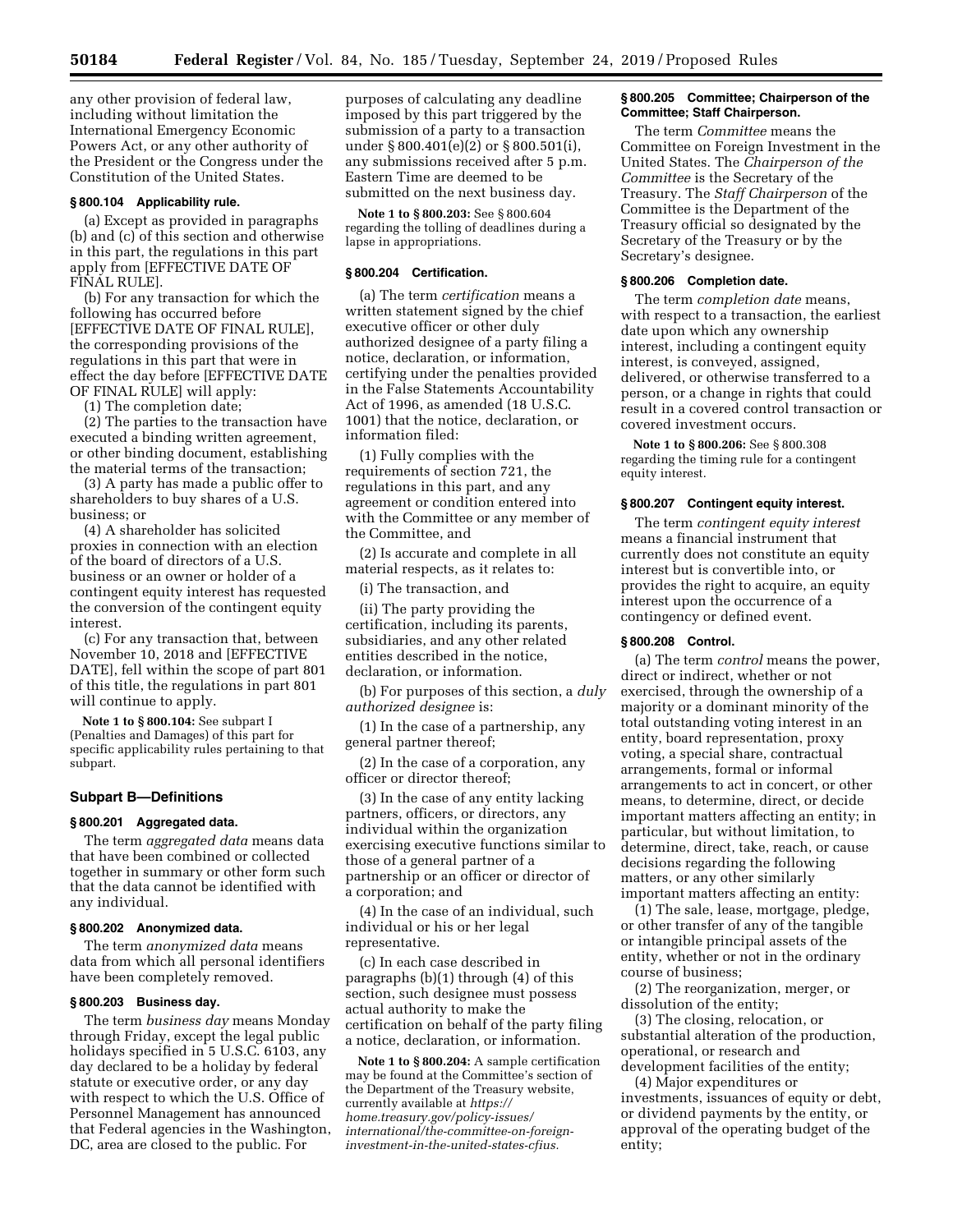(5) The selection of new business lines or ventures that the entity will pursue;

(6) The entry into, termination, or non-fulfillment by the entity of significant contracts;

(7) The policies or procedures of the entity governing the treatment of nonpublic technical, financial, or other proprietary information of the entity;

(8) The appointment or dismissal of officers or senior managers or in the case of a partnership, the general partner;

(9) The appointment or dismissal of employees with access to critical technology or other sensitive technology or classified U.S. Government information; or

(10) The amendment of the Articles of Incorporation, constituent agreement, or other organizational documents of the entity with respect to the matters described in paragraphs (a)(1) through (9) of this section.

(b) In examining questions of control in situations where more than one foreign person has an ownership interest in an entity, consideration will be given to factors such as whether the foreign persons are related or have formal or informal arrangements to act in concert, whether they are agencies or instrumentalities of the national or subnational governments of a single foreign state, and whether a given foreign person and another person that has an ownership interest in the entity are both controlled by any of the national or subnational governments of a single foreign state.

(c) The following minority shareholder protections shall not in themselves be deemed to confer control over an entity:

(1) The power to prevent the sale or pledge of all or substantially all of the assets of an entity or a voluntary filing for bankruptcy or liquidation;

(2) The power to prevent an entity from entering into contracts with majority investors or their affiliates;

(3) The power to prevent an entity from guaranteeing the obligations of majority investors or their affiliates;

(4) The power to purchase an additional interest in an entity to prevent the dilution of an investor's pro rata interest in that entity in the event that the entity issues additional instruments conveying interests in the entity;

(5) The power to prevent the change of existing legal rights or preferences of the particular class of stock held by minority investors, as provided in the relevant corporate documents governing such shares; and

(6) The power to prevent the amendment of the Articles of Incorporation, constituent agreement, or other organizational documents of an entity with respect to the matters described in paragraphs (c)(1) through (5) of this section.

(d) The Committee will consider, on a case-by-case basis, whether minority shareholder protections other than those listed in paragraph (c) of this section do not confer control over an entity.

(e) Examples:

(1) *Example 1.* Corporation A is a U.S. business. A U.S. investor owns 50 percent of the voting interest in Corporation  $\hat{A}$ , and the remaining voting interest is owned in equal shares by five unrelated foreign investors. The foreign investors jointly financed their investment in Corporation A and vote as a single block on matters affecting Corporation A. The foreign investors have an informal arrangement to act in concert with regard to Corporation A, and, as a result, the foreign investors control Corporation A.

(2) *Example 2.* Same facts as in Example 1 of this section with regard to the composition of Corporation A's shareholders. The foreign investors in Corporation A have no contractual or other commitments to act in concert, and have no informal arrangements to do so. Assuming no other relevant facts, the foreign investors do not control Corporation A.

(3) *Example 3.* Corporation A, a foreign person, is a private equity fund that routinely acquires equity interests in companies and manages them for a period of time. Corporation B is a U.S. business. In addition to its acquisition of seven percent of Corporation B's voting shares, Corporation A acquires the right to terminate significant contracts of Corporation B. Corporation A controls Corporation B.

(4) *Example 4.* Corporation A, a foreign person, acquires a nine percent interest in the shares of Corporation B, a U.S. business. As part of the transaction, Corporation A also acquires certain veto rights that determine important matters affecting Corporation B, including the right to veto the dismissal of senior executives of Corporation B. Corporation A controls Corporation B.

(5) *Example 5.* Corporation A, a foreign person, acquires a thirteen percent interest in the shares of Corporation B, a U.S. business, and the right to appoint one member of Corporation B's seven-member Board of Directors. Corporation A receives minority shareholder protections listed in § 800.208(c) but receives no other positive or negative rights with respect to Corporation B. Assuming no other relevant facts, Corporation A does not control Corporation B.

(6) *Example 6.* Corporation A, a foreign person, acquires a twenty percent interest in the shares of Corporation B, a U.S. business. Corporation A has negotiated an irrevocable passivity agreement that completely precludes it from controlling Corporation B. Corporation A does, however, receive the right to prevent Corporation B from entering into contracts with majority investors or their affiliates and to prevent Corporation B from guaranteeing the obligations of majority investors or their affiliates. Assuming no other relevant facts, Corporation A does not control Corporation B.

(7) *Example 7.* Limited Partnership A comprises two limited partners, each of which holds 49 percent of the interest in the partnership, and a general partner, which holds two percent of the interest. The general partner has sole authority to determine, direct, and decide all important matters affecting the partnership and a fund operated by the partnership. The general partner alone controls Limited Partnership A and the fund.

(8) *Example 8.* Same facts as in Example 7 of this section, except that each of the limited partners has the authority to veto major investments proposed by the general partner and to choose the fund's representatives on the boards of the fund's portfolio companies. The general partner and the limited partners each have control over Limited Partnership A and the fund.

**Note 1 to § 800.208:** See § 800.302(b) regarding the Committee's treatment of transactions in which a foreign person holds or acquires ten percent or less of the outstanding voting interest in a U.S. business solely for the purpose of passive investment. See § 800.303 regarding the Committee's treatment of transactions that do not result in control over a U.S. business by a foreign person, but may be covered investments. See § 800.305 regarding the Committee's treatment of a subsequent transaction involving a foreign person that previously acquired control of the U.S. business.

## **§ 800.209 Conversion.**

The term *conversion* means the exercise of a right inherent in the ownership or holding of a particular financial instrument to exchange any such instrument for an equity interest.

## **§ 800.210 Covered control transaction.**

The term *covered control transaction*  means any transaction that is proposed or pending after August 23, 1988, by or with any foreign person that could result in foreign control of any U.S. business, including without limitation such a transaction carried out through a joint venture.

## **§ 800.211 Covered investment.**

The term *covered investment* means an investment, direct or indirect, by a foreign person other than an excepted investor in an unaffiliated TID U.S. business that is proposed or pending after [EFFECTIVE DATE OF FINAL RULE], and that:

(a) Is not a covered control transaction; and

(b) Affords the foreign person:

(1) Access to any material nonpublic technical information in the possession of the TID U.S. business;

(2) Membership or observer rights on the board of directors or equivalent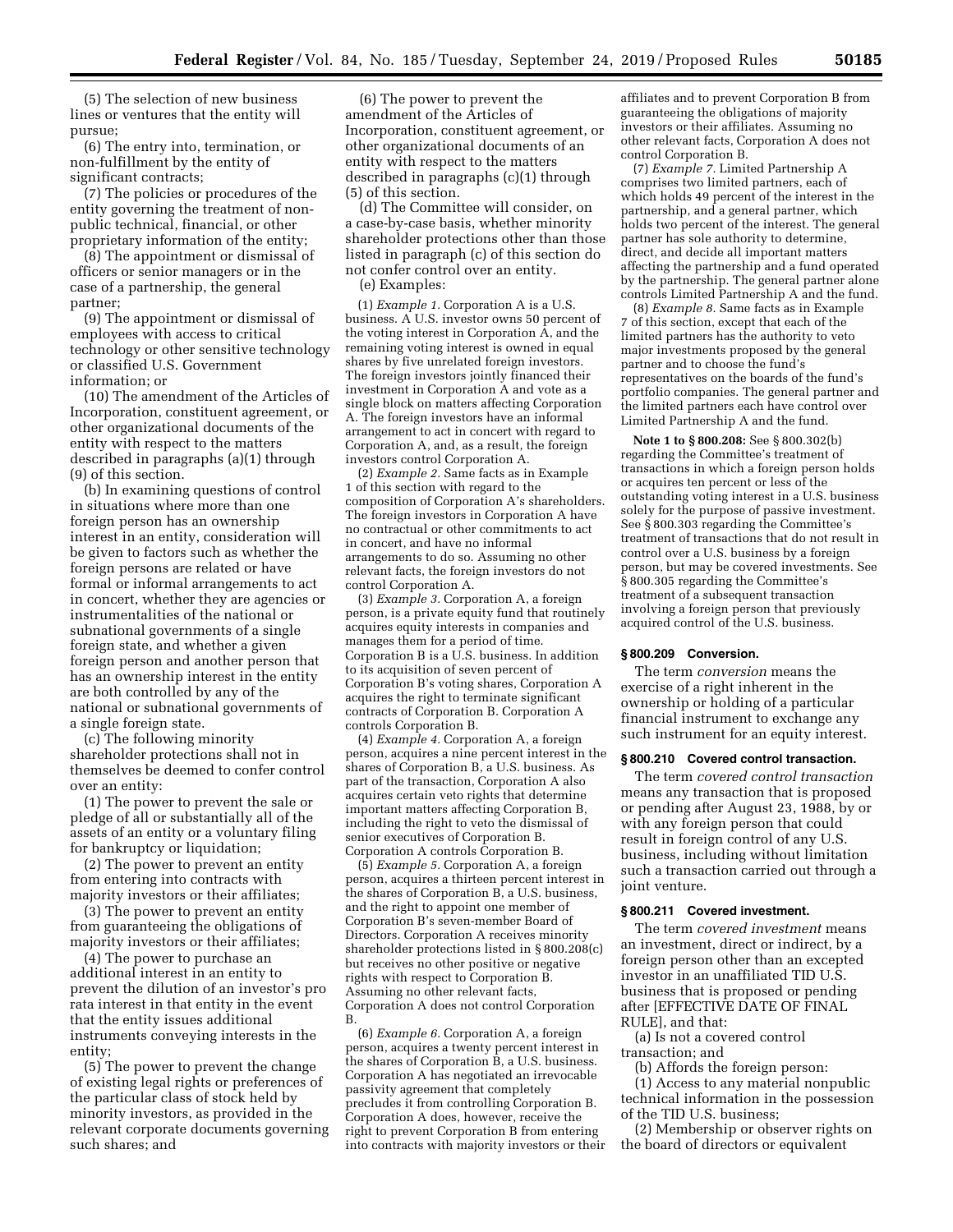governing body of the TID U.S. business or the right to nominate an individual to a position on the board of directors or equivalent governing body of the TID U.S. business; or

(3) Any involvement, other than through voting of shares, in substantive decisionmaking of the TID U.S. business regarding:

(i) The use, development, acquisition, safekeeping, or release of sensitive personal data of U.S. citizens maintained or collected by the TID U.S. business;

(ii) The use, development, acquisition, or release of critical technologies; or

(iii) The management, operation, manufacture, or supply of covered investment critical infrastructure.

(c) Notwithstanding paragraphs (a) and (b) of this section, no investment involving an air carrier, as defined in 49 U.S.C. 40102(a)(2), that holds a certificate issued under 49 U.S.C. 41102 shall be a covered investment.

## **§ 800.212 Covered investment critical infrastructure.**

The term *covered investment critical infrastructure* means, in the context of a particular covered investment, the systems and assets, whether physical or virtual, set forth in Column 1 of appendix A to part 800.

#### **§ 800.213 Covered transaction.**

The term *covered transaction* means any of the following:

- (a) A covered control transaction;
- (b) A covered investment;

(c) A change in the rights that a foreign person has with respect to a U.S. business in which the foreign person has an investment, if that change could result in a covered control transaction or a covered investment; or

(d) Any other transaction, transfer, agreement, or arrangement, the structure of which is designed or intended to evade or circumvent the application of section 721.

**Note 1 to § 800.213:** Any transaction described in (a) through (d) of this section that arises pursuant to a bankruptcy proceeding or other form of default on debt is a covered transaction. See also § 800.306 for the treatment of certain lending transactions.

# **§ 800.214 Critical infrastructure.**

The term *critical infrastructure*  means, in the context of a particular covered control transaction, systems and assets, whether physical or virtual, so vital to the United States that the incapacity or destruction of such systems or assets would have a debilitating impact on national security.

## **§ 800.215 Critical technologies.**

The term *critical technologies* means the following:

(a) Defense articles or defense services included on the United States Munitions List (USML) set forth in the International Traffic in Arms Regulations (ITAR) (22 CFR parts 120– 130);

(b) Items included on the Commerce Control List set forth in Supplement No. 1 to part 774 of the Export Administration Regulations (EAR) (15 CFR parts 730–774), and controlled—

(1) Pursuant to multilateral regimes, including for reasons relating to national security, chemical and biological weapons proliferation, nuclear nonproliferation, or missile technology; or

(2) For reasons relating to regional stability or surreptitious listening;

(c) Specially designed and prepared nuclear equipment, parts and components, materials, software, and technology covered by 10 CFR part 810 (relating to assistance to foreign atomic energy activities);

(d) Nuclear facilities, equipment, and material covered by 10 CFR part 110 (relating to export and import of nuclear equipment and material);

(e) Select agents and toxins covered by 7 CFR part 331, 9 CFR part 121, or 42 CFR part 73; and

(f) Emerging and foundational technologies controlled pursuant to section 1758 of the Export Control Reform Act of 2018 (50 U.S.C. 4817).

#### **§ 800.216 Effective date.**

The term *effective date* means [EFFECTIVE DATE OF FINAL RULE].

#### **§ 800.217 Encrypted data.**

The term *encrypted data* means data to which National Institute of Standards and Technology (NIST)-allowed cryptographic techniques, as identified in the most current NIST special publication 800–175B, or superseding publication, have been applied.

# **§ 800.218 Entity.**

The term *entity* means any branch, partnership, group or sub-group, association, estate, trust, corporation or division of a corporation, or organization (whether or not organized under the laws of any State or foreign state); assets (whether or not organized as a separate legal entity) operated by any one of the foregoing as a business undertaking in a particular location or for particular products or services; and any government (including a foreign national or subnational government, the U.S. Government, a subnational government within the United States,

and any of their respective departments, agencies, or instrumentalities). (See examples in  $\S 800.301(g)(5)$  through  $(14)$ and § 800.302(g)(5) through (10).)

# **§ 800.219 Excepted foreign state.**

The term *excepted foreign state*  means each foreign state from time to time identified by the Chairperson of the Committee, with the agreement of two-thirds of the voting members of the Committee, and, beginning on [TWO YEARS AFTER EFFECTIVE DATE OF FINAL RULE] with respect to which the Chairperson of the Committee has made a determination pursuant to § 800.1001(a).

**Note 1 to § 800.219:** The name of each foreign state identified by the Chairperson of the Committee as an excepted foreign state will be published in a notice in the **Federal Register** and incorporated into the Committee's list of excepted foreign states.

#### **§ 800.220 Excepted investor.**

(a) The term *excepted investor* means a foreign person who is, as of the completion date and subject to paragraphs (c) and (d) of this section:

(1) A foreign national who is a national of one or more excepted foreign states and is not also a national of any foreign state that is not an excepted foreign state;

(2) A foreign government of an excepted foreign state; or

(3) A foreign entity that meets each of the following conditions with respect to itself and each of its parents (if any):

(i) Such entity is organized under the laws of an excepted foreign state or in the United States;

(ii) Such entity has its principal place of business in an excepted foreign state or the United States;

(iii) Each member or observer of the board of directors or similar body of such entity is a U.S. national or, if a foreign national, is a national of one or more excepted foreign states and is not also a national of any foreign state that is not an excepted foreign state;

(iv) Any foreign person that individually holds, or each foreign person that is part of a group of foreign persons that, in the aggregate, holds, five percent or more of the outstanding voting interest of such entity; holds the right to five percent or more of the profits of such entity; holds the right in the event of dissolution to five percent or more of the assets of such entity; or could exercise control over such entity, is:

(A) A foreign national who is a national of one or more excepted foreign states and is not also a national of any foreign state that is not an excepted foreign state;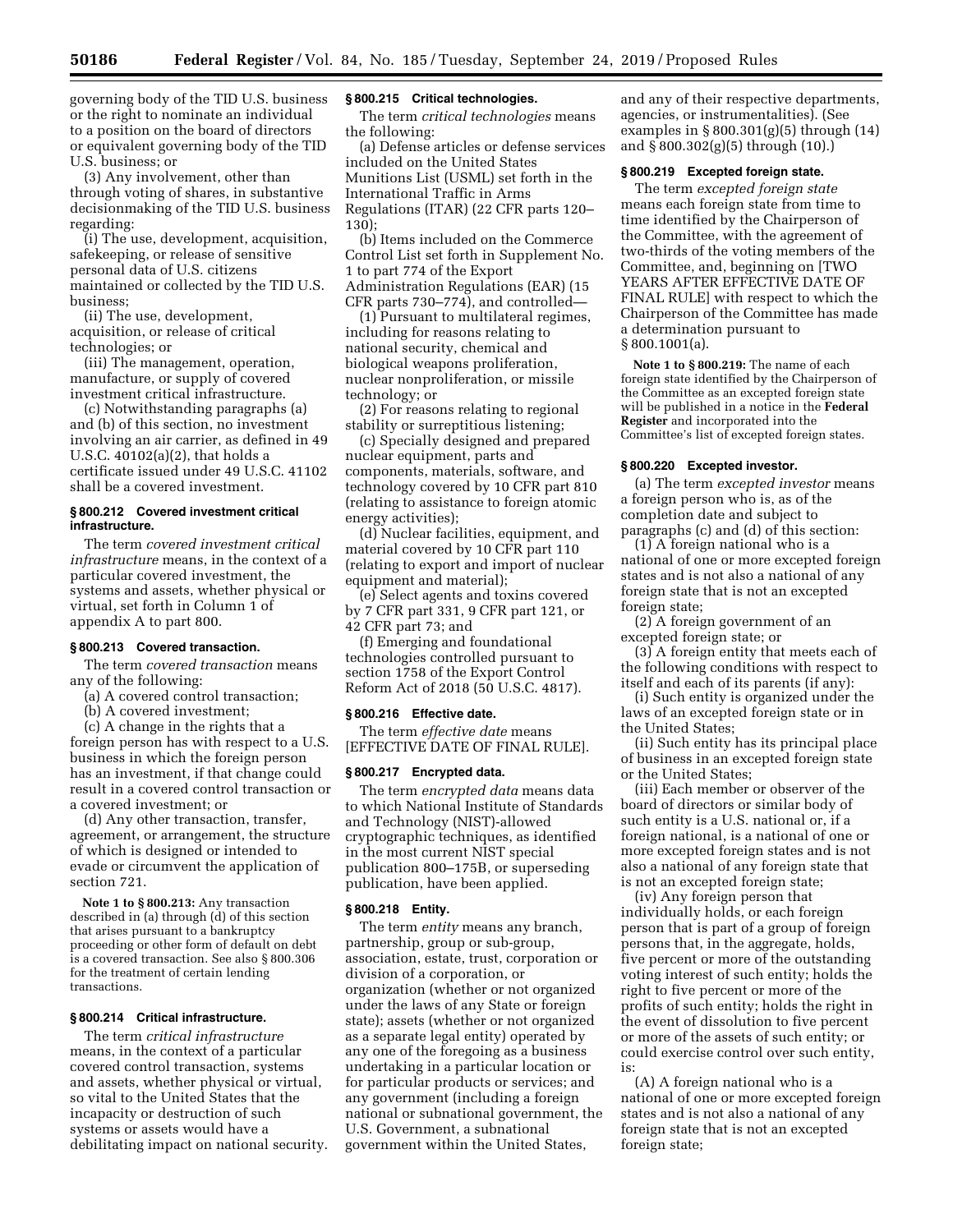(B) A foreign government of an excepted foreign state; or

(C) A foreign entity that is organized under the laws of an excepted foreign state and has its principal place of business in an excepted foreign state or in the United States; and

(v) The minimum excepted ownership of such entity is held, individually or in the aggregate, by one or more persons each of whom is:

(A) Not a foreign person;

(B) A foreign national who is a national of one or more excepted foreign states and is not also a national of any foreign state that is not an excepted foreign state;

(C) A foreign government of an excepted foreign state; or

(D) A foreign entity that is organized under the laws of an excepted foreign state and has its principal place of business in an excepted foreign state or in the United States.

(b) When more than one person holds an ownership interest in an entity, in determining whether the ownership interests of such persons should be aggregated for purposes of paragraph (a)(3)(iv) of this section, consideration will be given to factors such as whether the persons holding the ownership interests are related or have formal or informal arrangements to act in concert, whether they are agencies or instrumentalities of the national or subnational governments of a single foreign state, and whether a given foreign person and another foreign person that has an ownership interest in the entity are both controlled by any of the national or subnational governments of a single foreign state.

(c) Notwithstanding paragraph (a) of this section, a foreign person is not an excepted investor with respect to a transaction if:

(1) In the five years prior to the completion date of the transaction the foreign person or any of its parents or subsidiaries:

(i) Has received written notice from the Committee that it has submitted a material misstatement or omission in a notice or declaration or made a false certification under this part or parts 801 or 802 of this title;

(ii) Has received written notice from the Committee that it has violated a material provision of a mitigation agreement entered into with, material condition imposed by, or an order issued by, the Committee or a lead agency under section 721(l);

(iii) Has been subject to action by the President under section 721(d);

(iv) Has:

(A) Received a written Finding of Violation or Penalty Notice imposing a civil monetary penalty from the Department of the Treasury Office of Foreign Assets Control (OFAC); or

(B) Entered into a settlement agreement with OFAC with respect to apparent violations of U.S. sanctions laws administered by OFAC, including without limitation the International Emergency Economic Powers Act, the Trading With the Enemy Act, the Foreign Narcotics Kingpin Designation Act, each as amended, or of any executive order, regulation, order, directive, or license issued pursuant thereto;

(v) Has received a written notice of debarment from the Department of State Directorate of Defense Trade Controls, as described in 22 CFR parts 127 and 128;

(vi) Has been a respondent or party in a final order, including a settlement order, issued by the Department of Commerce Bureau of Industry and Security (BIS) regarding violations of U.S. export control laws administered by BIS, including without limitation the Export Control Reform Act of 2018 (Title XVII, Subtitle B of Pub. L. 115– 232, 132 Stat. 2208, 50 U.S.C. 4801, *et seq.*), the EAR, or of any executive order, regulation, order, directive, or license issued pursuant thereto;

(vii) Has received a final decision from the Department of Energy National Nuclear Security Administration imposing a civil penalty with respect to a violation of section 57 b. of the Atomic Energy Act of 1954, as implemented under 10 CFR part 810; or

(viii) Has been convicted of a crime under, or has entered into a deferred prosecution agreement or nonprosecution agreement with the Department of Justice with respect to a violation of, any felony crime in any jurisdiction within the United States; or

(2) The foreign person or any of its parents or subsidiaries is, on the date on which the parties to the transaction first execute a binding written agreement, or other binding document, establishing the material terms of the transaction, listed on either the BIS Unverified List or Entity List in 15 CFR part 744.

(d) Irrespective of whether the foreign person satisfies the criteria in paragraphs (a)(1), (2), or (3)(i) through (iii) of this section as of the completion date, if at any time during the three-year period following the completion date, the foreign person no longer meets all the criteria set forth in paragraphs (a)(1), (2), or (3)(i) through (iii) of this section, the foreign person is not an excepted investor with respect to the transaction from the completion date onward. This paragraph does not apply when an excepted investor no longer meets any

of the criteria solely due to a rescission of a determination under § 800.1001(b) or if a particular foreign state otherwise ceases to be an excepted foreign state.

(e) A foreign person may waive its status as an excepted investor with respect to a transaction at any time by submitting a declaration pursuant to § 800.403 or filing a notice pursuant to § 800.501 regarding the transaction in which it explicitly waives such status. In such case, the foreign person will be deemed not to be an excepted investor and the provisions of Subpart D or E, as applicable, will apply.

**Note 1 to § 800.220:** See § 800.501(c)(2) regarding an agency notice where a foreign person is not an excepted investor solely due to § 800.220(d).

#### **§ 800.221 Foreign entity.**

(a) The term *foreign entity* means any branch, partnership, group or sub-group, association, estate, trust, corporation or division of a corporation, or organization organized under the laws of a foreign state if either its principal place of business is outside the United States or its equity securities are primarily traded on one or more foreign exchanges.

(b) Notwithstanding paragraph (a) of this section, any branch, partnership, group or sub-group, association, estate, trust, corporation or division of a corporation, or organization that demonstrates that a majority of the equity interest in such entity is ultimately owned by U.S. nationals is not a foreign entity.

#### **§ 800.222 Foreign government.**

The term *foreign government* means any government or body exercising governmental functions, other than the U.S. Government or a subnational government of the United States. The term includes, but is not limited to, national and subnational governments, including their respective departments, agencies, and instrumentalities.

## **§ 800.223 Foreign government-controlled transaction.**

The term *foreign governmentcontrolled transaction* means any covered control transaction that could result in control of a U.S. business by a foreign government or a person controlled by or acting on behalf of a foreign government.

#### **§ 800.224 Foreign national.**

The term *foreign national* means any individual other than a U.S. national.

#### **§ 800.225 Foreign person.**

(a) The term *foreign person* means: (1) Any foreign national, foreign government, or foreign entity; or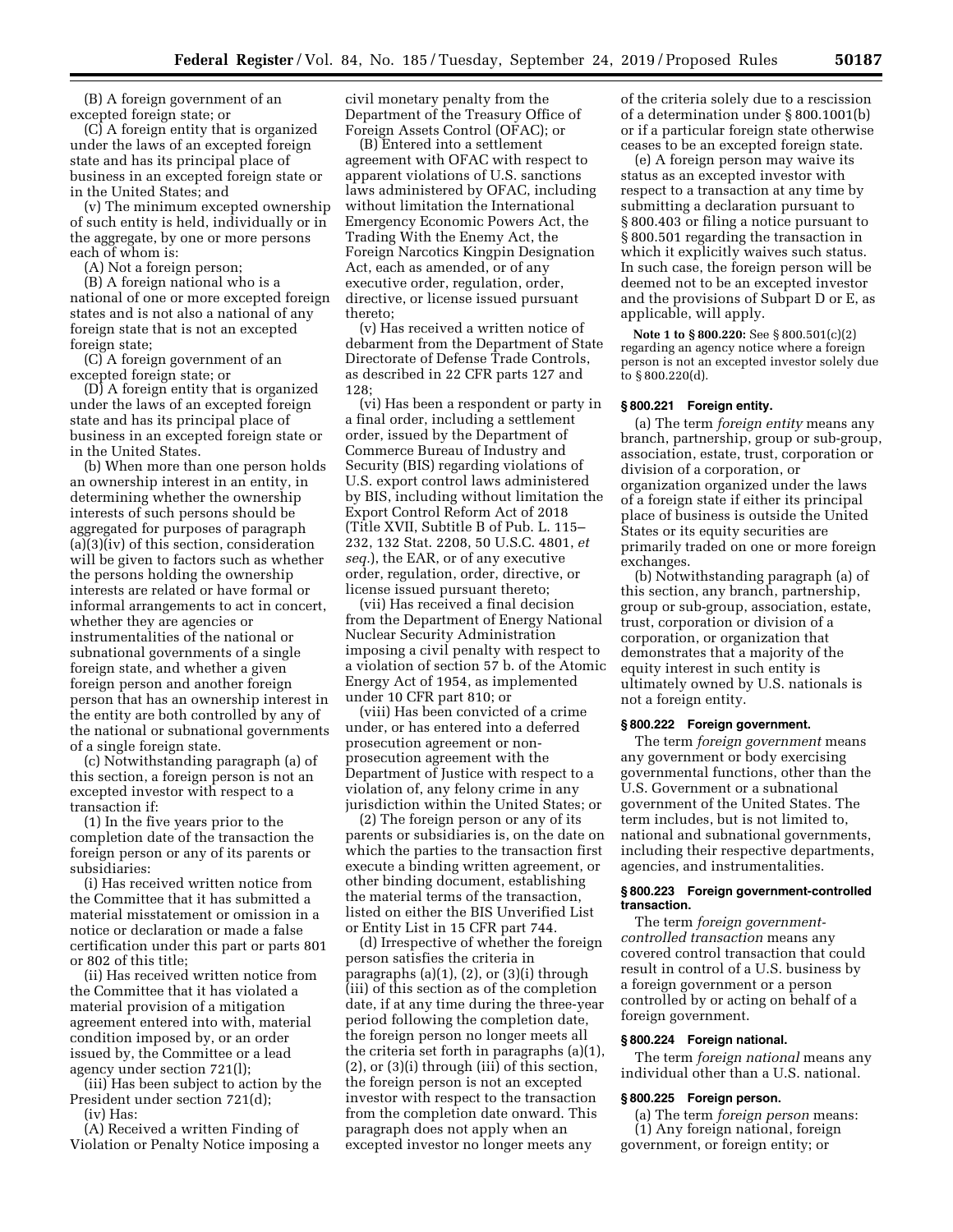(2) Any entity over which control is exercised or exercisable by a foreign national, foreign government, or foreign entity.

## (b) Examples:

(1) *Example 1.* Corporation A is organized under the laws of a foreign state and is engaged in business only outside the United States. All of its shares are held by Corporation X, which solely controls Corporation A. Corporation X is organized in the United States and is wholly owned and controlled by U.S. nationals. Assuming no other relevant facts, Corporation A, although organized and only operating outside the United States, is not a foreign person.

(2) *Example 2.* Same facts as in the first sentence of Example 1 of this section. The government of the foreign state under whose laws Corporation A is organized exercises control over Corporation A because a law establishing Corporation A gives the foreign state the right to appoint Corporation A's board members. Corporation A is a foreign person.

(3) *Example 3.* Corporation A is organized in the United States, is engaged in interstate commerce in the United States, and is controlled by Corporation X. Corporation X is organized under the laws of a foreign state, its principal place of business is located outside the United States, and 50 percent of its shares are held by foreign nationals and 50 percent of its shares are held by U.S. nationals. Both Corporation A and Corporation X are foreign persons. Corporation A is also a U.S. business.

(4) *Example 4.* Corporation A is organized under the laws of a foreign state and is owned and controlled by a foreign national. A branch of Corporation A engages in interstate commerce in the United States. Corporation A (including its branch) is a foreign person. The branch is also a U.S. business.

(5) *Example 5.* Corporation A is a corporation organized under the laws of a foreign state and its principal place of business is located outside the United States. Forty-five percent of the voting interest in Corporation A is owned in equal shares by numerous unrelated foreign investors, none of whom has control. The foreign investors have no formal or informal arrangement to act in concert with regard to Corporation A with any other holder of voting interest in Corporation A. Corporation A demonstrates that the remainder of the voting interest in Corporation A is held by U.S. nationals. Assuming no other relevant facts, Corporation A is not a foreign person.

(6) *Example 6.* Same facts as Example 5 of this section, except that one of the foreign investors controls Corporation A. Assuming no other relevant facts, Corporation A is not a foreign entity pursuant to § 800.221(b), but it is a foreign person because it is controlled by a foreign person.

# **§ 800.226 Hold.**

The terms *hold(s)* and *holding* mean legal or beneficial ownership, whether direct or indirect, whether through fiduciaries, agents, or other means.

## **§ 800.227 Identifiable data.**

The term *identifiable data* means data that can be used to distinguish or trace an individual's identity, including without limitation through the use of any personal identifier. For the avoidance of doubt, aggregated data or anonymized data is identifiable data if any party to the transaction has, or as a result of the transaction will have, the ability to disaggregate or de-anonymize the data, or if the data is otherwise capable of being used to distinguish or trace an individual's identity. Identifiable data does not include encrypted data, unless the U.S. business that maintains or collects the encrypted data has the means to de-encrypt the data so as to distinguish or trace an individual's identity.

## **§ 800.228 Investment.**

The term *investment* means the acquisition of equity interest, including contingent equity interest.

#### **§ 800.229 Investment fund.**

The term *investment fund* means any entity that is an ''investment company,'' as defined in section 3(a) of the Investment Company Act of 1940 (15 U.S.C. 80a–1 *et seq.*), or would be an ''investment company'' but for one or more of the exemptions provided in section 3(b) or 3(c) thereunder.

#### **§ 800.230 Involvement.**

The term *involvement* means the right or ability to participate, whether or not exercised, including without limitation by doing any of the following:

(a) Providing input into a final decision;

(b) Consulting with or providing advice to a decisionmaker;

(c) Exercising special approval or veto rights;

(d) Participating on a committee with decisionmaking authority; or

(e) Advising on the appointment officers or selecting employees who are engaged in substantive decisionmaking.

## **§ 800.231 Lead agency.**

The term *lead agency* means the Department of the Treasury and any other agency designated by the Chairperson of the Committee to have primary responsibility, on behalf of the Committee, for the specific activity for which the Chairperson designates it as a lead agency, including without limitation all or a portion of an assessment, a review, an investigation, or the negotiation or monitoring of a mitigation agreement or condition.

#### **§ 800.232 Manufacture.**

Solely for the purposes of Column 2 of appendix A to part 800, the term

*manufacture* means to produce or reproduce, whether physically or virtually.

### **§ 800.233 Material nonpublic technical information.**

(a) The term *material nonpublic technical information* means information that:

(1) Provides knowledge, know-how, or understanding not available in the public domain, of the design, location, or operation of critical infrastructure, including without limitation vulnerability information such as that related to physical security or cybersecurity; or

(2) Is not available in the public domain and is necessary to design, fabricate, develop, test, produce, or manufacture a critical technology, including without limitation processes, techniques, or methods;

(b) The term *material nonpublic technical information* does not include financial information regarding the performance of an entity.

(c) Example: Corporation A, a foreign person that is not an excepted investor, proposes to acquire a four percent, noncontrolling equity interest in Corporation B. Corporation B is a U.S. business that services an industrial control system utilized by an interstate oil pipeline that has the capacity to transport 600,000 barrels per day of crude oil (ICS B). ICS B is covered investment critical infrastructure as set forth in Column 1 of appendix A to part 800. The source code for ICS B is not available in the public domain. Pursuant to the terms of the investment, Corporation A will have access to the source code for ICS B. The proposed investment therefore affords Corporation A access to material nonpublic technical information in the possession Corporation B regarding the design and operation of covered investment critical infrastructure.

## **§ 800.234 Minimum excepted ownership.**

The term *minimum excepted ownership* means:

(a) With respect to an entity whose equity securities are primarily traded on an exchange in an excepted foreign state or the United States, a majority of its voting interest, the right to a majority of its profits, and the right in the event of dissolution to a majority of its assets; and

(b) With respect to an entity whose equity securities are not primarily traded on an exchange in an excepted foreign state or the United States, 90 percent or more of its voting interest, the right to 90 percent or more of its profits, and the right in the event of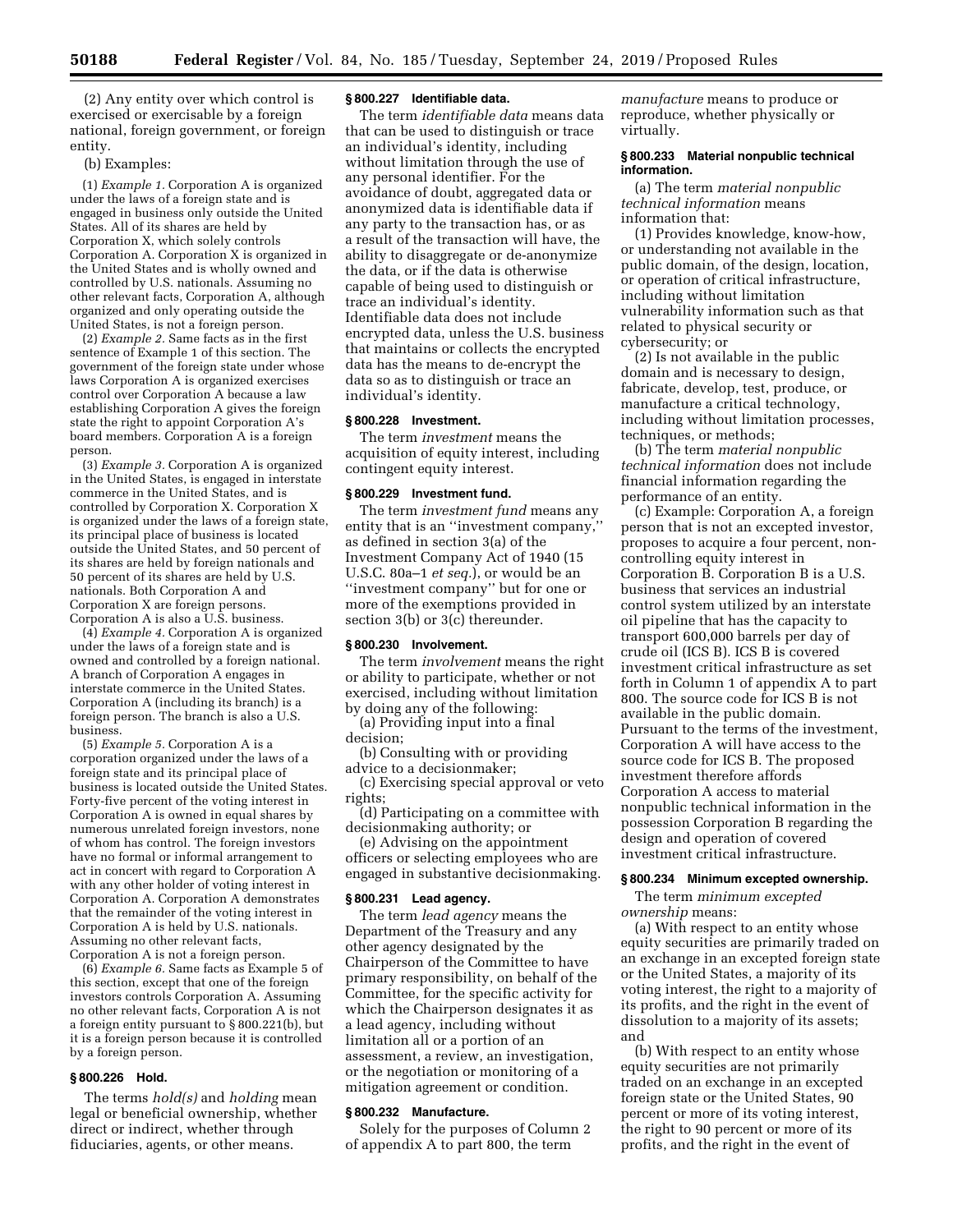dissolution to 90 percent or more of its assets.

## **§ 800.235 Own.**

Solely for the purposes of Column 2 of appendix A to part 800, the term *own*  means to directly possess the applicable covered investment critical infrastructure.

#### **§ 800.236 Parent.**

(a) The term *parent* means a person who or which directly or indirectly:

(1) Holds or will hold at least 50 percent of the outstanding voting interest in an entity; or

(2) Holds or will hold the right to at least 50 percent of the profits of an entity, or has or will have the right in the event of the dissolution to at least 50 percent of the assets of that entity.

(b) Any entity that meets the conditions of paragraph (a)(1) or (2) of this section with respect to another entity (*i.e.,* the intermediate parent) is also a parent of any other entity of which the intermediate parent is a parent.

(c) Examples:

(1) *Example 1.* Corporation P holds 50 percent of the voting interest in Corporations R and S. Corporation R holds 40 percent of the voting interest in Corporation X; Corporation S holds 50 percent of the voting interest in Corporation  $\bar{Y}$ , which in turn holds 50 percent of the voting interest in Corporation  $Z$ . Corporation  $\overline{P}$  is a parent of Corporations  $R$ ,  $S$ ,  $Y$ , and  $Z$ , but not of Corporation X. Corporation S is a parent of Corporation Y and Z, and Corporation Y is a parent of Corporation Z.

(2) *Example 2.* Corporation A holds warrants which when exercised will entitle it to vote 50 percent of the outstanding shares of Corporation B. Corporation A is a parent of Corporation B.

#### **§ 800.237 Party to a transaction.**

(a) The term *party to a transaction*  means:

(1) In the case of an acquisition of an ownership interest in an entity, the person acquiring the ownership interest, the person from which such ownership interest is acquired, and the entity whose ownership interest is being acquired, without regard to any person providing brokerage or underwriting services for the transaction;

(2) In the case of a merger, the surviving entity, and the entity or entities that are merged into that entity as a result of the transaction;

(3) In the case of a consolidation, the entities being consolidated, and the new consolidated entity;

(4) In the case of a proxy solicitation, the person soliciting proxies, and the person who issued the voting interest;

(5) In the case of the acquisition or conversion of contingent equity

interests, the issuer and the person holding the contingent equity interests;

(6) In the case of a change in rights that a person has with respect to an entity in which that person has an investment, the person whose rights change as a result of the transaction and the entity to which those rights apply;

(7) In the case of a transfer, agreement, arrangement, or any other type of transaction, the structure of which is designed or intended to evade or circumvent the application of section 721, any person that participates in such transfer, agreement, arrangement, or other type of transaction;

(8) In the case of any other type of transaction, any person who is in a role comparable to that of a person described in paragraphs (a)(1) through (7) of this section; and

(9) In all cases, each party that submitted a declaration or notice to the Committee regarding a transaction.

(b) For purposes of section 721(l), the term *party to a transaction* includes any affiliate of any party described in paragraphs (a)(1) through (9) of this section that the Committee, or a lead agency acting on behalf of the Committee, determines is relevant to mitigating a risk to the national security of the United States.

## **§ 800.238 Person.**

The term *person* means any individual or entity.

# **§ 800.239 Personal identifier.**

The term *personal identifier* means name, physical address, email address, social security number, phone number, or other information that identifies a specific individual.

## **§ 800.240 Section 721.**

The term *section 721* means section 721 of title VII of the Defense Production Act of 1950 (50 U.S.C. 4565), as amended.

#### **§ 800.241 Sensitive personal data.**

(a) The term *sensitive personal data*  means, except as provided in paragraph (b) of this section:

(1) Identifiable data that is:

(i) Maintained or collected by a U.S. business that:

(A) Targets or tailors products or services to any U.S. executive branch agency or military department with intelligence, national security, or homeland security responsibilities, or to personnel and contractors thereof;

(B) Has maintained or collected such data on greater than one million individuals at any point over the preceding twelve (12) months; or

(C) Has a demonstrated business objective to maintain or collect such data on greater than one million individuals and such data is an integrated part of the U.S. business's primary products or services; and

(ii) Within any of the following categories:

(A) Data that could be used to analyze or determine an individual's financial distress or hardship;

(B) The set of data in a consumer report, as defined pursuant to 15 U.S.C. 1681a, unless such data is obtained from a consumer reporting agency for one or more purposes identified in 15 U.S.C. 1681b(a) and such data is not substantially similar to the full contents of a consumer file as defined pursuant to 15 U.S.C. 1681a.;

(C) The set of data in an application for health insurance, long-term care insurance, professional liability insurance, mortgage insurance, or life insurance;

(D) Data relating to the physical, mental, or psychological health condition of an individual;

(E) Non-public electronic communications, including without limitation email, messaging, or chat communications, between or among users of a U.S. business's products or services if a primary purpose of such product or service is to facilitate thirdparty user communications;

(F) Geolocation data collected using positioning systems, cell phone towers, or WiFi access points such as via a mobile application, vehicle GPS, other onboard mapping tool, or wearable electronic device;

(G) Biometric enrollment data including without limitation facial, voice, retina/iris, and palm/fingerprint templates;

(H) Data stored and processed for generating a state or federal government identification card;

(I) Data concerning U.S. Government personnel security clearance status; or

(J) The set of data in an application for a U.S. Government personnel security clearance or an application for employment in a position of public trust; and

(2) Genetic information, as defined pursuant to 45 CFR 160.103.

(b) The term *sensitive personal data*  shall not include, regardless of the applicability of the criteria described in paragraph (a) of this section:

(1) Data maintained or collected by a U.S. business concerning the employees of that U.S. business, unless the data pertains to employees of U.S. Government contractors who hold U.S. Government personnel security clearances; or

(2) Data that is a matter of public record, such as court records or other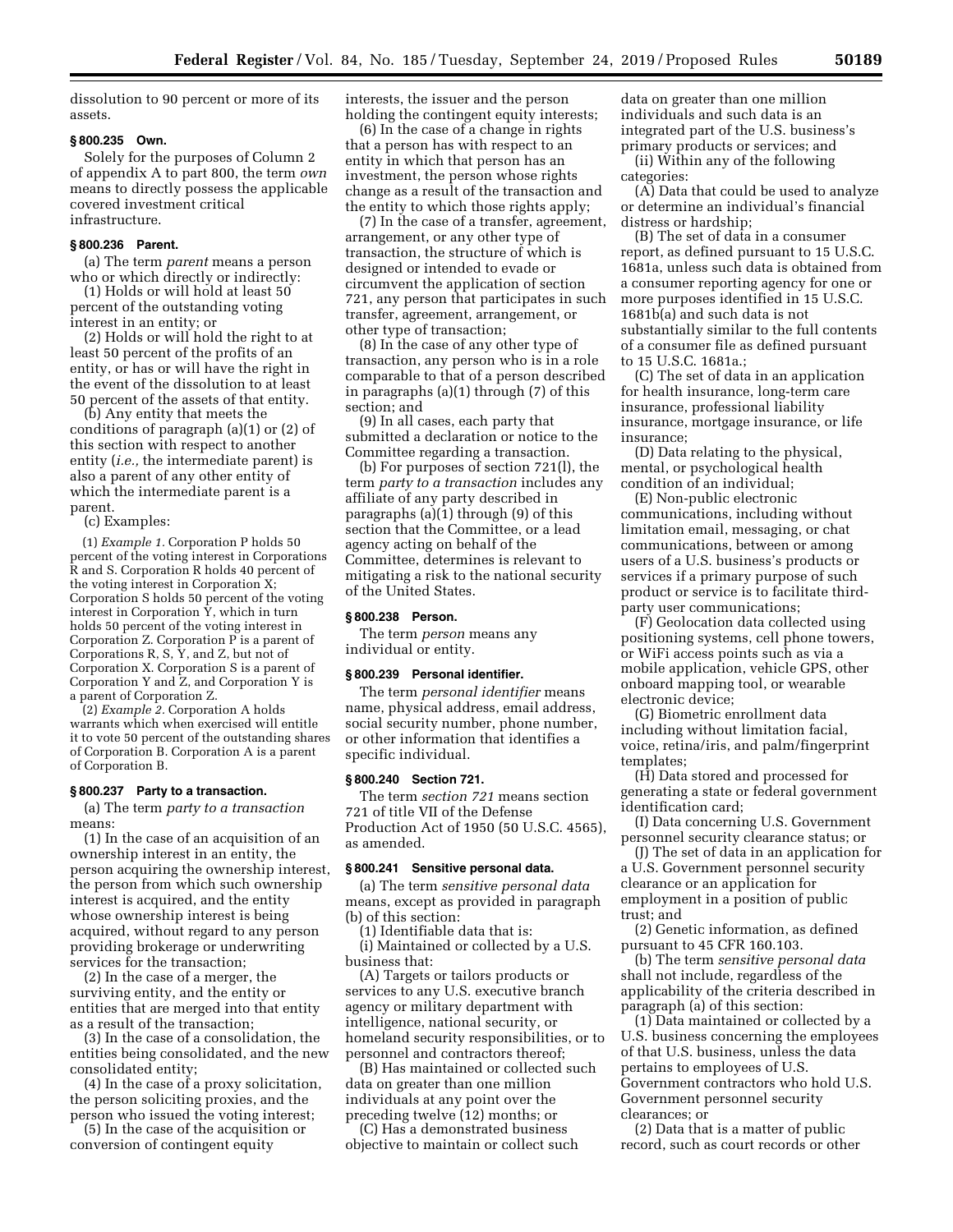government records that are generally available to the public.

## **§ 800.242 Service.**

Solely for the purposes of Column 2 of appendix A to part 800, the term *service* means to repair, maintain, refurbish, replace, overhaul, or update.

## **§ 800.243 Solely for the purpose of passive investment.**

(a) Ownership interests are held or acquired *solely for the purpose of passive investment* if the person holding or acquiring such interests does not plan or intend to exercise control and—

(1) Is not afforded any rights that if exercised would constitute control;

(2) Does not acquire any access, rights, or involvement specified § 800.211(b);

(3) Does not possess or develop any purpose other than passive investment; and

(4) Does not take any action inconsistent with holding or acquiring such interests solely for the purpose of passive investment. (See § 800.302(b).)

(b) Example: Corporation A, a foreign person, acquires a voting interest in Corporation B, a U.S. business. In addition to the voting interest, Corporation A negotiates the right to appoint a member of Corporation B's Board of Directors. The acquisition by Corporation A of a voting interest in Corporation B is not solely for the purpose of passive investment.

# **§ 800.244 Substantial interest.**

(a) The term *substantial interest*  means a voting interest, direct or indirect, of 25 percent or more by a foreign person in a U.S. business and a voting interest, direct or indirect, of 49 percent or more by a foreign government in a foreign person.

(b) In the case of entity organized as a limited partnership, a foreign government will be considered to have a *substantial interest* in such partnership if either:

(1) It holds 49 percent or more of the voting interest in the general partner; or

(2) It is a limited partner and holds 49 percent or more of the voting interest of the limited partners.

(c) For purposes of determining the percentage of voting interest held indirectly by one entity in another entity, any voting interest of a parent will be deemed to be a 100 percent voting interest in any entity of which it is a parent.

# **§ 800.245 Substantive decisionmaking.**

(a) The term *substantive decisionmaking* means the process through which decisions regarding significant matters affecting an entity are undertaken, including without limitation, as applicable:

(1) Pricing, sales, and specific contracts, including without limitation the license, sale, or transfer of sensitive personal data to any third party, including without limitation pursuant to a customer, vendor, or joint venture agreement;

(2) Supply arrangements;

(3) Corporate strategy and business development;

(4) Research and development, including without limitation location and budget allocation;

(5) Manufacturing locations;

(6) Access to critical technologies, covered investment critical infrastructure, material nonpublic technical information, or sensitive personal data, including without limitation pursuant to a customer, vendor, or joint venture agreement;

(7) Physical and cyber security protocols, including without limitation the storage and protection of critical technologies, covered investment critical infrastructure, or sensitive personal data;

(8) Practices, policies, and procedures governing the collection, use, or storage of sensitive personal data, including without limitation:

(i) The establishment or maintenance of, or changes to, the architecture of information technology systems and networks used in collecting or maintaining sensitive personal data; or

(ii) Privacy policies and agreements for individuals from whom sensitive personal data is collected setting forth parameters regarding whether and how sensitive personal data may be collected, maintained, accessed, or disseminated; or

(9) Strategic partnerships.

(b) The term *substantive decisionmaking* does not include strictly administrative decisions. (c) Examples:

(1) *Example 1.* Corporation A, a foreign person that is not an excepted investor, proposes to acquire a four percent, noncontrolling equity interest in Corporation B. Corporation B is an unaffiliated TID U.S. business that operates a container terminal at a strategic seaport within the National Port Readiness Network (Terminal B). Pursuant to the terms of the investment, Corporation A will have approval rights over which customers may utilize Terminal B. The proposed investment therefore affords Corporation A involvement in substantive decisionmaking of Corporation B regarding the management, operation, manufacture, or supply of covered investment critical infrastructure.

(2) *Example 2.* Same facts as Example 1 of this section, except that instead of customer approval rights, Corporation A has the right

to decide whether to claim certain tax credits with respect to Terminal B on its own income tax filing, which prevents Corporation B from claiming such credits. Assuming no other relevant facts, the proposed investment does not afford Corporation A involvement in substantive decisionmaking of Corporation B regarding the management, operation, manufacture, or supply of covered investment critical infrastructure.

## **§ 800.246 Supply.**

Solely for the purposes of Column 2 of appendix A to part 800, the term *supply* means to provide third-party physical or cyber security.

### **§ 800.247 Targets or tailors.**

(a) The term *targets or tailors* means customizing products or services for use by a person or group of persons or actively marketing to or soliciting a person or group of persons.

(b) Examples:

(1) *Example 1.* Corporation A, a U.S. business, operates facilities throughout the United States that offer healthcare-related products and services. Some of Corporation A's facilities are located within metropolitan areas that also include U.S. military facilities. Absent additional relevant facts, Corporation A does not target or tailor its products or services for purposes of § 800.241(a)(1)(i)(A).

(2) *Example 2.* Same facts as Example 2 of this section, except that Corporation A operates a facility on the premises of a U.S. military facility. Corporation A targets or tailors its products or services for purposes of § 800.24 $1(a)(1)(i)(A)$ .

(3) *Example 3.* Corporation A, a U.S. business, offers a discount to all customers that are employed in the public sector broadly, including active duty U.S. military personnel. Absent additional relevant facts, Corporation A does not target or tailor its products or services for purposes of  $\bar{\S}$  800.241(a)(1)(i)(A).

(4) *Example 4.* Same facts as Example 3 of this section, except that Corporation A offers a discount solely to uniformed U.S. military personnel or distributes marketing materials that promote the particular usefulness of Corporation A's products to military personnel. Corporation A targets or tailors its products or services for purposes of  $\hat{\S}$  800.241(a)(1)(i)(A).

## **§ 800.248 TID U.S. business.**

The term *TID U.S. business* means any U.S. business that:

(a) Produces, designs, tests, manufactures, fabricates, or develops one or more critical technologies;

(b) Performs the functions as set forth in Column 2 of appendix A to part 800 with respect to covered investment critical infrastructure; or

(c) Maintains or collects, directly or indirectly, sensitive personal data of U.S. citizens.

(d) Examples:

(1) *Example 1.* Corporation A, a U.S. business, operates a munitions plant in the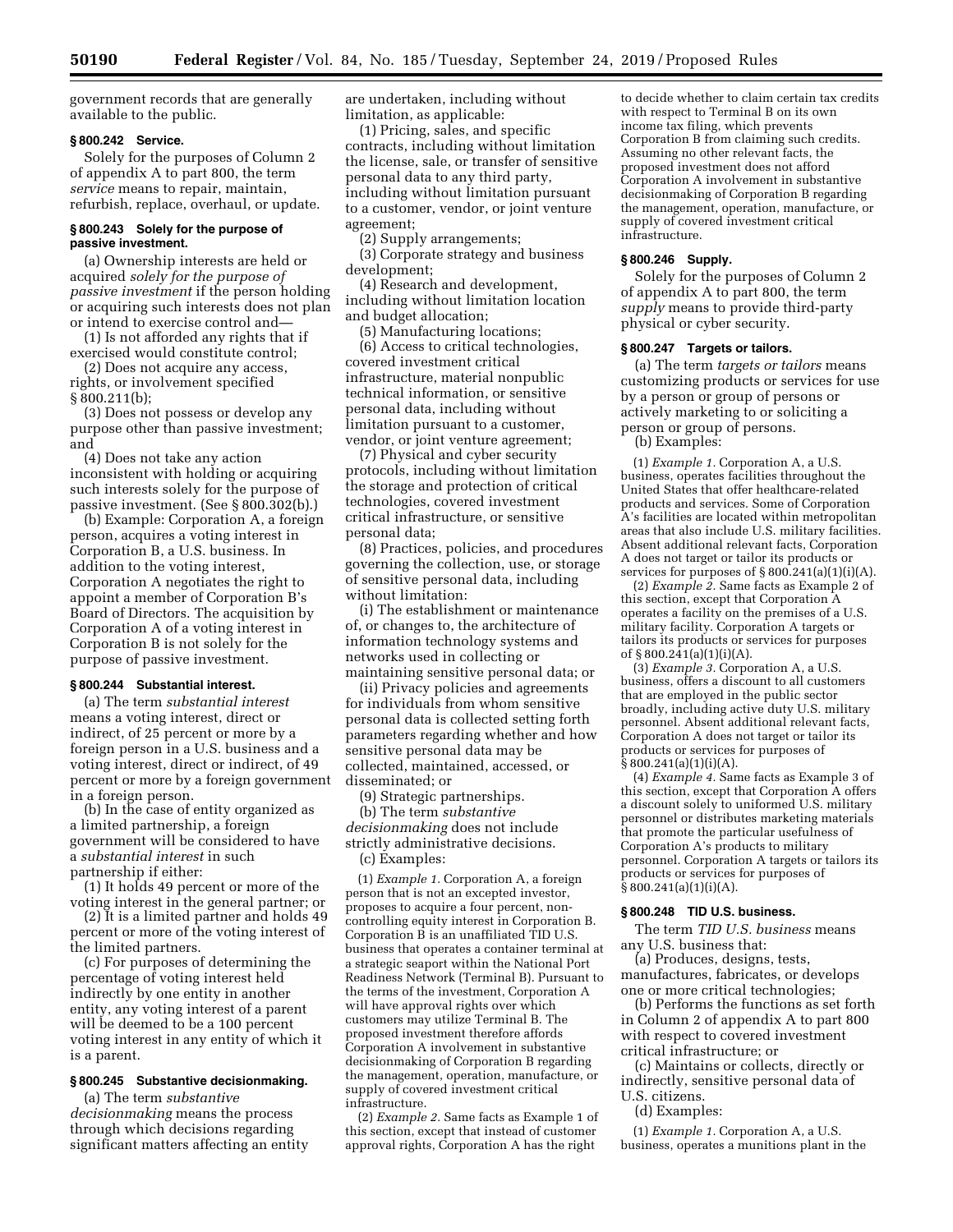United States that produces a variety of military grade explosives. Some of the explosives manufactured by Corporation A are subject to export controls because they are listed on the USML. Corporation A manufactures critical technologies and is therefore a TID U.S. business.

(2) *Example 2.* Facility A is a crude oil storage facility with the capacity to hold 50 million barrels of crude oil. Corporation A is a U.S. business that operates Facility A. Corporation B is a U.S. business that provides third-party physical security to Facility A by guarding the gate to Facility A and patrolling the fence surrounding Facility A. Corporation C produces the fencing used by Facility A. Corporation D produces the commercially available off-the-shelf cyber security software utilized in Facility A. Corporation E provides third-party cyber security to Facility by running Facility A's cyber security defenses. Facility A is covered investment critical infrastructure as set forth in Column 1 of appendix A to part 800. Corporation A, Corporation B, and Corporation E each perform one of the functions as set forth in Column 2 of appendix A to part 800 with respect to Facility A and each is therefore a TID U.S. business. Assuming no other relevant facts, neither Corporation C nor Corporation D perform one of the functions as set forth in Column 2 of appendix A to part 800 with respect to Facility A and neither is therefore a TID U.S. business.

(3) *Example 3.* Pipeline A is an interstate natural gas pipeline with an outside diameter of 36 inches. Corporation A is a U.S. business that owns Pipeline A. Corporation B is a U.S. business that manufactures the pipe segments with an outside diameter of 36 inches that are used in Pipeline A. Pipeline A is covered investment critical infrastructure as set forth in Column 1 of appendix A to part 800. Corporation A performs one of the functions as set forth in Column 2 of appendix A to part 800 with respect to Pipeline A and is therefore a TID U.S. business. Assuming no other relevant facts, Corporation B does not perform one of the functions as set forth in Column 2 of appendix A to part 800 with respect to Pipeline A and is therefore not a TID U.S. business.

(4) *Example 4.* IXP A is an internet exchange point that supports public peering. Corporation A is a U.S. business that operates IXP A. Corporation B is a U.S. business that maintains the physical premises of IXP A. IXP A is covered investment critical infrastructure as set forth in Column 1 of appendix A to part 800. Corporation A performs one of the functions as set forth in Column 2 of appendix A to part 800 with respect to IXP A and is therefore a TID U.S. business. Assuming no other relevant facts, Corporation B does not perform one of the functions as set forth in Column 2 of appendix A to part 800 with respect to IXP A and is therefore not a TID U.S. business.

(5) *Example 5.* SCADA System A is a supervisory control and data acquisition system utilized by a public water system, as defined in section 1401(4) of the Safe Drinking Water Act (42 U.S.C. 300f(4)(A)), as amended, that regularly serves 15,000

individuals. Corporation A is a U.S. business that produces SCADA System A by building the hardware and integrating all the software. Corporation B is a U.S. business that produces commercially available off-the-shelf software that is sold to Corporation A and used as a component in SCADA System A. SCADA System A is covered investment critical infrastructure as set forth in Column 1 of appendix A to part 800. Corporation A, as the manufacturer of SCADA System A, performs one of the functions as set forth in Column 2 of appendix A to part 800 with respect to SCADA System A and is therefore a TID U.S. business. Assuming no other relevant facts, Corporation B does not perform one of the functions as set forth in Column 2 of appendix A to part 800 with respect to SCADA System A and is therefore not a TID U.S. business.

(6) *Example 6.* Same facts as Example 5 of this section. Corporation B later releases a patch that updates the commercially available off-the-shelf software that is a component of SCADA System A. As the software is only a component of SCADA System A, the software itself is not covered investment critical infrastructure as set forth in Column 1 of appendix A to part 800. Assuming no other relevant facts, Corporation B does not perform one of the functions as set forth in Column 2 of appendix A to part 800 with respect to SCADA System A and is therefore not a TID U.S. business.

(7) *Example 7.* Alloy A is a steel alloy containing two percent manganese. Corporation A is a U.S. business that manufactures Alloy A in Facility A by melting the constituent metals. Facility A is in the United States. Corporation B is a U.S. business that purchases Alloy A from Corporation A and resells it to a prime contractor of the Department of Defense. Facility A is covered investment critical infrastructure as set forth in Column 1 of appendix A to part 800. Corporation A performs one of the functions as set forth in Column 2 of appendix A to part 800 with respect to Alloy A and is therefore a TID U.S. business. Assuming no other relevant facts, Corporation B does not perform one of the functions as set forth in Column 2 of appendix A to part 800 with respect to Alloy A and is therefore not a TID U.S. business.

(8) *Example 8.* Corporation A, a U.S. business, is a credit reporting agency and maintains consumer reports on greater than one million individuals. Corporation A maintains sensitive personal data and is therefore a TID U.S. business.

(9) *Example 9.* Same facts as in Example 8 of this section, except that Corporation A maintains the sensitive personal data through its subsidiary, Corporation X. Corporation A is a TID U.S. business because it indirectly maintains sensitive personal data. Corporation X is also a TID U.S. business because it directly maintains sensitive personal data.

#### **§ 800.249 Transaction.**

The term *transaction* means any of the following, whether proposed or completed:

(a) A merger, acquisition, or takeover, including without limitation:

(1) The acquisition of an ownership interest in an entity;

(2) The acquisition of proxies from holders of a voting interest in an entity;

(3) A merger or consolidation; (4) The formation of a joint venture; or

(5) A long-term lease or concession arrangement under which a lessee (or equivalent) makes substantially all business decisions concerning the operation of a leased entity (or equivalent), as if it were the owner;

(b) An investment; or

(c) The conversion of a contingent equity interest.

(d) *Example.* Corporation A, a foreign person, signs a concession agreement to operate the toll road business of Corporation B, a U.S. business, for 99 years. Corporation B, however, is required under the agreement to perform safety and security functions with respect to the business and to monitor compliance by Corporation A with the operating requirements of the agreement on an ongoing basis. Corporation B may terminate the agreement or impose other penalties for breach of these operating requirements. Assuming no other relevant facts, this is not a transaction.

**Note 1 to § 800.249:** See § 800.308 regarding factors the Committee will consider in determining whether to include the access, rights, or involvement to be acquired by a foreign person upon the conversion of contingent equity interests as part of the Committee's analysis of whether a transaction that involves such interests is a covered transaction.

#### **§ 800.250 Unaffiliated TID U.S. business.**

The term *unaffiliated TID U.S. business* means, with respect to a foreign person, a TID U.S. business in which that foreign person does not directly hold more than 50 percent of the outstanding voting interest or have the right to appoint more than half of the members of the board of directors or equivalent governing body.

#### **§ 800.251 United States.**

The term *United States* or *U.S.* means the United States of America, the States of the United States, the District of Columbia, and any commonwealth, territory, dependency, or possession of the United States, or any subdivision of the foregoing, and includes the Outer Continental Shelf, as defined in the Outer Continental Shelf Lands Act, as amended (43 U.S.C. 1331(a)). For purposes of these regulations and their examples, an entity organized under the laws of the United States of America,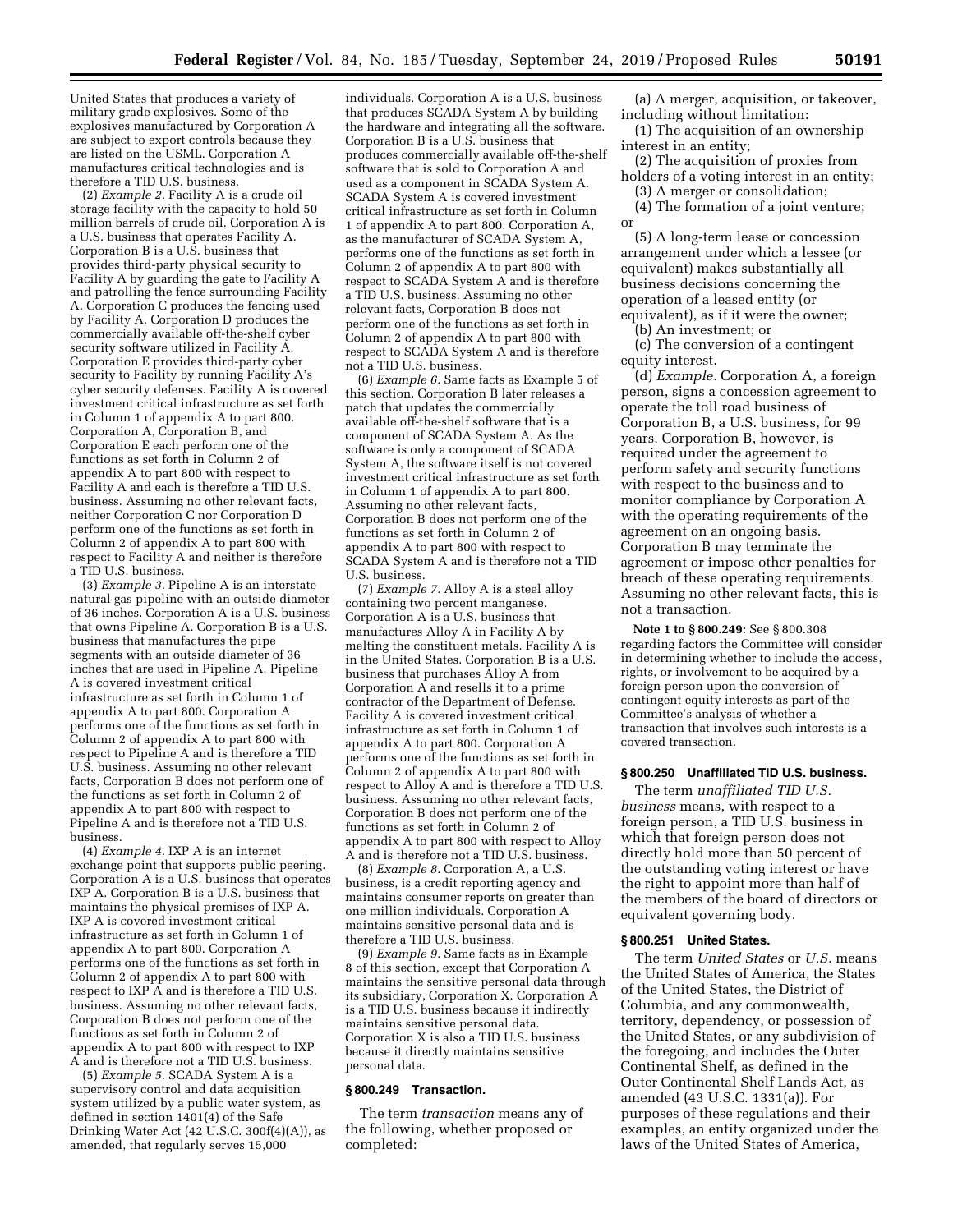one of the States, the District of Columbia, or a commonwealth, territory, dependency, or possession of the United States is an entity organized ''in the United States.''

## **§ 800.252 U.S. business.**

(a) The term *U.S. business* means any entity, irrespective of the nationality of the persons that control it, engaged in interstate commerce in the United States.

(b) Examples:

(1) *Example 1.* Corporation A is organized under the laws of a foreign state and is wholly owned and controlled by a foreign national. It engages in interstate commerce in the United States through a branch or subsidiary. Its branch or subsidiary is a U.S. business. Corporation A and its branch or subsidiary is each also a foreign person should any of them engage in a transaction involving a U.S. business.

(2) *Example 2.* Same facts as in the first sentence of Example 1 of this section. Corporation A, however, does not have a branch office, subsidiary, or fixed place of business in the United States. It exports and licenses technology to an unrelated company in the United States. Assuming no other relevant facts, Corporation A is not a U.S. business.

(3) *Example 3.* Corporation A, a company organized under the laws of a foreign state, is wholly owned and controlled by Corporation X. Corporation X is organized in the United States and is wholly owned and controlled by U.S. nationals. Corporation A does not have a branch office, subsidiary, or fixed place of business in the United States. It exports goods to Corporation X and to unrelated companies in the United States. Assuming no other relevant facts, Corporation A is not a U.S. business.

#### **§ 800.253 U.S. national.**

The term *U.S. national* means an individual who is a U.S. citizen or an individual who, although not a U.S. citizen, owes permanent allegiance to the United States.

#### **§ 800.254 Voting interest.**

The term *voting interest* means any interest in an entity that entitles the owner or holder of that interest to vote for the election of directors of the entity (or, with respect to unincorporated entities, individuals exercising similar functions) or to vote on other matters affecting the entity.

#### **Subpart C—Coverage**

### **§ 800.301 Transactions that are covered control transactions.**

Transactions that are covered control transactions include, without limitation:

(a) A transaction which, irrespective of the actual arrangements for control provided for in the terms of the transaction, results or could result in

control of a U.S. business by a foreign person. (See the examples in § 800.301(g)(1),(2), and (3).)

(b) A transaction in which a foreign person conveys its control of a U.S. business to another foreign person. (See the example in § 800.301(g)(4).)

(c) A transaction that results or could result in control by a foreign person of any part of an entity or of assets, if such part of an entity or assets constitutes a U.S. business. (See § 800.302(c) and the examples in § 800.301(g)(5) through (14).)

(d) A joint venture in which the parties enter into a contractual or other similar arrangement, including an agreement on the establishment of a new entity, but only if one or more of the parties contributes a U.S. business and a foreign person could control that U.S. business by means of the joint venture. (See the examples in § 800.301(g)(15) through (17).)

(e) A change in the rights that a foreign person has with respect to a U.S. business in which the foreign person has an investment, if that change could result in foreign control of the U.S. business. (See the example in § 800.301(g)(18).)

(f) A transaction the structure of which is designed to evade or circumvent the application of section 721. (See the example in § 800.301(g)(19).)

(g) Examples:

(1) *Example 1.* Corporation A, a foreign person, proposes to purchase all of the shares of Corporation X, which is a U.S. business. As the sole owner, Corporation A will have the right to elect directors and appoint other primary officers of Corporation  $\overline{X}$ , and those directors will have the right to make decisions about the closing and relocation of particular production facilities and the termination of significant contracts. The directors also will have the right to propose to Corporation A, the sole shareholder, the dissolution of Corporation X and the sale of its principal assets. The proposed transaction is a covered control transaction.

(2) *Example 2.* Same facts as in Example 1 of this section, except that Corporation A plans to retain the existing directors of Corporation X, all of whom are U.S. nationals. Although Corporation A may choose not to exercise its power to elect new directors for Corporation  $\tilde{X}$ , Corporation A nevertheless will have that exercisable power. The proposed transaction is a covered control transaction.

(3) *Example 3.* Corporation A, a foreign person, proposes to purchase 50 percent of the shares in Corporation X, a U.S. business, from Corporation B, also a U.S. business. Corporation B would retain the other 50 percent of the shares in Corporation X, and Corporation A and Corporation B would contractually agree that Corporation A would not exercise its voting and other rights for ten years. The proposed transaction is a covered control transaction.

(4) *Example 4.* Corporation X is a U.S. business, but is wholly owned and controlled by Corporation Y, a foreign person. Corporation Z, also a foreign person, but not related to Corporation Y, seeks to acquire Corporation X from Corporation Y. The proposed transaction is a covered control transaction because it could result in control of Corporation X, a U.S. business, by another foreign person, Corporation Z.

(5) *Example 5.* Corporation X, a foreign person, has a branch office located in the United States. Corporation A, a foreign person, proposes to buy that branch office. The proposed transaction is a covered control transaction.

(6) *Example 6.* Corporation A, a foreign person, buys a branch office located entirely outside the United States of Corporation Y, which is incorporated in the United States. Assuming no other relevant facts, the branch office of Corporation Y is not a U.S. business, and the transaction is not a covered control transaction.

(7) *Example 7.* Corporation A, a foreign person, makes a start-up, or ''greenfield,'' investment in the United States. That investment involves activities such as the foreign person separately arranging for the financing of and the construction of a plant to make a new product, buying supplies and inputs, hiring personnel, and purchasing the necessary technology. The investment involves incorporating a newly formed subsidiary of the foreign person. Assuming no other relevant facts, Corporation A will not have acquired a U.S. business, and its greenfield investment is not a covered control transaction. However, this transaction may be subject to the provisions of part 802 of this title, which addresses certain transactions concerning real estate.

(8) *Example 8.* Corporation A, a foreign person, intends to make an early-stage investment in a start-up company in the United States. Prior to the investment by the foreign person, the start-up has incorporated, established a domain name, hired personnel, developed business plans, sought financing, rented office space, and engaged in other activities that constitute interstate commerce in the United States, without the involvement of the foreign person. As a result of the investment, Corporation A could control the U.S. business. Under these facts, Corporation A is acquiring a U.S. business and the proposed transaction is a covered control transaction.

(9) *Example 9.* Corporation A, a foreign person, purchases substantially all of the assets of Corporation B. Corporation B, which is incorporated in the United States, was in the business of producing industrial equipment, but stopped producing and selling such equipment one week before Corporation A purchased substantially all of its assets. At the time of the transaction, Corporation B continued to have employees on its payroll, maintained know-how in producing the industrial equipment it previously produced, and maintained relationships with its prior customers, all of which were transferred to Corporation A. The acquisition of substantially all of the assets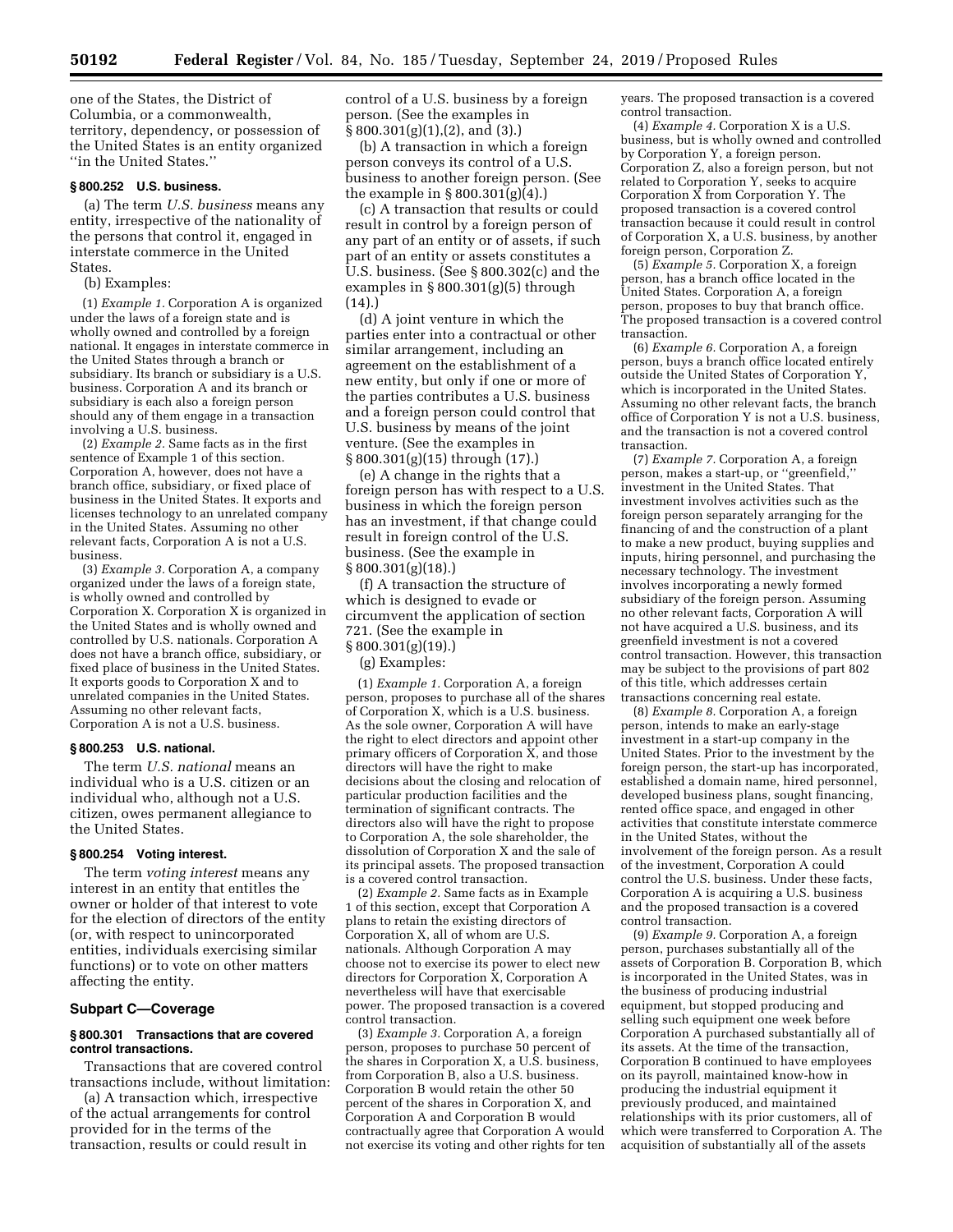of Corporation B by Corporation A is a covered control transaction.

(10) *Example 10.* Corporation X, a foreign person, seeks to acquire from Corporation A, a U.S. business, an empty warehouse facility located in the United States. The acquisition would be limited to the physical facility, and would not include customer lists, intellectual property, or other proprietary information, or other intangible assets or the transfer of personnel. Assuming no other relevant facts, the facility is not an entity and therefore not a U.S. business, and the proposed acquisition of the facility is not a covered control transaction. However, this transaction may be subject to the provisions of part 802 of this title, which addresses certain transactions concerning real estate.

(11) *Example 11.* Same facts as Example 6 of this section, except that, in addition to the proposed acquisition of Corporation A's warehouse facility, Corporation X would acquire the personnel, customer list, equipment, and inventory management software used to operate the facility. Under these facts, Corporation X is acquiring a U.S. business, and the proposed acquisition is a covered control transaction.

(12) *Example 12.* Corporation A, a foreign person, seeks to acquire from Corporation X, a U.S. business, certain tangible and intangible assets that Corporation X operates as a business in the United States. Corporation A intends to use the assets to establish a business undertaking in a foreign country. Under these facts, Corporation X is acquiring a U.S. business, and the proposed acquisition is a covered control transaction.

(13) *Example 13.* Corporation A, a foreign person, seeks to acquire from Corporation X, a U.S. business, proprietary software developed by Corporation X. The acquisition would be limited to the software and would not include customer lists, marketing material, or other proprietary information; any other tangible or intangible assets; or the transfer of personnel. Assuming no other relevant facts, the software does not constitute an entity and therefore not a U.S. business, and the proposed acquisition of the software is not a covered control transaction.

(14) *Example 14.* Same facts as Example 9 of this section, except that, in addition to the proposed acquisition of Corporation X's proprietary software, Corporation A would acquire Corporation X's customer lists, advertising and promotional material, branding, trademarks, domain names, and internet presence. Under these facts, Corporation A is acquiring a U.S. business, and the proposed acquisition is a covered control transaction.

(15) *Example 15.* Corporation A, a foreign person, and Corporation X, a U.S. business, form a separate corporation, JV Corporation, to which Corporation A contributes only cash and Corporation X contributes a U.S. business. Each owns 50 percent of the shares of JV Corporation and, under the Articles of Incorporation of JV Corporation, both Corporation A and Corporation X have veto power over all of the matters affecting JV Corporation identified under § 800.208, giving them both control over JV Corporation. The place of incorporation of JV Corporation is not relevant to the determination of

whether the transaction is a covered control transaction. The formation of JV Corporation is a covered control transaction.

(16) *Example 16.* Corporation A, a foreign person, and Corporation X, a U.S. business, form a separate corporation, JV Corporation, to which Corporation A contributes funding and managerial and technical personnel, while Corporation X contributes certain land and equipment that do not in this example constitute a U.S. business. Corporations A and X each have a 50 percent interest in the joint venture. Assuming no other relevant facts, the formation of  $\breve{V}$  Corporation is not a covered control transaction. However, this transaction may be subject to the provisions of part 802 of this title, which addresses certain transactions concerning real estate.

(17) *Example 17.* Same facts as Example 2 of this section, except that, in addition to contributing certain land and equipment, Corporation X also contributes intellectual property, other proprietary information, and other intangible assets, that together with the land and equipment constitute a U.S. business, to  $\overline{V}$  Corporation. Under these facts, Corporation X has contributed a U.S. business, and the formation of JV Corporation is a covered control transaction.

(18) *Example 18.* Corporation A, a foreign person, holds a 10 percent ownership interest in Corporation X, a U.S. business. Corporation X subsequently provides Corporation A the right to appoint the Chief Executive Officer and the Chief Technical Officer of Corporation X. Corporation A does not acquire any additional ownership interest in Corporation X. The change in rights is a covered control transaction.

(19) *Example 19.* Corporation A is organized under the laws of a foreign state and is wholly owned and controlled by a foreign national. With a view towards circumventing section 721, Corporation A transfers money to a U.S. citizen, who, pursuant to informal arrangements with Corporation A and on its behalf, purchases all the shares in Corporation X, a U.S. business. The transaction is a covered control transaction.

#### **§ 800.302 Transactions that are not covered control transactions.**

Transactions that are not covered control transactions include, without limitation:

(a) A stock split or pro rata stock dividend that does not involve a change in control. (See the example in § 800.302(g)(1).)

(b) A transaction that results in a foreign person holding ten percent or less of the outstanding voting interest in a U.S. business (regardless of the dollar value of the interest so acquired), but only if the transaction is solely for the purpose of passive investment. (See § 800.243 and the examples in § 800.302(g)(2) through (4).)

(c) An acquisition of any part of an entity or of assets, if such part of an entity or assets do not constitute a U.S. business. (See § 800.301(c) and the examples in § 800.302(g)(5) through (10).)

(d) An acquisition of securities by a person acting as a securities underwriter, in the ordinary course of business and in the process of underwriting.

(e) An acquisition pursuant to a condition in a contract of insurance relating to fidelity, surety, or casualty obligations if the contract was made by an insurer in the ordinary course of business.

(f) A change in the rights that a foreign person has with respect to a U.S. business in which that foreign person has an investment, if that change could not result in foreign control of the U.S. business. (See the example in  $§ 800.302(g)(11).]$ 

(g) Examples:

(1) *Example 1.* Corporation A, a foreign person, holds 10,000 shares of Corporation B, a U.S. business, constituting ten percent of the stock of Corporation B. Corporation B pays a 2-for-1 stock dividend. As a result of this stock split, Corporation A holds 20,000 shares of Corporation B, still constituting ten percent of the stock of Corporation B. Assuming no other relevant facts, the acquisition of additional shares is not a covered control transaction.

(2) *Example 2.* In an open market purchase solely for the purpose of passive investment, Corporation A, a foreign person, acquires seven percent of the voting securities of Corporation X, which is a U.S. business. Assuming no other relevant facts, the acquisition of the securities is not a covered control transaction.

(3) *Example 3.* Corporation A, a foreign person, acquires nine percent of the voting shares of Corporation X, a U.S. business. Corporation A also negotiates contractual rights that give it the power to control important matters of Corporation X. The acquisition by Corporation A of the voting shares of Corporation X is not solely for the purpose of passive investment and is a covered control transaction.

(4) *Example 4.* Corporation A, a foreign person, acquires five percent of the voting shares in Corporation B, a U.S. business. In addition to the securities, Corporation A obtains the right to appoint one out of eleven seats on Corporation B's Board of Directors. The acquisition by Corporation A of Corporation B's securities is not solely for the purpose of passive investment. Whether the transaction is a covered control transaction would depend on whether Corporation A obtains control of Corporation B as a result of the transaction. See § 800.303 for transactions that are covered investments.

(5) *Example 5.* Corporation A, a foreign person, acquires, from separate U.S. nationals: products held in inventory; land, and; machinery for export. Assuming no other relevant facts, Corporation A has not acquired a U.S. business, and this acquisition is not a covered control transaction.

(6) *Example 6.* Corporation X, a U.S. business, produces armored personnel carriers in the United States. Corporation A, a foreign person, seeks to acquire the annual production of those carriers from Corporation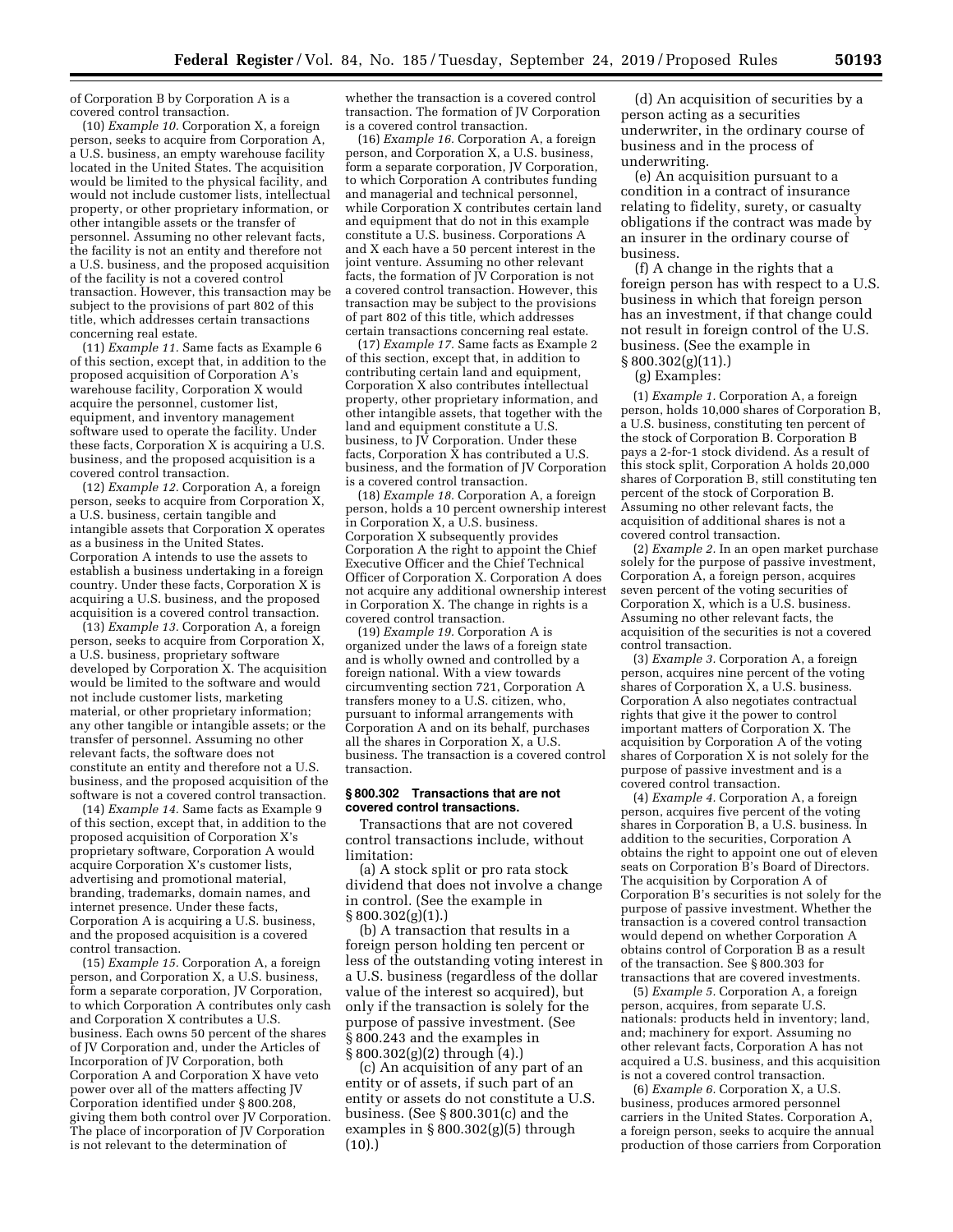X under a long-term contract. Assuming no other relevant facts, this transaction is not a covered control transaction.

(7) *Example 7.* Same facts as Example 2 of this section, except that Corporation X, a U.S. business, has developed important technology in connection with the production of armored personnel carriers. Corporation A seeks to negotiate an agreement under which it would be licensed to manufacture using that technology. Assuming no other relevant facts, neither the proposed acquisition of technology pursuant to that license agreement, nor the actual acquisition, is a covered control transaction.

(8) *Example 8.* Same facts as Example 2 of this section, except that Corporation A enters into a contractual arrangement to acquire the entire armored personnel carrier business operations of Corporation X, including production facilities, customer lists, technology, and staff, which together constitute a U.S. business. This transaction is a covered control transaction.

(9) *Example 9.* Same facts as Example 2 of this section, except that Corporation X suspended all activities of its armored personnel carrier business a year ago and currently is in bankruptcy proceedings. Existing equipment provided by Corporation X is being serviced by another company, which purchased the service contracts from Corporation X. The business's production facilities are idle but still in working condition, some of its key former employees have agreed to return if the business is resuscitated, and its technology and customer and vendor lists are still current. Corporation X's personnel carrier business constitutes a U.S. business, and its purchase by Corporation A is a covered control transaction.

(10) *Example 10.* Same facts as Example 2 of this section, except that Corporation A and Corporation X establish a joint venture that will be controlled by Corporation A to manufacture armored personnel carriers outside the United States, and Corporation X contributes assets constituting a U.S. business, including intellectual property and other intangible assets required to manufacture the armored personnel carriers, to the joint venture. Corporation X has contributed a U.S. business to the joint venture, and the establishment of the joint venture is a covered control transaction.

(11) *Example 11.* Corporation A, a foreign person, holds a 10 percent ownership interest in Corporation X, a U.S. business. Corporation A and Corporation X enter into a contractual arrangement pursuant to which Corporation A gains the right to purchase an additional interest in Corporation X to prevent the dilution of Corporation A's *pro rata* interest in Corporation X in the event that Corporation X issues additional instruments conveying interests in Corporation X. Corporation A does not acquire any additional rights or ownership interest in Corporation X pursuant to the contractual arrangement. Assuming no other relevant facts, the transaction is not a covered control transaction.

## **§ 800.303 Transactions that are covered investments.**

Transactions that are covered investments include, without limitation:

(a) A transaction that meets the requirements of § 800.211 irrespective of the percentage of voting interest acquired. (See the examples in § 800.303(f)(1) through (3).)

(b) A transaction that meets the requirements of § 800.211, irrespective of the fact that the Committee concluded all action under section 721 for a previous covered investment by the same foreign person in the same TID U.S. business, where such transaction involves the acquisition of access, rights, or involvement specified in § 800.211 in addition to those notified to the Committee in the transaction for which the Committee previously concluded action. (See the example in  $§ 800.303(f)(4).$ 

(c) A transaction that meets the requirements of § 800.211, irrespective of the fact that the critical technology produced, designed, tested, manufactured, fabricated, or developed by the TID U.S. business became controlled pursuant to section 1758 of the Export Control Reform Act of 2018 after the effective date, unless any of the criteria set forth in § 800.104(b) are satisfied with respect to the transaction prior to the critical technology becoming controlled. (See the example in § 800.303(f)(5).)

(d) A change in the rights that a foreign person has with respect to a U.S. business in which the foreign person has an investment, if that change could result in a covered investment. (See the example in § 800.303(f)(6).)

(e) A transaction the structure of which is designed to evade or circumvent the application of section 721. (See the example in § 800.303(f)(7).)

# (f) Examples:

(1) *Example 1.* Corporation A, a foreign person who is not an excepted investor, proposes to acquire a four percent, noncontrolling equity interest in Corporation B. Corporation B is a U.S. business that manufactures a critical technology. Corporation  $B$  is therefore a TID  $\check{U}$ .S. business. Pursuant to the terms of the investment, a designee of Corporation A will have the right to observe the meetings of the board of directors of Corporation B. The proposed transaction is a covered investment.

(2) *Example 2.* Same facts as Example 1 of this section, except that, pursuant to the terms of the investment, instead of observer rights, Corporation A has consultation rights with respect to Corporation B's licensing of a critical technology to third parties. Corporation A is therefore involved in substantive decisionmaking with respect to

Corporation B and the proposed transaction is a covered investment.

(3) *Example 3.* Corporation A is a foreign person that is an excepted investor. Corporation B, a foreign person that is not an excepted investor, owns a three percent, noncontrolling equity interest in Corporation A. Corporation A proposes to acquire a four percent, non-controlling equity interest in Corporation C, an unaffiliated TID U.S. business. Pursuant to the terms of the investment in Corporation C and Corporation A's governance documents, Corporation A and Corporation B will each have access to material nonpublic technical information in Corporation C's possession. The transaction is a covered investment because Corporation B is making an investment that will result in access to material nonpublic technical information pursuant to § 800.211(b).

(4) *Example 4.* The Committee concludes all action under section 721 with respect to a covered investment by Corporation A, a foreign person who is not an excepted investor, in which Corporation A acquires a four percent, non-controlling equity interest with access to material non-public information in Corporation B, an unaffiliated TID U.S. business. One year later, Corporation A proposes to acquire an additional five percent equity interest in Corporation B, resulting in Corporation A holding a nine percent, non-controlling equity interest in Corporation B. Pursuant to the terms of the additional investment, Corporation A will receive the right to appoint a member to the board of directors of Corporation B. The proposed transaction is a covered investment because the transaction involves both an acquisition of an equity interest in an unaffiliated TID U.S. business and a new right under § 800.211.

(5) *Example 5.* Corporation A, a foreign person who is not an excepted investor, has executed a binding written agreement establishing the material terms of a proposed non-controlling investment in Corporation B, an unaffiliated TID U.S. business. The proposed investment will afford Corporation A access to material nonpublic technical information in the possession of Corporation B. The only controlled technology produced, designed, tested, manufactured, fabricated, or developed by Corporation B became controlled pursuant to section 1758 of the Export Control Reform Act of 2018 after the effective date but prior to the date upon which the binding written agreement establishing the material terms of the investment was executed. The proposed transaction is a covered investment.

(6) *Example 6.* Corporation A, a foreign person who is not an excepted investor, holds a four percent non-controlling ownership interest in Corporation  $\tilde{X}$ , an unaffiliated TID U.S. business, but Corporation A was not afforded any of the access, rights, or involvement specified in § 800.211(b) at the time of its investment. Corporation A subsequently gains the right to appoint a member of the board of directors of Corporation X. Assuming no other relevant facts, the transaction is a covered investment.

(7) *Example 7.* Corporation A is organized under the laws of a foreign state, is wholly owned and controlled by a foreign national,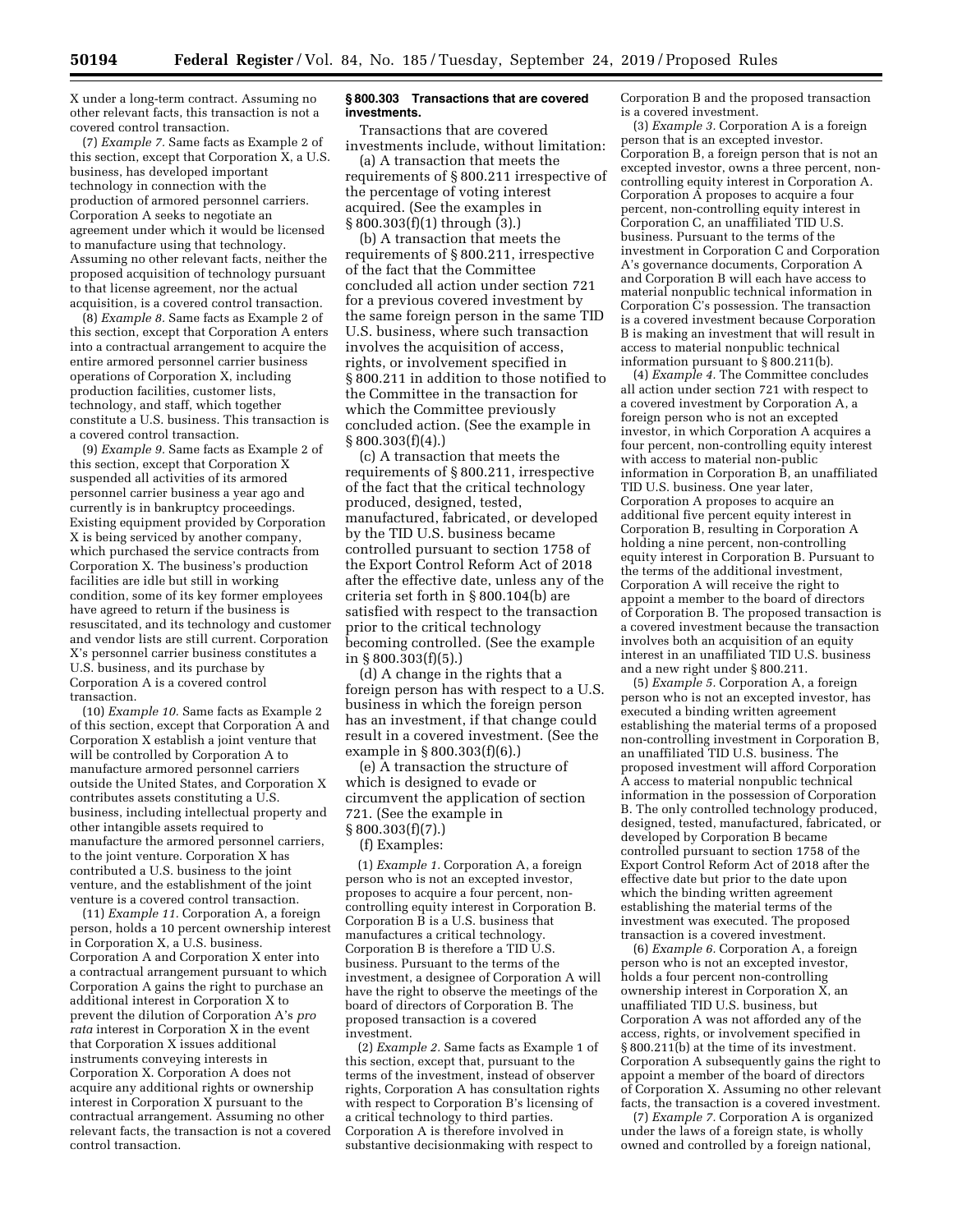and is not an excepted investor. With a view towards circumventing section 721, Corporation A transfers money to a U.S. citizen, who, pursuant to informal arrangements with Corporation A and on its behalf, makes a non-controlling minority equity investment in Corporation X, an unaffiliated TID U.S. business that maintains and collects sensitive personal data on U.S. citizens. In connection with the investment, the U.S. citizen is afforded the right to be involved in substantive decisionmaking regarding the release of sensitive personal data of U.S. citizens maintained by Corporation X. The transaction is a covered investment.

#### **§ 800.304 Transactions that are not covered investments.**

Transactions that are not covered investments include, without limitation:

(a) An investment by a foreign person in an unaffiliated TID U.S. business that does not afford the foreign person any of the access, rights, or involvement specified in § 800.211(b). (See the examples in § 800.304(f)(1) and (2).)

(b) An investment by a foreign person who is an excepted investor in an unaffiliated TID U.S. business. (See the example in § 800.304(f)(3).)

(c) A transaction that results or could result in control by a foreign person of an unaffiliated TID U.S. business. (See the example in § 800.304(f)(4).)

(d) A stock split or pro rata stock dividend that does not afford the foreign person any of the access, rights, or involvement specified in § 800.211(b). (See the example in § 800.304(f)(5).)

(e) An acquisition of securities by a person acting as a securities underwriter, in the ordinary course of business and in the process of underwriting.

(f) Examples:

(1) *Example 1.* In an open market purchase solely for the purpose of passive investment, Corporation A, a foreign person who is not an excepted investor, acquires seven percent of the voting securities of Corporation X, an unaffiliated TID U.S. business. Assuming no other relevant facts, the acquisition of the securities is not a covered investment.

(2) *Example 2.* The Committee concluded all action under section 721 with respect to a covered investment in which Corporation A, a foreign person who is not an excepted investor, acquired a four percent, noncontrolling equity interest with board observer rights in Corporation B, an unaffiliated TID U.S. business. One year later, Corporation A proposes to acquire an additional five percent equity interest in Corporation B, which would result in Corporation A holding a nine percent, noncontrolling equity interest in Corporation B. The proposed investment does not afford Corporation A any additional access, rights, or involvement with respect to Corporation B, including the access, rights, or involvement specified in § 800.211(b). Assuming no other relevant facts, the

proposed transaction is not a covered investment.

(3) *Example 3.* Corporation A, a foreign person who is an excepted investor, proposes to acquire a four percent, non-controlling equity interest in Corporation B, an unaffiliated TID U.S. business. Pursuant to the terms of the investment, a designee of Corporation A will have the right to observe the meetings of the board of directors of Corporation B. Assuming no other relevant facts, the proposed transaction is not a covered investment.

(4) *Example 4.* Corporation A, a foreign person who is an excepted investor, proposes to purchase all of the shares of Corporation B, an unaffiliated TID U.S. business. As the sole owner, Corporation A will have the right to elect directors and appoint other primary officers of Corporation B. Assuming no other relevant facts, the proposed transaction is not a covered investment. It is, however, a covered control transaction. Whether Corporation A is an excepted investor or whether Corporation B is an unaffiliated TID U.S. business are not relevant to the determination of whether the transaction is a covered control transaction. (See § 800.301).

(5) *Example 5.* Corporation A, a foreign person who is not an excepted investor, holds 10,000 shares and board observer rights in Corporation B, an unaffiliated TID U.S. business, constituting ten percent of the stock of Corporation B. Corporation B pays a 2-for-1 stock dividend. As a result of this stock split, Corporation A holds 20,000 shares of Corporation B, still constituting ten percent of the stock of Corporation B. The proposed investment does not afford Corporation A any additional access, rights, or involvement with respect to Corporation B, including those specified in  $\hat{\S}$  800.211(b). Assuming no other relevant facts, the acquisition of additional shares is not a covered investment.

#### **§ 800.305 Incremental acquisitions.**

(a) Any transaction in which a foreign person acquires an additional interest in a U.S. business over which the same foreign person, or any of its direct or indirect wholly-owned subsidiaries, previously acquired direct control in the U.S. business in a covered control transaction for which the Committee concluded all action under section 721 on the basis of a notice filed pursuant to § 800.501 shall not be deemed to be a covered transaction. If, however, a foreign person that did not acquire control of the U.S. business in the prior transaction is a party to the later transaction, the later transaction may be a covered transaction.

(b) Examples:

(1) *Example 1.* Corporation A, a foreign person, directly acquires a 40 percent interest and important rights with respect to Corporation B, a U.S. business. The documentation pertaining to the transaction gives no indication that Corporation A's interest in Corporation B may increase at a later date. Corporation A and Corporation B file a voluntary notice of the transaction with

the Committee. Following its review of the transaction, the Committee informs the parties that the notified transaction is a covered control transaction, and concludes action under section 721. Three years later, Corporation A acquires the remainder of the voting interest in Corporation B. Assuming no other relevant facts, because the Committee, on the basis of the notice submitted by the parties, concluded all action with respect to Corporation A's earlier direct investment in the same U.S. business, and because no other foreign person is a party to this subsequent transaction, this subsequent transaction is not a covered transaction.

(2) *Example 2.* Same facts as Example 1 of this section, except that Corporation A and Corporation B file a declaration of the transaction, rather than a notice, with the Committee, and the Committee concluded all action on the basis of the declaration. The subsequent transaction may be a covered transaction, depending on the specific facts and circumstances.

## **§ 800.306 Lending transactions.**

(a) The extension of a loan or a similar financing arrangement by a foreign person to a U.S. business, regardless of whether accompanied by the creation in favor of the foreign person of a secured interest over securities or other assets of the U.S. business, shall not, by itself, constitute a covered transaction.

(1) The Committee will accept notices or declarations concerning a loan or a similar financing arrangement that does not, by itself, constitute a covered transaction only at the time that, because of imminent or actual default or other condition, there is a significant possibility that the foreign person may obtain control of a U.S. business, or acquire equity interest and access, rights, or involvement specified in § 800.211(b) over a TID U.S. business, as a result of the default or other condition.

(2) Where the Committee accepts a notice or declaration concerning a loan or a similar financing arrangement pursuant to paragraph (a)(1) of this section, and a party to the transaction is a foreign person that makes loans in the ordinary course of business, the Committee will take into account whether the foreign person has made any arrangements to transfer management decisions, or day-to-day control over the U.S. business to U.S. nationals for purposes of determining whether such loan or financing arrangement constitutes a covered transaction.

(b) Notwithstanding paragraph (a) of this section, a loan or a similar financing arrangement through which a foreign person acquires an interest in profits of a U.S. business, the right to appoint members of the board of directors of the U.S. business, or other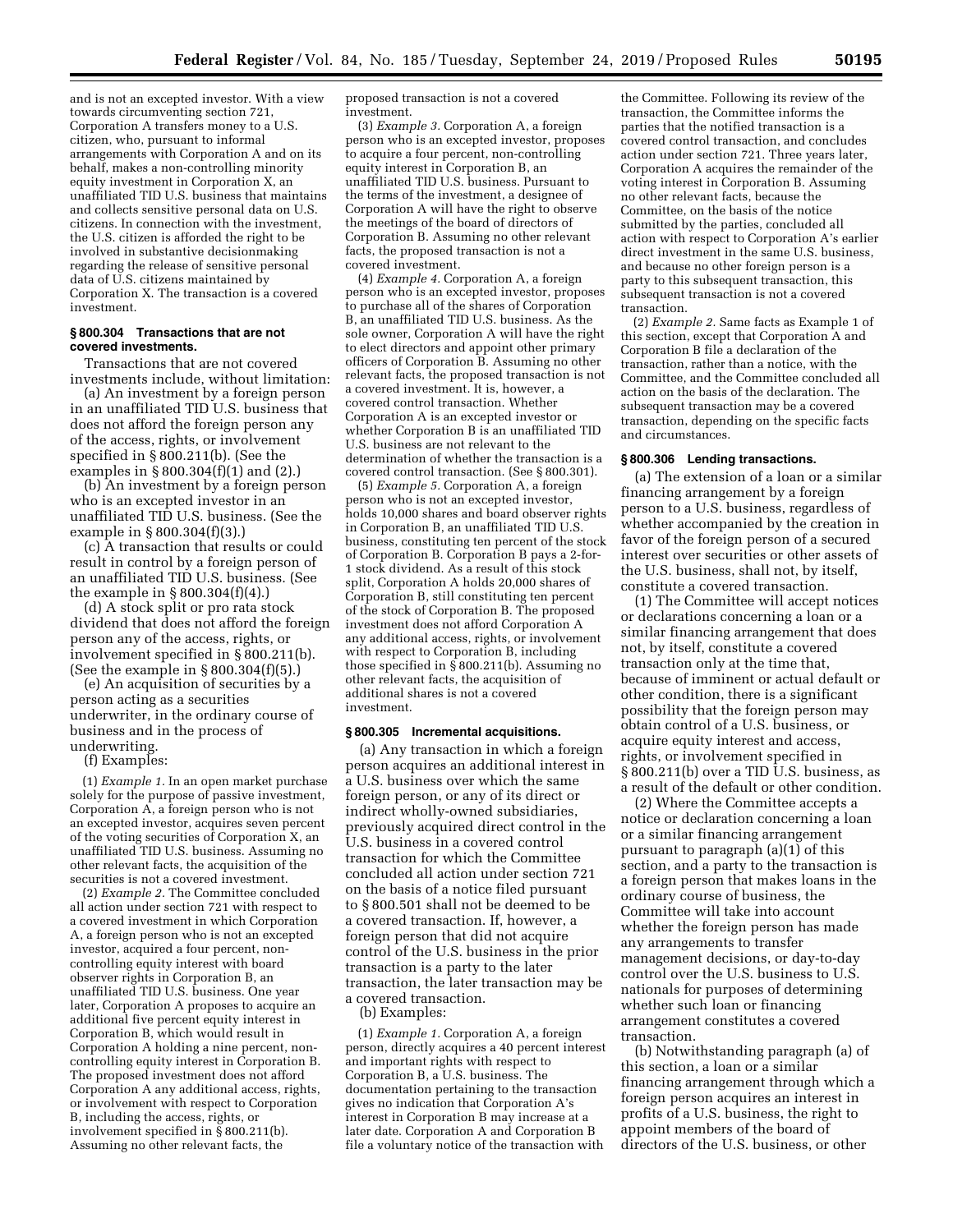comparable financial or governance rights characteristic of an equity investment but not of a typical loan may constitute a covered transaction.

(c) An acquisition of voting interest in or assets of a U.S. business by a foreign person upon default or other condition involving a loan or a similar financing arrangement does not constitute a covered transaction, provided that the loan was made by a syndicate of banks in a loan participation where the foreign lender (or lenders) in the syndicate:

(1) Needs the majority consent of the U.S. participants in the syndicate to take action, and cannot on its own initiate any action vis-a`-vis the debtor; or

(2) Does not have a lead role in the syndicate, and is subject to a provision in the loan or financing documents limiting its ability to control the debtor such that control for purposes of § 800.208 could not be acquired. (d) Examples:

(1) *Example 1.* Corporation A, which is a U.S. business, borrows funds from Corporation B, a bank organized under the laws of a foreign state and controlled by foreign persons. As a condition of the loan, Corporation A agrees not to sell or pledge its principal assets to any person. Assuming no other relevant facts, this lending arrangement does not alone constitute a covered transaction.

(2) *Example 2.* Same facts as in Example 1 of this section, except that Corporation A defaults on its loan from Corporation B and seeks bankruptcy protection. Corporation A has no funds with which to satisfy Corporation B's claim, which is greater than the value of Corporation A's principal assets. Corporation B's secured claim constitutes the only secured claim against Corporation A's principal assets, creating a high probability that Corporation B will receive title to Corporation A's principal assets, which constitute a U.S. business. Assuming no other relevant facts, the Committee would accept a notice of the impending bankruptcy court adjudication transferring control of Corporation A's principal assets to Corporation B, which would constitute a covered control transaction.

(3) *Example 3.* Corporation A, a foreign bank, makes a loan to Corporation B, a U.S. business. The loan documentation extends to Corporation A rights in Corporation B that are characteristic of an equity investment but not of a typical loan, including dominant minority representation on the board of directors of Corporation B and the right to be paid dividends by Corporation B. This loan is a covered control transaction.

(4) *Example 4.* Same facts as in Example 3 of this section, except that Corporation B is an unaffiliated TID U.S. business and the loan documentation extends to Corporation A's involvement in substantive decisionmaking with respect to Corporation B. Whether the loan is a covered control transaction would depend on whether Corporation A obtains control of Corporation B as a result of the loan, but, if it could not

result in Corporation A's control of Corporation B, this loan is a covered investment.

#### **§ 800.307 Specific clarifications for investment funds.**

(a) Notwithstanding § 800.303, an indirect investment by a foreign person in a TID U.S. business through an investment fund that affords the foreign person (or a designee of the foreign person) membership as a limited partner or equivalent on an advisory board or a committee of the fund shall not be considered a covered investment with respect to the foreign person if:

(1) The fund is managed exclusively by a general partner, a managing member, or an equivalent;

(2) The foreign person is not the general partner, managing member, or equivalent;

(3) The advisory board or committee does not have the ability to approve, disapprove, or otherwise control:

(i) Investment decisions of the investment fund; or

(ii) Decisions made by the general partner, managing member, or equivalent related to entities in which the investment fund is invested;

(4) The foreign person does not otherwise have the ability to control the investment fund, including without limitation the authority:

(i) To approve, disapprove, or otherwise control investment decisions of the investment fund;

(ii) To approve, disapprove, or otherwise control decisions made by the general partner, managing member, or equivalent related to entities in which the investment fund is invested; or

(iii) To unilaterally dismiss, prevent the dismissal of, select, or determine the compensation of the general partner, managing member, or equivalent;

(5) The foreign person does not have access to material nonpublic technical information as a result of its participation on the advisory board or committee; and

(6) The investment does not afford the foreign person any of the access, rights, or involvement specified in § 800.211(b).

(b) For the purposes of paragraphs (a)(3) and (4) of this section, and except as provided in paragraph (c) of this section, a waiver of a potential conflict of interest, a waiver of an allocation limitation, or a similar activity, applicable to a transaction pursuant to the terms of an agreement governing an investment fund shall not be considered to constitute control of investment decisions of the investment fund or decisions relating to entities in which the investment fund is invested.

(c) In extraordinary circumstances, the Committee may consider the waiver of a potential conflict of interest, the waiver of an allocation limitation, or a similar activity, applicable to a transaction pursuant to the terms of an agreement governing an investment fund, to constitute control of investment decisions of the investment fund or decisions relating to entities in which the investment fund is invested.

(d) *Example:* Limited Partner A, a foreign person, is a limited partner in an investment fund that invests in Corporation B, an unaffiliated TID U.S. business. The investment fund is managed exclusively by a general partner, who is not a foreign person. The investment affords Limited Partner A membership on an advisory board of the investment fund. The advisory board provides industry expertise, assists with the sourcing of transactions, and votes on the compensation of the general partner, but it does not control investment decisions of the fund or decisions made by the general partner related to entities in which the fund is invested. Limited Partner A does not otherwise have the ability to control the fund. Limited Partner A's investment in Corporation B does not afford it access to any material nonpublic technical information in the possession of Corporation B, the right to be a member or observer, or to nominate a member or observer, to the board of Corporation B, nor any involvement in the substantive decisionmaking of Corporation B. Assuming no other facts, the investment by Limited Partner A is not a covered investment.

# **§ 800.308 Timing rule for a contingent equity interest.**

(a) For purposes of determining whether to include the rights that a holder of contingent equity interest will acquire upon conversion of, or exercise of a right provided by, those interests in the Committee's analysis of whether a notified transaction is a covered transaction, the Committee will consider factors that include:

(1) The imminence of conversion or satisfaction of contingent conditions;

(2) Whether conversion or satisfaction of contingent conditions depends on factors within the control of the acquiring party; and

(3) Whether the amount of interest and the rights that would be acquired upon conversion or satisfaction of contingent conditions can be reasonably determined at the time of acquisition.

(b) When the Committee, applying paragraph (a) of this section, determines that the rights that the holder will acquire upon conversion or satisfaction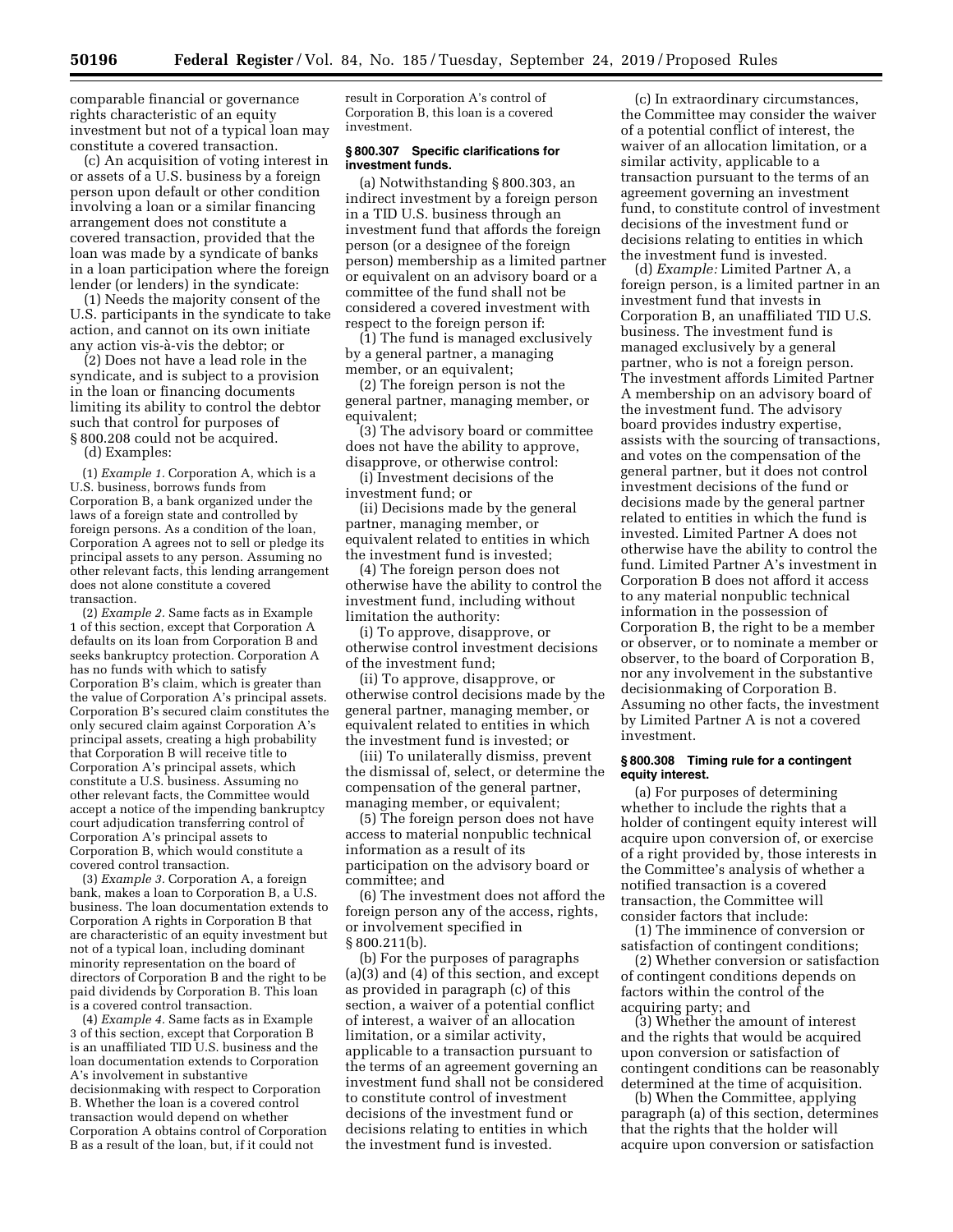of contingent condition will not be included in the Committee's analysis of whether a notified transaction is a covered transaction, the Committee will disregard the contingent equity interest for purposes of that transaction except to the extent that they convey immediate rights to the holder with respect to the entity that issued the interest.

(c) Examples:

(1) *Example 1.* Corporation A, a foreign person, notifies the Committee that it intends to buy common stock and debentures of Corporation X, a U.S. business. By their terms, the debentures are convertible into common stock only upon the occurrence of an event the timing of which is not in the control of Corporation A, and the number of common shares that would be acquired upon conversion cannot now be determined. Assuming no other relevant facts, the Committee will disregard the debentures in the course of its covered transaction analysis at the time that Corporation A acquires the debentures. In the event that it determines that the acquisition of the common stock is not a covered transaction, the Committee will so inform the parties. Once the conversion of the instruments becomes imminent, it may be appropriate for the Committee to consider the rights that would result from the conversion and whether the conversion is a covered transaction. The conversion of those debentures into common stock could be a covered transaction, depending on what percentage of Corporation X's voting securities Corporation A would receive and what powers those securities would confer on Corporation A.

(2) *Example 2.* Same facts as Example 1 of this section, except that the debentures at issue are convertible at the sole discretion of Corporation A after six months, and if converted, would represent a 50 percent interest in Corporation X. The Committee may consider the rights that would result from the conversion as part of its analysis.

#### **Subpart D—Declarations**

#### **§ 800.401 Mandatory declarations.**

(a) Except as provided in paragraph (c) or (d) of this section, the parties to a transaction described in paragraph (b) of this section shall submit to the Committee a declaration with information regarding the transaction in accordance with § 800.403.

(b) A covered transaction that results in the acquisition of a substantial interest in a TID U.S. business by a foreign person in which a foreign government has a substantial interest.

(c) The submission of a declaration shall not be required pursuant to paragraph (b) of this section with respect to an investment by an investment fund if:

(1) The fund is managed exclusively by a general partner, a managing member, or an equivalent;

(2) The general partner, managing member, or equivalent that exclusively manages the fund is not a foreign person; and

(3) The investment fund satisfies, with respect to any foreign person with membership as a limited partner on an advisory board or a committee of the fund, the criteria specified in  $§ 800.307(a)(3)$  and  $(4);$ 

(d) Notwithstanding paragraph (a) of this section, parties to a covered transaction may elect to submit a written notice pursuant to subpart E of this part regarding the transaction instead of a declaration.

(e) Parties shall submit to the Committee the declaration required pursuant to paragraph (a) of this section, or a written notice pursuant to paragraph (d) of this section, no later than:

(1) [EFFECTIVE DATE OF FINAL RULE], or promptly thereafter, if the completion date of the transaction is between [EFFECTIVE DATE OF FINAL RULE] and [DATE WHICH IS 30 DAYS AFTER THE EFFECTIVE DATE OF FINAL RULE]; or

(2) Thirty days before the completion date of the transaction, if the completion date of the transaction is after [DATE THAT IS 30 DAYS AFTER THE EFFECTIVE DATE OF FINAL RULE].

(f) Notwithstanding paragraph (e)(2) of this section, the parties to a covered transaction may complete a transaction subject to a mandatory declaration or notice under this section at any time after having been informed in writing by the Committee that the Committee has concluded all action under section 721 or that the Committee is not able to complete action pursuant to § 800.807(a)(2).

(g) In the event that the Committee rejects or permits a withdrawal of a declaration or notice required under section, the parties shall not complete the transaction earlier than 30 days after the date of the resubmission, except with the written approval of the Staff Chairperson.

#### **§ 800.402 Voluntary declarations.**

Except as otherwise prohibited under § 800.403(e), a party to any proposed or completed transaction may submit to the Committee a declaration regarding the transaction in accordance with the procedures and requirements set forth in § 800.403 and § 800.404 instead of a written notice.

# **§ 800.403 Procedures for declarations.**

(a) A party or parties shall submit a declaration of a covered transaction pursuant to § 800.401 or § 800.402 by submitting electronically the

information set out in § 800.404, including the certifications required thereunder, to the Staff Chairperson in accordance with the submission instructions on the Committee's section of the Department of the Treasury website at *[https://home.treasury.gov/](https://home.treasury.gov/policy-issues/international/the-committee-on-foreign-investment-in-the-united-states-cfius) [policy-issues/international/the](https://home.treasury.gov/policy-issues/international/the-committee-on-foreign-investment-in-the-united-states-cfius)[committee-on-foreign-investment-in-the](https://home.treasury.gov/policy-issues/international/the-committee-on-foreign-investment-in-the-united-states-cfius)[united-states-cfius.](https://home.treasury.gov/policy-issues/international/the-committee-on-foreign-investment-in-the-united-states-cfius)* 

(b) No communications other than those described in paragraph (a) of this section shall constitute the submission of a declaration for purposes of section 721.

(c) Information and other documentary material submitted to the Committee pursuant to this section shall be considered to have been filed with the President or the President's designee for purposes of section 721(c) and § 800.802.

(d) Persons filing a declaration shall, during the time that the matter is pending before the Committee, promptly advise the Staff Chairperson of any material changes in plans, facts, or circumstances addressed in the declaration, and any material change in information provided or required to be provided to the Committee under § 800.404. Unless the Committee rejects the declaration on the basis of such material changes in accordance with § 800.406(a)(2)(i), such changes shall become part of the declaration filed by such persons under § 800.403, and the certification required under § 800.405(d) shall apply to such changes.

(e) Parties to a covered transaction that have filed with the Committee a written notice regarding a transaction pursuant to § 800.501 may not submit to the Committee a declaration regarding the same transaction or a substantially similar transaction without the written approval of the Staff Chairperson.

# **§ 800.404 Contents of declarations.**

(a) The party or parties submitting a declaration of a covered transaction pursuant to § 800.403 shall provide the information set out in this section, which must be accurate and complete with respect to all parties and to the transaction. (See also paragraphs (d) and (e) of this section.)

(b) If fewer than all the parties to a transaction submit a declaration, the Committee may, at its discretion, request that the parties to the transaction file a written notice of the transaction under § 800.501, if the Staff Chairperson determines that the information provided by the submitting party or parties in the declaration is insufficient for the Committee to assess the transaction.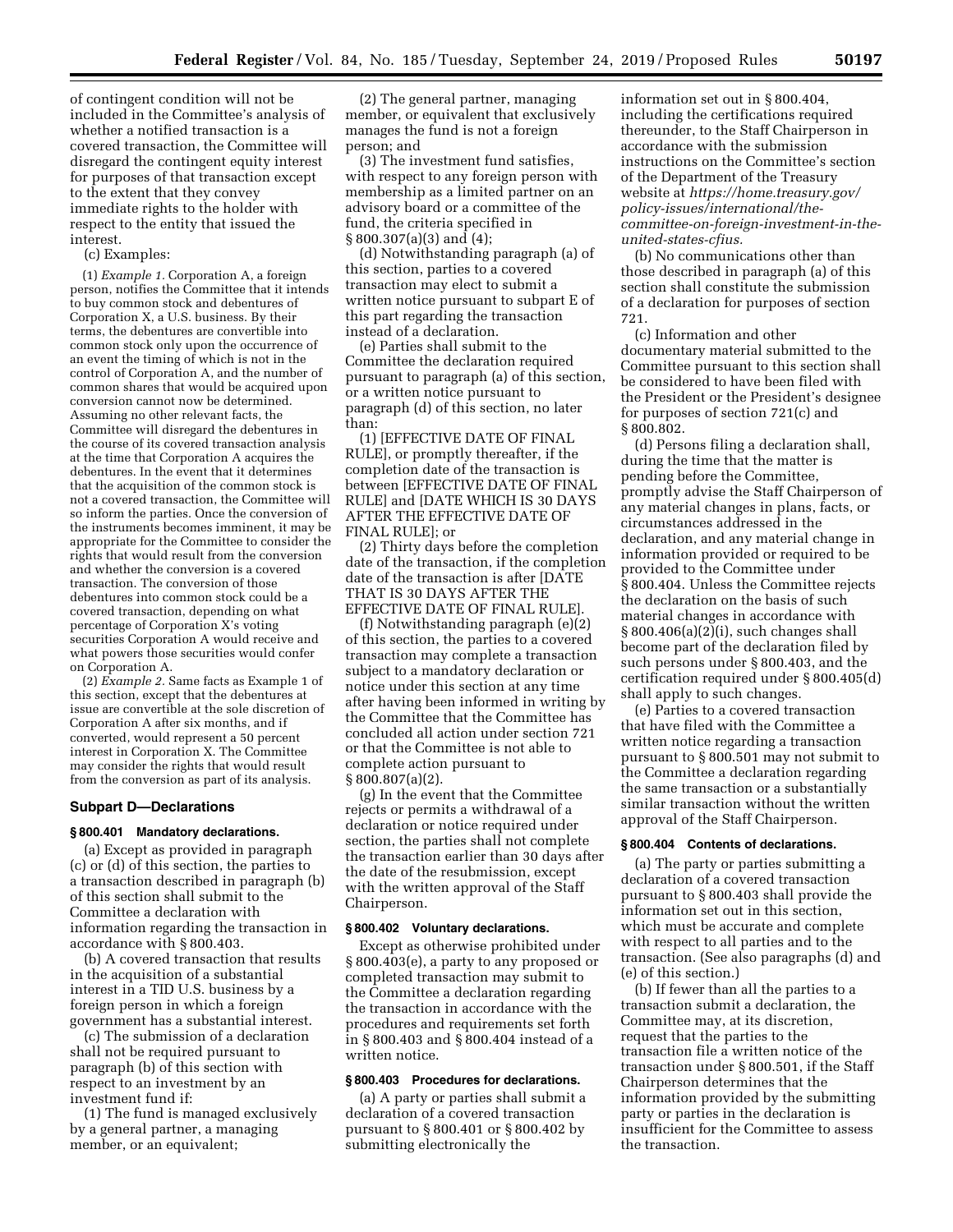(c) Subject to paragraph (e) of this section, a declaration submitted pursuant to § 800.403 shall describe or provide, as applicable:

(1) The name of the foreign person(s) and U.S. business(es) that are parties to, or, in applicable cases, the subject of the transaction, as well as the name, telephone number, and email address of the primary point of contact for each party.

(2) The following information regarding the transaction in question, including:

(i) A brief description of the rationale and nature of the transaction, including its structure (*e.g.,* share purchase, merger, asset purchase);

(ii) The percentage of voting interest acquired and the resulting aggregate voting interest held by the foreign person and its affiliates;

(iii) The percentage of economic interest acquired and the resulting aggregate economic interest held by the foreign person and its affiliates;

(iv) Whether the U.S. business has multiple classes of ownership;

(v) The total transaction value in U.S. dollars;

(vi) The actual or expected

completion date of the transaction; (vii) All sources of financing for the transaction; and

(viii) A copy of the definitive documentation of the transaction, or if none exists, the document establishing the material terms of the transaction.

(3) The following:

(i) A statement as to whether a party to the transaction is stipulating that the transaction is a covered transaction and a description of the basis for the stipulation; and

(ii) A statement as to whether a party to the transaction is stipulating that the transaction is a foreign governmentcontrolled transaction and a description of the basis for the stipulation.

(4) A statement as to whether the foreign person will acquire any of the following with respect to the U.S. business:

(i) Access to any material nonpublic technical information in the possession of the U.S. business, and if so, a brief explanation of the type of access and type of information;

(ii) Membership, observer rights, or nomination rights as set forth in § 800.211(b)(2), and if so, a statement as to the composition of the board or other body both before and after the completion date of the transaction;

(iii) Any involvement, other than through voting shares, in substantive decisionmaking of the U.S. business regarding critical infrastructure, critical technologies, or sensitive personal data

as set forth in § 800.211(b)(3), and if so, a statement as to the involvement in such substantive decisionmaking; or

(iv) Any rights that could result in the foreign person acquiring control of the U.S. business and, if any, a brief explanation of these rights.

(5) The following information regarding the covered transaction U.S. business:

(i) Website address;

(ii) Principal place of business; (iii) Place of incorporation or organization; and

(iv) A list of the addresses or geographic coordinates (to at least the fourth decimal) of all locations of the U.S. business, including the U.S. business' headquarters, facilities, and operating locations.

(6) With respect to the U.S. business that is the subject of the transaction and any entity of which that U.S. business is a parent, a brief summary of their respective business activities, as, for example, set forth in annual reports, and the product or service categories of each, including the applicable six-digit North American Industry Classification System (NAICS) Codes, Commercial and Government Entity Code (CAGE Code) assigned by the Department of Defense, and any applicable Dun and Bradstreet identification (DUNS) numbers assigned to the U.S. business.

(7) A statement as to whether the U.S. business produces, designs, tests, manufactures, fabricates, or develops one or more critical technologies.

(8) A statement as to whether the U.S. business performs any of the functions with respect to covered investment critical infrastructure as set forth in Column 2 of appendix A to part 800.

(9) A statement as to whether the U.S. business maintains or collects sensitive personal data on U.S. citizens.

(10) A statement as to whether the U.S. business has any contracts (including any subcontracts, if known) that are currently in effect or were in effect within the past three years with any U.S. Government agency or component, or in the past 10 years if the contract included access to personally identifiable information of U.S. Government personnel. If so, provide an annex listing such contracts, including the name of the U.S. Government agency or component, the delivery order number or contract number, the primary contractor (if the U.S. business is a subcontractor), the start date, and the estimated completion date.

(11) A statement as to whether the U.S. business has any contracts (including any subcontracts, if known) that are currently in effect or were in effect within the past five years

involving information, technology, or data that is classified under Executive Order 12958, as amended.

(12) A statement as to whether the U.S. business has received any grant or other funding from the Department of Defense or the Department of Energy, or participated in or collaborated on any defense or energy program or product involving one or more critical technologies or critical infrastructure within the past five years.

(13) A statement as to whether the U.S. business participated in a Defense Production Act Title III Program (50 U.S.C. 4501, *et seq.*) within the past seven years.

(14) A statement as to whether the U.S. business has received or placed priority rated contracts or orders under the Defense Priorities and Allocations System (DPAS) regulation (15 CFR part 700), and the level(s) of priority of such contracts or orders (DX or DO) within the past three years.

(15) The name of the ultimate parent of the foreign person.

(16) The principal place of business and address of the foreign person, ultimate parent and ultimate owner of such parent.

(17) Complete organizational charts, both pre- and post-transaction, including information that identifies the name, principal place of business and place of incorporation or other legal organization (for entities), nationality (for individuals), and ownership percentage (expressed in terms of both voting and economic interest, if different) for each of the following:

(i) The immediate parent, the ultimate parent, and each intermediate parent, if any, of each foreign person that is a party to the transaction;

(ii) Where the ultimate parent is a private company, the ultimate owner(s) of such parent;

(iii) Where the ultimate parent is a public company, any shareholder with an interest of greater than five percent in such parent; and

(iv) The U.S. business that is the subject of the transaction, both before and after completion of the transaction.

(18) Information regarding all foreign government ownership in the foreign person's ownership structure, including nationality and percentage of ownership, as well as any rights that a foreign government holds, directly or indirectly, with respect to the foreign person.

(19) With respect to the foreign person that is party to the transaction and any of its parents, as applicable, a brief summary of their respective business activities, as, for example, set forth in annual reports.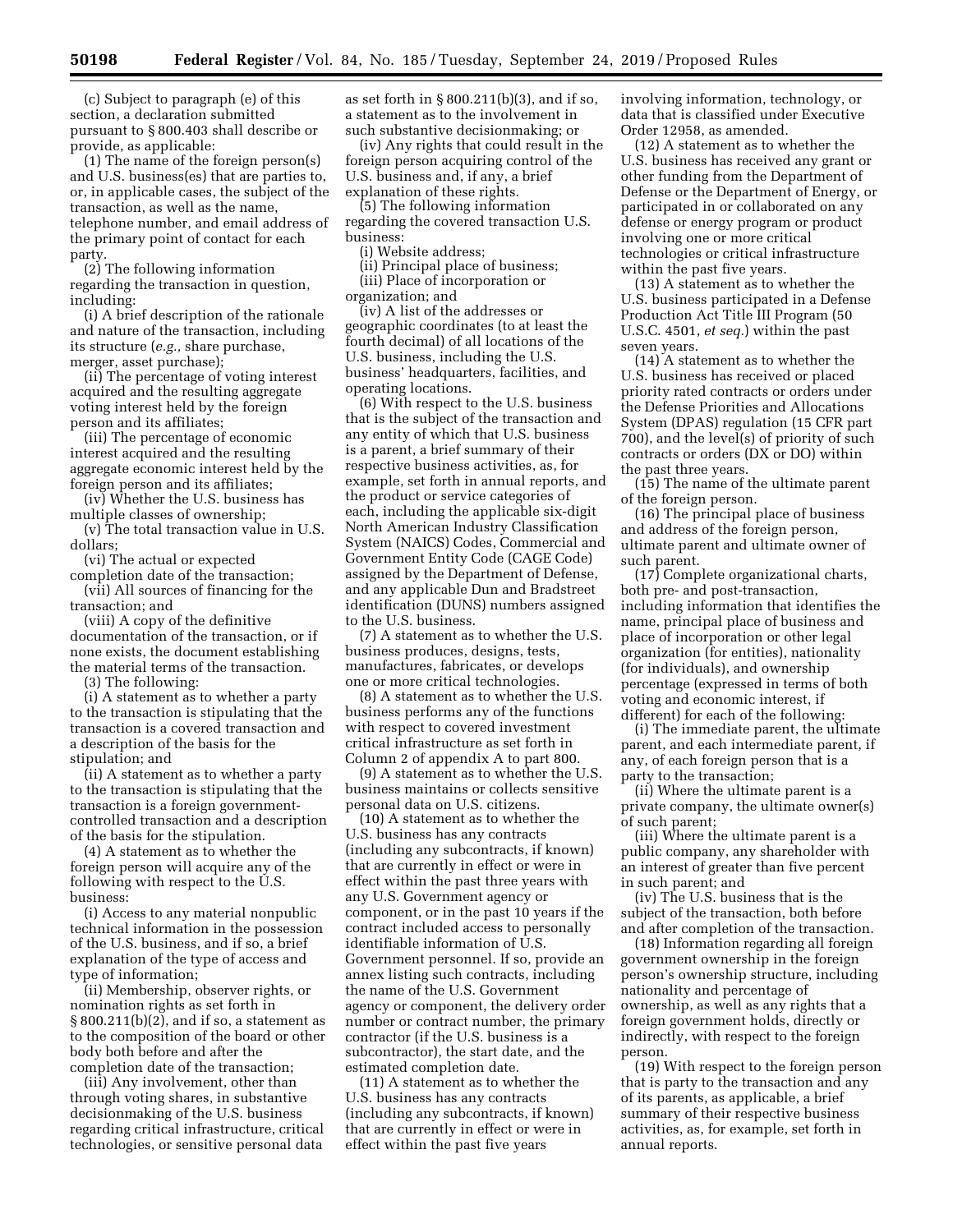(20) A statement as to whether any party to the transaction has been party to another transaction previously notified or submitted to the Committee, and the case number assigned by the Committee regarding such transaction(s).

(21) A statement (including relevant jurisdiction and criminal case law number or legal citation) as to whether the U.S. business, the foreign person, or any parent or subsidiary of the foreign person has been convicted in the last ten years of a crime in any jurisdiction.

(22) If applicable, a description (which may group similar items into general product categories) of the items, their uses, and a list of any relevant classifications for the critical technologies that the U.S. business produces, designs, tests, manufactures, fabricates, or develops.

(23) If applicable, a statement as to which functions set forth in Column 2 of appendix A to part 800 that the U.S. business performs with respect to covered investment critical infrastructure, including a description of such functions and the applicable covered investment critical infrastructure.

(24) If applicable:

(i) The category or categories of sensitive personal data, as specified at § 800.241, that the U.S. business maintains or collects, or intends to maintain or collect;

(ii) The approximate number of total unique individuals from whom sensitive personal data is currently maintained, and has been collected over the last 12 months;

(iii) Whether the U.S. business targets or tailors its products or services to U.S. Government personnel or contractors from whom it maintains or collects sensitive personal data.

(d) Each party submitting a declaration shall provide a certification of the information contained in the declaration consistent with § 800.204 of this chapter. A sample certification may be found on the Committee's section of the Department of the Treasury website at *[https://home.treasury.gov/policy](https://home.treasury.gov/policy-issues/international/the-committee-on-foreign-investment-in-the-united-states-cfius)[issues/international/the-committee-on](https://home.treasury.gov/policy-issues/international/the-committee-on-foreign-investment-in-the-united-states-cfius)[foreign-investment-in-the-united-states](https://home.treasury.gov/policy-issues/international/the-committee-on-foreign-investment-in-the-united-states-cfius)[cfius.](https://home.treasury.gov/policy-issues/international/the-committee-on-foreign-investment-in-the-united-states-cfius)* 

(e) A party that offers a stipulation pursuant to paragraph (c)(3) of this section acknowledges that the Committee and the President are entitled to rely on such stipulation in determining whether the transaction is a covered investment, a covered control transaction, or a foreign governmentcontrolled transaction for the purposes of section 721 and all authorities thereunder, and waives the right to

challenge any such determination. Neither the Committee nor the President is bound by any such stipulation, nor does any such stipulation limit the ability of the Committee or the President to act on any authority provided under section 721 with respect to any covered transaction.

## **§ 800.405 Beginning of 30-day assessment period.**

(a) Upon receipt of a declaration submitted pursuant to § 800.403, the Staff Chairperson shall promptly inspect the declaration and shall promptly notify in writing all parties to a transaction that have submitted a declaration that:

(1) The Staff Chairperson has accepted the declaration and circulated the declaration to the Committee, and the date on which the assessment described in paragraph (b) of this section begins; or

(2) The Staff Chairperson has determined not to accept the declaration and circulate the declaration to the Committee because the declaration is incomplete, and an explanation of the material respects in which the declaration is incomplete.

(b) A 30-day period for assessment of a covered transaction that is the subject of a declaration shall commence on the date on which the declaration is received by the Committee from the Staff Chairperson. Such period shall end no later than the thirtieth day after it has commenced, or if the thirtieth day is not a business day, no later than the next business day after the thirtieth day.

(c) During the 30-day assessment period, the Staff Chairperson may invite the parties to a covered transaction to attend a meeting with the Committee staff to discuss and clarify issues pertaining to the transaction.

(d) If the Committee notifies the parties to a transaction that have submitted a declaration pursuant to § 800.403 that the Committee intends to conclude all action under section 721 with respect to that transaction, each party that has submitted additional information subsequent to the original declaration shall file a certification as described in § 800.204. A sample certification may be found on the Committee's section of the Department of the Treasury website at *[https://](https://home.treasury.gov/policy-issues/international/the-committee-on-foreign-investment-in-the-united-states-cfius) [home.treasury.gov/policy-issues/](https://home.treasury.gov/policy-issues/international/the-committee-on-foreign-investment-in-the-united-states-cfius) [international/the-committee-on-foreign](https://home.treasury.gov/policy-issues/international/the-committee-on-foreign-investment-in-the-united-states-cfius)[investment-in-the-united-states-cfius.](https://home.treasury.gov/policy-issues/international/the-committee-on-foreign-investment-in-the-united-states-cfius)* 

(e) If a party fails to provide the certification required under paragraph (d) of this section, the Committee may, at its discretion, take any of the actions under § 800.407.

#### **§ 800.406 Rejection, disposition, or withdrawal of declarations.**

(a) The Committee, acting through the Staff Chairperson, may:

(1) Reject any declaration that does not comply with § 800.404 and so inform the parties promptly in writing;

(2) Reject any declaration at any time, and so inform the parties promptly in writing, if, after the declaration has been submitted and before the Committee has taken one of the actions specified in § 800.407:

(i) There is a material change in the covered transaction as to which a declaration has been submitted; or

(ii) Information comes to light that contradicts material information provided in the declaration by the party (or parties); or

(3) Reject any declaration at any time after the declaration has been submitted, and so inform the parties promptly in writing, if the party (or parties) that submitted the declaration does not provide follow-up information requested by the Staff Chairperson within two business days of the request, or within a longer time frame if the party (or parties) so request in writing and the Staff Chairperson grants that request in writing.

(b) The Staff Chairperson shall notify the parties that submitted a declaration when the Committee has found that the transaction that is the subject of a declaration is not a covered transaction.

(c) Parties to a transaction that have submitted a declaration pursuant to § 800.403 may request in writing, at any time prior to the Committee taking action under § 800.407, that such declaration be withdrawn. Such request shall be directed to the Staff Chairperson and shall state the reasons why the request is being made and state whether the transaction that is the subject of the declaration is being fully and permanently abandoned. An official of the Department of the Treasury will promptly advise the parties to the transaction in writing of the Committee's decision.

(d) The Committee may not request or recommend that a declaration be withdrawn and refiled, except to permit parties to a covered transaction to correct material errors or omissions, or describe material changes to the transaction, in the declaration submitted with respect to that covered transaction.

(e) A party (or parties) may not submit more than one declaration for the same or a substantially similar transaction without approval from the Staff Chairperson.

**Note 1 to § 800.406:** See § 800.403(e) regarding the prohibition on submitting a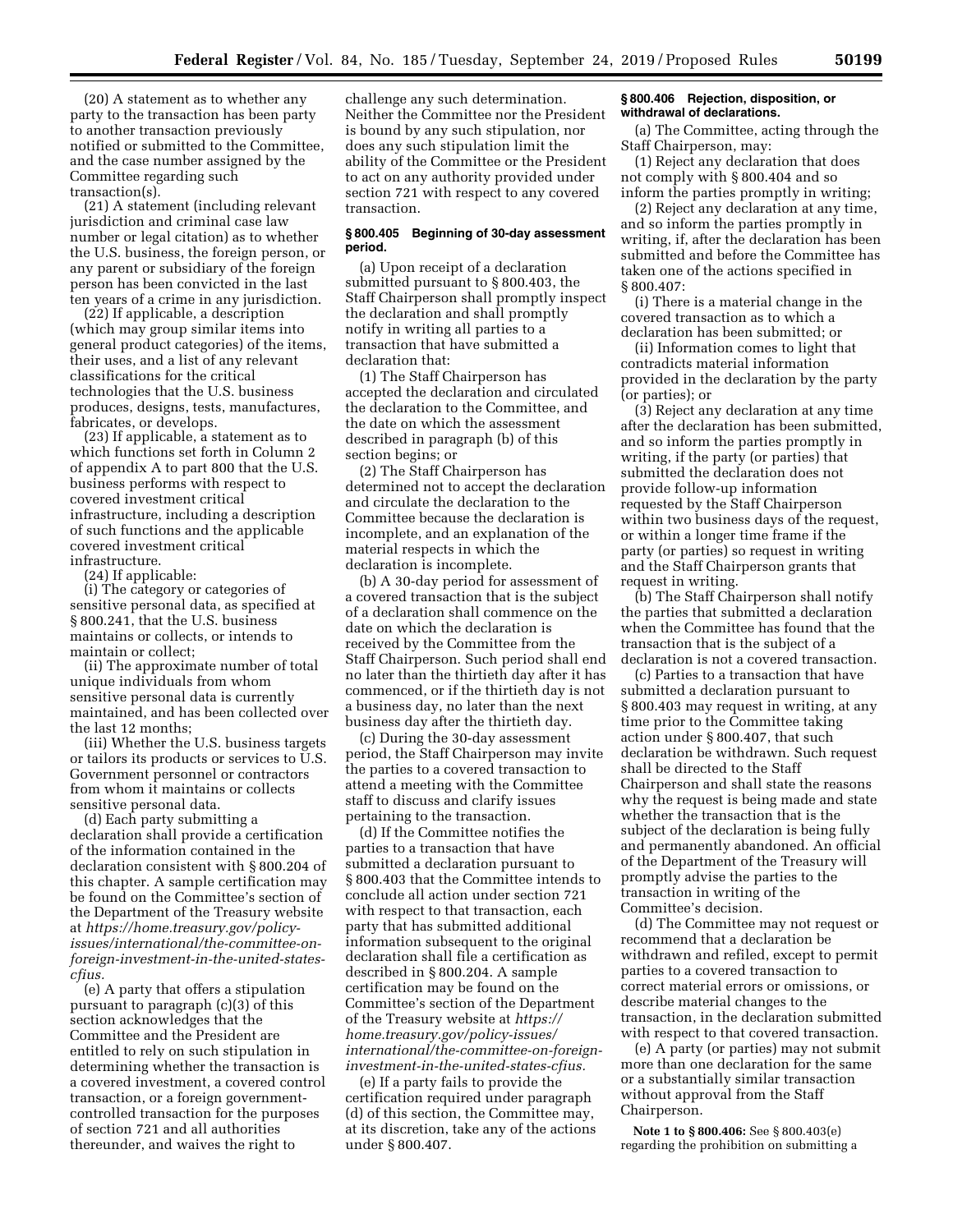declaration regarding the same transaction or a substantially similar transaction for which a written notice has been filed without the approval of the Staff Chairperson.

# **§ 800.407 Committee actions.**

(a) Upon receiving a declaration submitted pursuant to § 800.403 with respect to a covered transaction, the Committee may, at the discretion of the Committee:

(1) Request that the parties to the transaction file a written notice pursuant to subpart E;

(2) Inform the parties to the transaction that the Committee is not able to conclude action under section 721 with respect to the transaction on the basis of the declaration and that the parties may file a written notice pursuant to subpart E to seek written notification from the Committee that the Committee has concluded all action under section 721 with respect to the transaction;

(3) Initiate a unilateral review of the transaction under § 800.501(c); or

(4) Notify the parties in writing that the Committee has concluded all action under section 721 with respect to the transaction.

(b) The Committee shall take action under paragraph (a) of this section within the time period set forth in § 800.405(b).

#### **Subpart E—Notices**

#### **§ 800.501 Procedures for notices.**

(a) A party or parties to a proposed or completed transaction may file a voluntary notice of the transaction with the Committee. Voluntary notice to the Committee is filed by sending an electronic copy of the notice that includes, in English, the information set out in § 800.502, including the certification required under paragraph (l) of that section. For electronic submission instructions, see the Committee's section of the Department of the Treasury website, currently available at *[https://home.treasury.gov/](https://home.treasury.gov/policy-issues/international/the-committee-on-foreign-investment-in-the-united-states-cfius) [policy-issues/international/the](https://home.treasury.gov/policy-issues/international/the-committee-on-foreign-investment-in-the-united-states-cfius)[committee-on-foreign-investment-in-the](https://home.treasury.gov/policy-issues/international/the-committee-on-foreign-investment-in-the-united-states-cfius)[united-states-cfius.](https://home.treasury.gov/policy-issues/international/the-committee-on-foreign-investment-in-the-united-states-cfius)* 

(b) If the Committee determines that a transaction for which no voluntary notice has been filed under paragraph (a) of this section may be a covered transaction and may raise national security considerations, the Staff Chairperson, acting on the recommendation of the Committee, may request the parties to the transaction to provide to the Committee the information necessary to determine whether the transaction is a covered transaction, and if the Committee

determines that the transaction is a covered transaction, to file a notice under paragraph (a) of such covered transaction.

(c) With respect to any transaction:

(1) Subject to paragraph (c)(2) of this section, any member of the Committee, or his designee at or above the Under Secretary or equivalent level, may file an agency notice to the Committee through the Staff Chairperson regarding a transaction if:

(i) That member has reason to believe that the transaction is a covered transaction and may raise national security considerations and:

(A) The Committee has not informed the parties to such transaction in writing that the Committee has concluded all action under section 721 with respect to such transaction; and

(B) The President has not announced a decision not to exercise the President's authority under section 721(d) with respect to such transaction; or

(ii) The transaction is a covered transaction and:

(A) The Committee has informed the parties to such transaction in writing that the Committee has concluded all action under section 721 with respect to such transaction, or the President has announced a decision not to exercise the President's authority under section 721(d) with respect to such transaction; and

(B) Either:

*(1)* A party to such transaction submitted false or misleading material information to the Committee in connection with the Committee's consideration of such transaction or omitted material information, including material documents, from information submitted to the Committee; or

*(2)* A party to such transaction or the entity resulting from consummation of such transaction materially breaches a mitigation agreement or condition described in section 721(l)(3)(A), such breach is certified to the Committee by the lead department or agency monitoring and enforcing such agreement or condition as a material breach, and the Committee determines that there are no other adequate and appropriate remedies or enforcement tools available to address such breach.

(2)(i) That is an investment where a foreign person is not an excepted investor due to the application of § 800.220(d), any member of the Committee, or his designee at or above the Under Secretary or equivalent level, may file an agency notice to the Committee through the Staff Chairperson regarding such investment if:

(A) That member has reason to believe that the transaction is a covered transaction and may raise national security considerations;

(B) The Committee has not informed the parties to such transaction in writing that the Committee has concluded all action under section 721 with respect to such transaction; and

(C) The President has not announced a decision not to exercise the President's authority under section 721(d) with respect to such transaction.

(ii) No notice filed pursuant to this paragraph (c)(2) shall be made with respect to a transaction more than one year after the completion date of the transaction, unless the Chairperson of the Committee determines, in consultation with other members of the Committee, that because the foreign person no longer meets all the criteria set forth in § 800.220(a)(1), (2), or (3)(i) through (iii) the transaction may threaten to impair the national security of the United States, and in no event shall an agency notice under this paragraph be made with respect to such a transaction more than three years after the completion date of the transaction.

(d) Notices filed under paragraph (c) of this section are deemed accepted upon their receipt by the Staff Chairperson. No agency notice under paragraph (c)(1) of this section shall be made with respect to a transaction more than three years after the completion date of the transaction, unless the Chairperson of the Committee, in consultation with other members of the Committee, files such an agency notice.

(e) No communications other than those described in paragraphs (a) and (c) of this section shall constitute the filing or submitting of a notice for purposes of section 721.

(f) Upon receipt of the electronic copy of a notice filed under paragraph (a) of this section, including the certification required by § 800.502(l), the Staff Chairperson shall promptly inspect such notice for completeness.

(g) Parties to a transaction are encouraged to consult with the Committee in advance of filing a notice and, in appropriate cases, to file with the Committee a draft notice or other appropriate documents to aid the Committee's understanding of the transaction and to provide an opportunity for the Committee to request additional information to be included in the notice. Any such prenotice consultation should take place, or any draft notice should be provided, at least five business days before the filing of a voluntary notice. All information and documentary material made available to the Committee pursuant to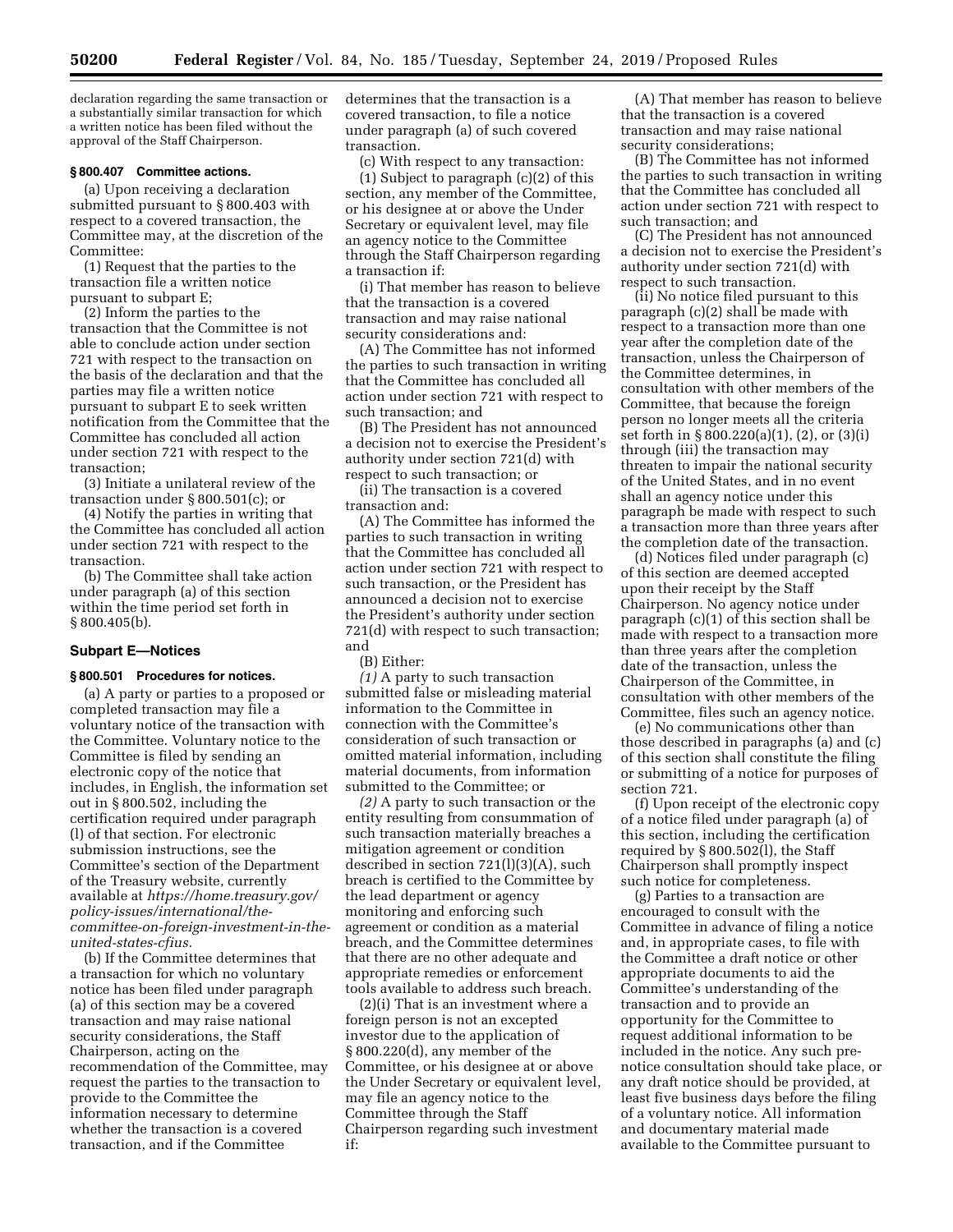this paragraph shall be considered to have been filed with the President or the President's designee for purposes of section 721(c) and § 800.802.

(h) Information and other documentary material provided by the parties to the Committee after the filing of a voluntary notice under this section shall be part of the notice, and shall be subject to the certification requirements of § 800.502(m).

(i) For any voluntarily submitted draft or formal written notice that includes a stipulation pursuant to section § 800.502(o) that a transaction is a covered transaction, the Committee shall provide comments on a draft or formal written notice or accept a formal written notice of a covered transaction not later than the date that is 10 business days after the date of submission of the draft or formal written notice.

(j) No party to a transaction may file a notice pursuant to paragraph (a) of this section if the transaction has been subject to a declaration submitted pursuant to subpart D and the Committee has not yet taken action with respect to the transaction pursuant to § 800.407.

# **§ 800.502 Contents of voluntary notices.**

(a) If the parties to a transaction file a voluntary notice, they shall provide in detail the information set out in this section, which must be accurate and complete with respect to all parties and to the transaction. (See also paragraph (l) of this section and § 800.204 regarding certification requirements.)

(b) If fewer than all the parties to a transaction file a voluntary notice, for example in the case of a hostile takeover, each notifying party shall provide the information set out in this section with respect to itself and, to the extent known or reasonably available to it, with respect to each non-notifying party.

(c) A voluntary notice filed pursuant to § 800.501 shall describe or provide, as applicable:

(1) The transaction in question, including:

(i) A summary setting forth the essentials of the transaction, including a statement of the purpose of the transaction, and its scope, both within and outside of the United States;

(ii) The nature of the transaction, for example, whether the acquisition is by merger, consolidation, the purchase of voting interest, or otherwise;

(iii) The name, United States address (if any), website address (if any), nationality (for individuals) or place of incorporation or other legal organization (for entities), and address of the

principal place of business of each foreign person that is a party to the transaction;

(iv) The name, address, website address (if any), principal place of business, and place of incorporation or other legal organization of the U.S. business that is the subject of the transaction;

(v) The name, address, and nationality (for individuals) or place of incorporation or other legal organization (for entities) of:

(A) The immediate parent, the ultimate parent, and each intermediate parent, if any, of the foreign person that is a party to the transaction;

(B) Where the ultimate parent is a private company, the ultimate owner(s) of such parent; and

(C) Where the ultimate parent is a public company, any shareholder with an interest of greater than five percent in such parent;

(vi) The name, address, website address (if any), and nationality (for individuals) or place of incorporation or other legal organization (for entities) of each person that will control the U.S. business being acquired;

(vii) The expected date for completion of the transaction, or the date it was completed;

(viii) A good faith approximation of the net value of the interest acquired in the U.S. business in U.S. dollars, as of the date of the notice;

(ix) The name of any and all financial institutions involved in the transaction, including as advisors, underwriters, or a source of financing for the transaction;

(x) A copy of any partnership agreements, integration agreements, or other side agreements relating to the transaction;

(xi) A statement as to whether the foreign person will acquire any of the following in the U.S. business:

(A) Access to any material nonpublic technical information in the possession of the U.S. business, and if so, a brief explanation of the type of access and type of information;

(B) Membership, observer rights, or nomination rights as set forth in § 800.211(b)(2), and if so, a statement as to the composition of the board or other body both before and after the completion date of the transaction;

(C) Any involvement, other than through voting shares, in substantive decisionmaking of the U.S. business regarding critical infrastructure, critical technologies, or sensitive personal data as set forth in § 800.211(b)(3);

(2) With respect to a transaction structured as an acquisition of assets of a U.S. business, a detailed description of the assets of the U.S. business being

acquired, including the approximate value of those assets in U.S. dollars;

(3) With respect to the U.S. business that is the subject of the transaction and any entity of which that U.S. business is a parent (unless that entity is excluded from the scope of the transaction):

(i) Their respective business activities, as, for example, set forth in annual reports, and the product or service categories of each, including an estimate of U.S. market share for such product or service categories and the methodology used to determine market share, a list of direct competitors for those primary product or service categories, and their NAICS Code, if any;

(ii) The street address (and mailing address, if different) within the United States and website address (if any) of each facility that is manufacturing classified or unclassified products or producing services described in paragraph (c)(3)(v) of this section, and their respective CAGE Codes, their DUNS number;

(iii) Each contract (identified by agency and number) that is currently in effect or was in effect within the past five years with any agency of the U.S. Government involving any information, technology, or data that is classified under Executive Order 12958, as amended, its estimated final completion date, and the name, office, and telephone number of the contracting official;

(iv) Any other contract (identified by agency and number) that is currently in effect or was in effect within the past three years with any U.S. Government agency or component with national defense, homeland security, or other national security responsibilities, including law enforcement responsibility as it relates to defense, homeland security, or national security, its estimated final completion date, and the name, office, and telephone number of the contracting official;

(v) Any products or services (including research and development):

(A) That it supplies, directly or indirectly, to any agency of the U.S. Government, including as a prime contractor or first tier subcontractor, a supplier to any such prime contractor or subcontractor, or, if known by the parties filing the notice, a subcontractor at any tier; and

(B) If known by the parties filing the notice, for which it is a single qualified source (*i.e.,* other acceptable suppliers are readily available to be so qualified) or a sole source (*i.e.,* no other supplier has needed technology, equipment, and manufacturing process capabilities) for any such agencies and whether there are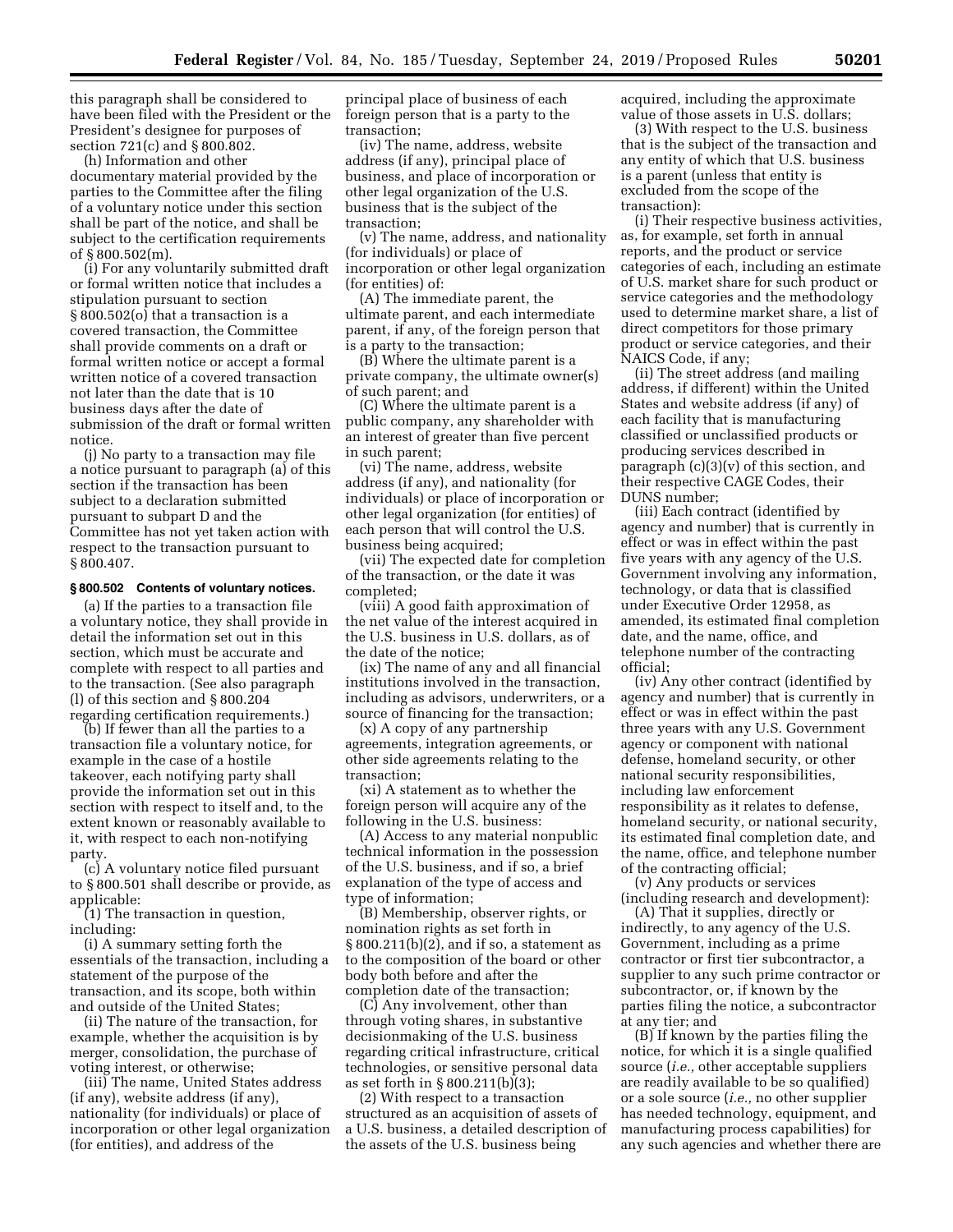other suppliers in the market that are available to be so qualified;

(vi) Any products or services (including research and development) that:

(A) It supplies to third parties and it knows are rebranded by the purchaser or incorporated into the products of another entity, and the names or brands under which such rebranded products or services are sold; and

(B) In the case of services, it provides on behalf of, or under the name of, another entity, and the name of any such entities;

(vii) For the prior three years—

(A) A list of priority rated contracts or orders under DPAS regulation that the U.S. business that is the subject of the transaction has received and the level of priority of such contracts or orders (''DX'' or ''DO''); and

(B) A list of such priority rated contracts or orders that the U.S. business has placed with other entities and the level of priority of such contracts or orders, and the acquiring party's plan to ensure that any new entity formed at the completion of the notified transaction (or the U.S. business, if no new entity is formed) complies with the DPAS regulations;

(viii) A description and copy of the cyber security plan, if any, that will be used to protect against cyber attacks on the operation, design, and development of the U.S. business's services, networks, systems, data storage (including the collection or maintenance of sensitive personal data), and facilities;

(ix) A description of whether the U.S. business performs any of the functions, if any, as set forth in Column 2 of appendix A to part 800. This statement shall include a description of such functions, including the applicable covered investment critical infrastructure;

(x) A description of whether it produces, designs, tests, manufactures, fabricates, or develops one or more critical technologies;

(xi) A description of whether it maintains or collects sensitive personal data, including:

(A) The category or categories of sensitive personal data specified in § 800.241 that the U.S. business maintains or collects or intends to maintain or collect;

(B) For each category of sensitive personal data, the approximate number of total unique persons from whom the sensitive personal data is currently maintained or has been collected during the previous three years, if known;

(C) A description of how the U.S. business targets or tailors its products or services to U.S. Government personnel or contractors (as described in § 800.247) about whom it collects sensitive personal data, if applicable;

(D) The commercial rationale of the U.S. business for maintaining or collecting such sensitive personal data and a description of how the U.S. business uses and protects such sensitive personal data, including a description of how decisions regarding the use of sensitive personal data are made, and by whom;

(E) A description of the U.S. business's policies and practices regarding the sale, license, or transfer of, or grant of access to, sensitive personal data to third parties, including a copy of any notice provided to customers regarding the use and transfer of sensitive personal data;

(F) A description of the U.S. business's policies and practices regarding retention of sensitive personal data; and

(G) Any plans by the foreign party to the transaction to alter any of the foregoing;

(4) Whether the U.S. business that is being acquired produces or trades in:

(i) Items that are subject to the EAR and, if so, a description (which may group similar items into general product categories) of the items and a list of the relevant commodity classifications set forth on the CCL (*i.e.,* Export Control Classification Numbers (ECCNs) or EAR99 designation);

(ii) Defense articles and defense services, and related technical data covered by the USML in the ITAR, and, if so, the category of the USML; articles and services for which commodity jurisdiction requests (22 CFR 120.4) are pending; and articles and services (including those under development) that may be designated or determined in the future to be defense articles or defense services pursuant to 22 CFR 120.3;

(iii) Products and technology that are subject to export authorization administered by the Department of Energy (10 CFR part 810), or export licensing requirements administered by the Nuclear Regulatory Commission (10 CFR part 110);

(iv) Select Agents and Toxins (7 CFR part 331, 9 CFR part 121, and 42 CFR part 73); or

(v) Emerging and foundational technologies controlled pursuant to section 1758 of the Export Control Reform Act of 2018 (codified at 50 U.S.C. 4817);

(5) Whether the U.S. business that is the subject of the transaction:

(i) Possesses any licenses, permits, or other authorizations other than those

under the regulatory authorities listed in paragraph (c)(4) of this section that have been granted by an agency of the U.S. Government (if applicable, identification of the relevant licenses shall be provided); or

(ii) Has technology that has military applications (if so, an identification of such technology and a description of such military applications shall be included);

(6) With respect to the foreign person engaged in the transaction and its parents:

(i) The business or businesses of the foreign person and its ultimate parent, as such businesses are described, for example, in annual reports, and the CAGE codes, NAICS codes, and DUNS numbers, if any, for such businesses;

(ii) The plans of the foreign person for the U.S. business with respect to:

(A) Reducing, eliminating, or selling research and development facilities;

(B) Changing product quality;

(C) Shutting down or moving outside of the United States facilities that are within the United States;

(D) Consolidating or selling product lines or technology;

(E) Modifying or terminating contracts referred to in paragraphs (c)(3)(iii) and (iv) of this section; or

(F) Eliminating domestic supply by selling products solely to non-domestic markets;

(iii) Whether the foreign person is controlled by or acting on behalf of a foreign government, including without limitation as an agent or representative, or in some similar capacity, and if so, the identity of the foreign government;

(iv) Whether a foreign government or a person controlled by or acting on behalf of a foreign government:

(A) Has or controls ownership interests, including contingent equity interest, of the acquiring foreign person or any parent of the acquiring foreign person, and if so, the nature and amount of any such interests, and with regard to contingent equity interest, the terms and timing of conversion;

(B) Has the right or power to appoint any of the principal officers or the members of the board of directors (including other persons who perform the duties usually associated with such titles) of the foreign person that is a party to the transaction or any parent of that foreign person;

(C) Holds any other contingent interest (for example, such as might arise from a lending transaction) in the foreign acquiring party and, if so, the rights that are covered by this contingent interest, and the manner in which they would be enforced; or

(D) Has any other affirmative or negative rights or powers that could be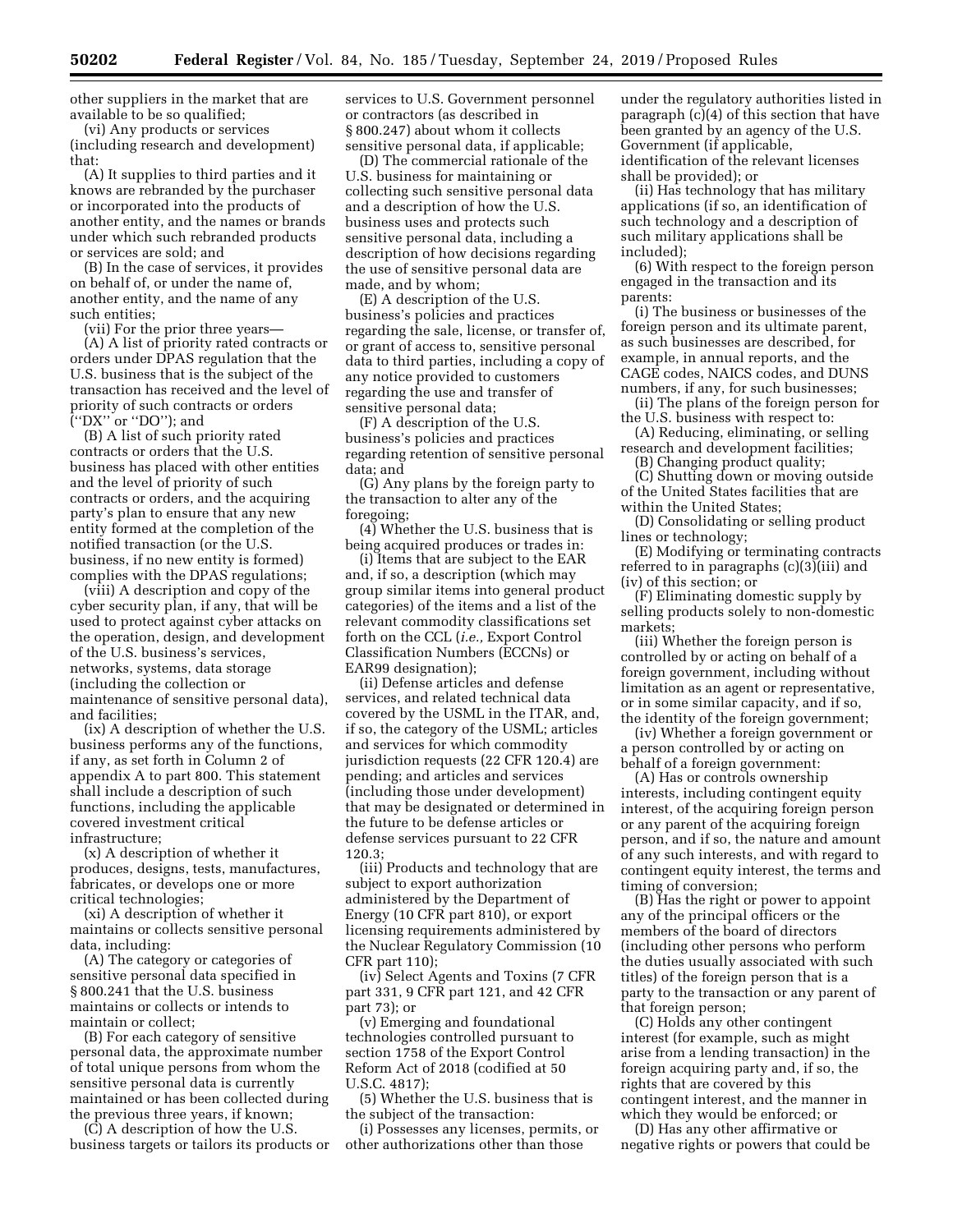relevant to the Committee's determination of whether the notified transaction is a foreign governmentcontrolled transaction, and if there are any such rights or powers, their source (for example, a ''golden share,'' shareholders agreement, contract, statute, or regulation) and the mechanics of their operation;

(v) Any formal or informal arrangements among foreign persons that hold an ownership interest in the foreign person that is a party to the transaction or between such foreign person and other foreign persons to act in concert on particular matters affecting the U.S. business that is the subject of the transaction, and provide a copy of any documents that establish those rights or describe those arrangements;

(vi) For each member of the board of directors or similar body (including external directors and other persons who perform the duties usually associated with such titles) and officers (including president, senior vice president, executive vice president, and other persons who perform duties normally associated with such titles) of the acquiring foreign person engaged in the transaction and its immediate, intermediate, and ultimate parents, and for any individual having an ownership interest of five percent or more in the acquiring foreign person engaged in the transaction and in the foreign person's ultimate parent, the following information:

(A) A curriculum vitae or similar professional synopsis, provided as part of the main notice, and

(B) The following ''personal identifier information,'' which, for privacy reasons, and to ensure limited distribution, shall be set forth in a separate document, not in the main notice:

*(1)* Full name (last, first, middle name);

*(2)* All other names and aliases used;

*(3)* Business address;

*(4)* Country and city of residence;

*(5)* Date of birth, in the format MM/

DD/YYYY;

*(6)* Place of birth;

*(7)* U.S. Social Security number (where applicable);

*(8)* National identity number, including nationality, date and place of issuance, and expiration date (where applicable);

*(9)* U.S. or foreign passport number (if more than one, all must be fully disclosed), nationality, date and place of issuance, and expiration date and, if a U.S. visa holder, the visa type and number, date and place of issuance, and expiration date; and

*(10)* Dates and nature of foreign government and foreign military service (where applicable), other than military service at a rank below the top two noncommissioned ranks of the relevant foreign country; and

(vii) The following ''business identifier information'' for the immediate, intermediate, and ultimate parents of the foreign person engaged in the transaction, including their main offices and branches:

(A) Business name, including all names under which the business is known to be or has been doing business; (B) Business address;

(C) Business phone number, website address, and email address; and

(D) Employer identification number or other domestic tax or corporate identification number.

(d) The voluntary notice shall list any filings with, or reports to, agencies of the U.S. Government that have been or will be made with respect to the transaction prior to its completion, indicating the agencies concerned, the nature of the filing or report, the date on which it was filed or the estimated date by which it will be filed, and a relevant contact point and/or telephone number within the agency, if known.

(1) *Example:* Corporation A, a foreign person, intends to acquire Corporation X, which is wholly owned and controlled by a U.S. national and which has a Facility Security Clearance under the Department of Defense Industrial Security Program. See Department of Defense, ''Industrial Security Regulation,'' DOD 5220.22–R, and ''Industrial Security Manual for Safeguarding Classified Information,'' DOD 5220.22–M. Corporation X accordingly files a revised Form DD SF– 328, and enters into discussions with the Defense Security Service about effectively insulating its facilities from the foreign person. Corporation X may also have made filings with the U.S. Securities and Exchange Commission, the Department of Commerce, the Department of State, or other federal departments and agencies. Paragraph (d) of this section requires that certain specific information about these filings be reported to the Committee in a voluntary notice.

(e) In the case of the establishment of a joint venture in which one or more of the parties is contributing a U.S. business, information for the voluntary notice shall be prepared on the assumption that the foreign person that is party to the joint venture has made an acquisition of the existing U.S. business that the other party to the joint venture is contributing or transferring to the joint venture. The voluntary notice shall

describe the name and address of the joint venture and the entities that established, or are establishing, the joint venture.

(f) In the case of the acquisition of some but not all of the assets of an entity, paragraph (c) of this section requires submission of the specified information only with respect to the assets of the entity that have been or are proposed to be acquired.

(g) Persons filing a voluntary notice shall, with respect to the foreign person that is a party to the transaction, its immediate parent, the U.S. business that is the subject of the transaction, and each entity of which the foreign person is a parent, append to the voluntary notice the most recent annual report of each such entity, in English. Separate reports are not required for any entity whose financial results are included within the consolidated financial results stated in the annual report of any parent of any such entity, unless the transaction involves the acquisition of a U.S. business whose parent is not being acquired, in which case the notice shall include the most recent audited financial statement of the U.S. business that is the subject of the transaction. If a U.S. business does not prepare an annual report and its financial results are not included within the consolidated financial results stated in the annual report of a parent, the filing shall include, if available, the entity's most recent audited financial statement (or, if an audited financial statement is not available, the unaudited financial statement).

(h) Persons filing a voluntary notice shall, during the time that the matter is pending before the Committee or the President, promptly advise the Staff Chairperson of any material changes in plans, facts and circumstances addressed in the notice, and information provided or required to be provided to the Committee under this section, and shall file amendments to the notice to reflect such material changes. Such amendments shall become part of the notice filed by such persons under § 800.501, and the certifications required under paragraphs (l) and (m) of this section shall apply to such amendments.

(i) Persons filing a voluntary notice shall include a copy of the most recent asset or stock purchase agreement or other document establishing the agreed terms of the transaction.

(j) Persons filing a voluntary notice shall include:

(1) Complete organizational charts, both pre- and post-transaction, including without limitation, information that identifies the name,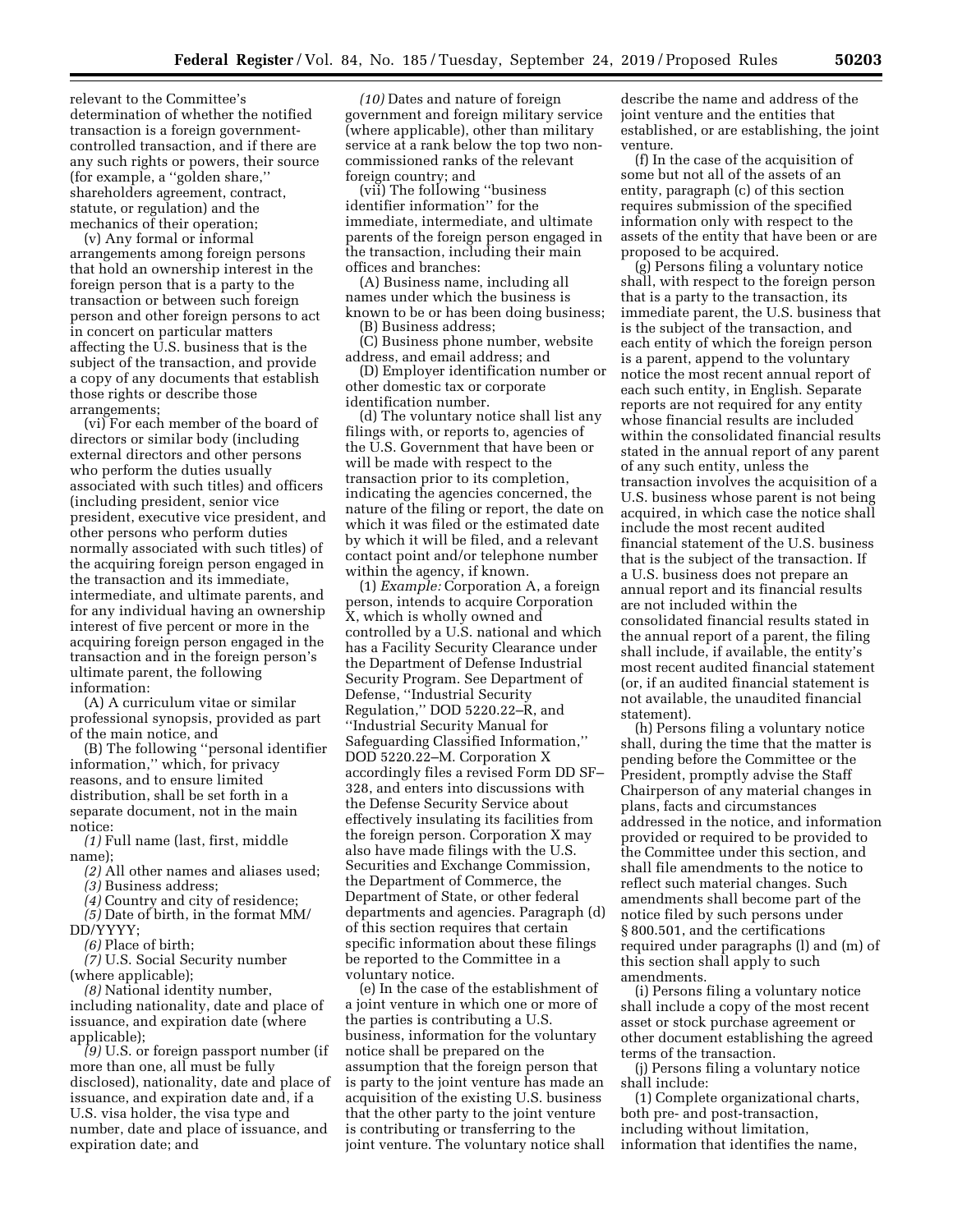principal place of business and place of

incorporation or other legal organization (for entities), nationality (for individuals), and ownership percentage (expressed in terms of both voting and economic interest, if different) for each of the following:

(i) The immediate parent, the ultimate parent, and each intermediate parent, if any, of each foreign person that is a party to the transaction;

(ii) Where the ultimate parent is a private company, the ultimate owner(s) of such parent;

(iii) Where the ultimate parent is a public company, any shareholder with an interest of greater than five percent in such parent; and

(iv) The U.S. business that is the subject of the transaction, both before and after completion of the transaction; and

(2) The opinion of the person regarding whether:

(i) It is a foreign person;

(ii) It is controlled by a foreign government;

(iii) A foreign government holds a substantial interest in the foreign person that is party to the transaction; and

(iv) The transaction has resulted or could result in a covered control transaction or a covered investment, and the reasons for its view, focusing in particular on any powers (for example, by virtue of a shareholders agreement, contract, statute, or regulation) that the foreign person will have with regard to the U.S. business, and how those powers can or will be exercised, or any other access, rights, or involvement the foreign person will have in a U.S. business with respect to critical technologies, critical infrastructure, or sensitive personal data.

(k) Persons filing a voluntary notice shall include information as to whether:

(1) Any party to the transaction is, or has been, a party to a mitigation agreement entered into or condition imposed under section 721, and if so, shall specify the date and purpose of such agreement or condition and the U.S. Government signatories; and

(2) Any party to the transaction (including such party's parents, subsidiaries, or entities under common control with the party) has been a party to a transaction previously notified to the Committee.

(l) Each party filing a voluntary notice shall provide a certification of the notice consistent with § 800.204. A sample certification may be found on the Committee's section of the Department of the Treasury website, currently available at *[https://home.treasury.gov/](https://home.treasury.gov/policy-issues/international/the-committee-on-foreign-investment-in-the-united-states-cfius)  [policy-issues/international/the-](https://home.treasury.gov/policy-issues/international/the-committee-on-foreign-investment-in-the-united-states-cfius)* *[committee-on-foreign-investment-in-the](https://home.treasury.gov/policy-issues/international/the-committee-on-foreign-investment-in-the-united-states-cfius)[united-states-cfius.](https://home.treasury.gov/policy-issues/international/the-committee-on-foreign-investment-in-the-united-states-cfius)* 

(m) At the conclusion of a review or investigation, each party that has filed additional information subsequent to the original notice shall file a final certification. (See § 800.204.) A sample certification may be found at the Committee's section of the Department of the Treasury website, currently available at *[https://home.treasury.gov/](https://home.treasury.gov/policy-issues/international/the-committee-on-foreign-investment-in-the-united-states-cfius)  [policy-issues/international/the](https://home.treasury.gov/policy-issues/international/the-committee-on-foreign-investment-in-the-united-states-cfius)[committee-on-foreign-investment-in-the](https://home.treasury.gov/policy-issues/international/the-committee-on-foreign-investment-in-the-united-states-cfius)[united-states-cfius.](https://home.treasury.gov/policy-issues/international/the-committee-on-foreign-investment-in-the-united-states-cfius)* 

(n) Parties filing a voluntary notice shall include with the notice a list identifying each document provided as part of the notice, including all documents provided as attachments or exhibits to the narrative response.

(o) A party filing a voluntary notice may stipulate that the transaction is a covered transaction and, if the party stipulates that the transaction is a covered transaction, that the transaction is a foreign government-controlled transaction. A stipulation offered by any party pursuant to this section must be accompanied by a detailed description of the basis for the stipulation. The required description of the basis shall include, but is not limited to, discussion of all relevant information responsive to paragraphs (c)(6)(iii) through (v) of this section. A party that offers such a stipulation acknowledges that the Committee and the President are entitled to rely on such stipulation in determining whether the transaction is a covered transaction, a foreign government-controlled transaction, and/ or subject to mandatory declaration or notice for the purposes of section 721 and all authorities thereunder, and waives the right to challenge any such determination. Neither the Committee nor the President is bound by any such stipulation, nor does any such stipulation limit the ability of the Committee or the President to act on any authority provided under section 721 with respect to any covered transaction.

#### **§ 800.503 Beginning of a 45-day review period.**

(a) The Staff Chairperson of the Committee shall accept a voluntary notice the next business day after the Staff Chairperson has:

(1) Determined that the notice complies with § 800.502; and

(2) Disseminated the notice to all members of the Committee.

(b) A 45-day period for review of a transaction shall commence on the date on which the voluntary notice has been accepted, agency notice has been received by the Staff Chairperson of the

Committee, or the Chairperson of the Committee has requested a notice pursuant to § 800.501(b). Such review shall end no later than the forty-fifth day after it has commenced, or if the forty-fifth day is not a business day, no later than the next business day after the forty-fifth day.

(c) The Staff Chairperson shall promptly advise in writing all parties to a transaction that have filed a voluntary notice of:

(1) The acceptance of the notice;

(2) The date on which the review begins; and

(3) The designation of any lead agency or agencies.

(d) Within two business days after receipt of an agency notice by the Staff Chairperson, the Staff Chairperson shall send written advice of such notice to the parties to the transaction that is subject to the notice. Such written advice shall identify the date on which the review began.

(e) The Staff Chairperson shall promptly circulate to all Committee members any draft pre-filing notice, any agency notice, any complete notice, and any subsequent information filed by the parties.

## **§ 800.504 Deferral, rejection, or disposition of certain voluntary notices.**

(a) The Committee, acting through the Staff Chairperson, may:

(1) Reject any voluntary notice that does not comply with § 800.501 or § 800.502 and so inform the parties promptly in writing;

(2) Reject any voluntary notice at any time, and so inform the parties promptly in writing, if, after the notice has been submitted and before action by the Committee or the President has been concluded:

(i) There is a material change in the transaction as to which notification has been made; or

(ii) Information comes to light that contradicts material information provided in the notice by the parties;

(3) Reject any voluntary notice at any time after the notice has been accepted, and so inform the parties promptly in writing, if the party or parties that have submitted the voluntary notice do not provide follow-up information requested by the Staff Chairperson within three business days of the request, or within a longer time frame if the parties so request in writing and the Staff Chairperson grants that request in writing; or

(4) Reject any voluntary notice before the conclusion of a review or investigation, and so inform the parties promptly in writing, if one of the parties submitting the voluntary notice has not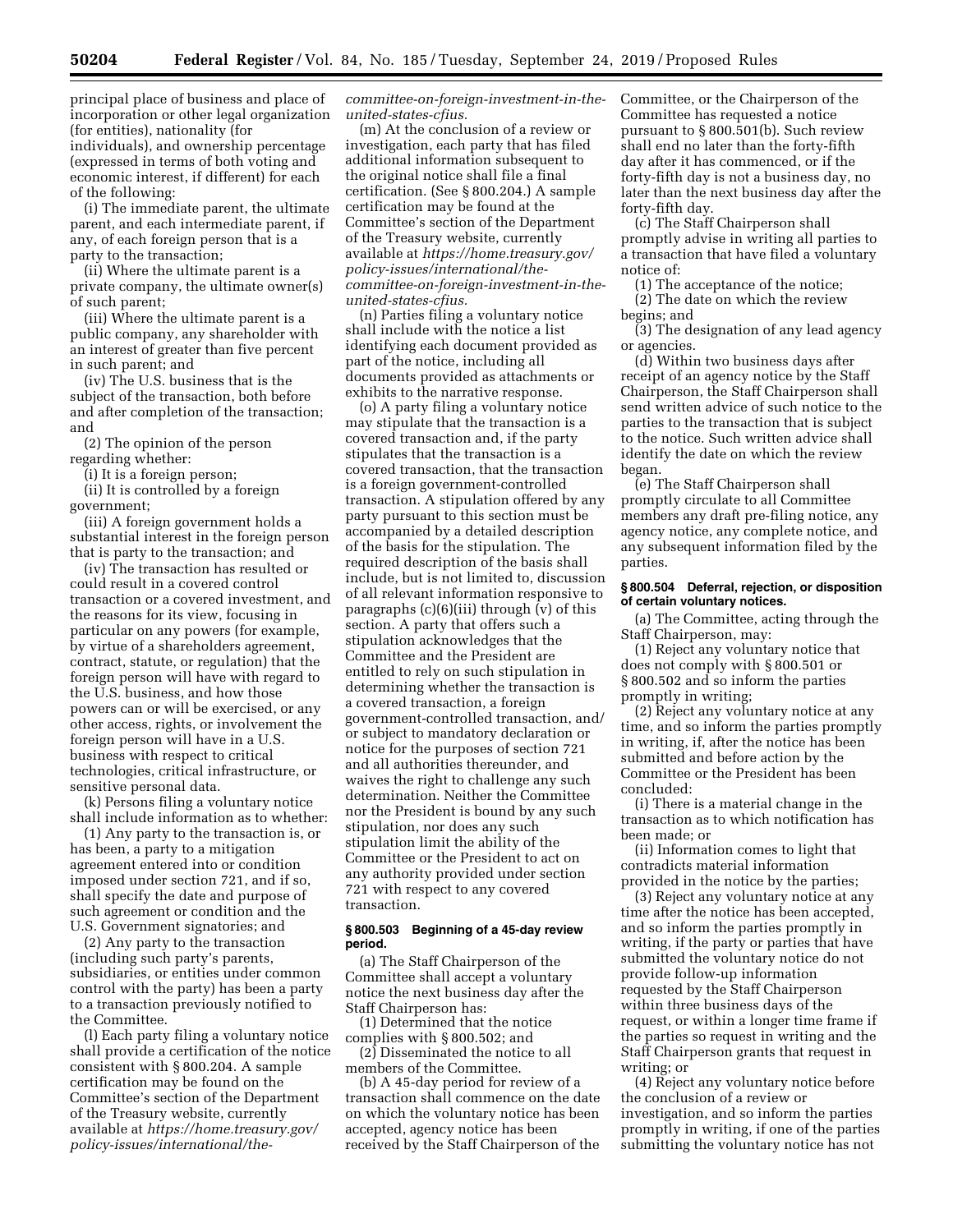submitted the final certification required by § 800.502(m).

(b) Notwithstanding the authority of the Staff Chairperson under paragraph (a) of this section to reject an incomplete notice, the Staff Chairperson may defer acceptance of the notice, and the beginning of the review period specified by § 800.503, to obtain any information required under this section that has not been submitted by the notifying party or parties or other parties to the transaction. Where necessary to obtain such information, the Staff Chairperson may inform any non-notifying party or parties that notice has been filed with respect to a proposed transaction involving the party, and request that certain information required under this section, as specified by the Staff Chairperson, be provided to the Committee within seven days after receipt of the Staff Chairperson's request.

(c) The Staff Chairperson shall notify the parties when the Committee has found that the transaction that is the subject of a voluntary notice is not a covered transaction.

(d) Examples:

(1) *Example 1.* The Staff Chairperson receives a joint notice from Corporation A, a foreign person, and Corporation X, a company that is owned and controlled by U.S. nationals, with respect to Corporation A's intent to purchase all of the shares of Corporation X. The joint notice does not contain any information described under § 800.502 concerning classified materials and products or services supplied to the U.S. military services. The Staff Chairperson may reject the notice or defer the start of the review period until the parties have supplied the omitted information.

(2) *Example 2.* Same facts as in the first sentence of Example 1 of this section, except that the joint notice indicates that Corporation A does not intend to purchase Corporation X's Division Y, which is engaged in classified work for a U.S. Government agency. Corporations A and X notify the Committee on the 40th day of the 45-day notice period that Division Y will also be acquired by Corporation A. This fact constitutes a material change with respect to the transaction as originally notified, and the Staff Chairperson may reject the notice.

(3) *Example 3.* The Staff Chairperson receives a joint notice by Corporation A, a foreign person, and Corporation X, a U.S. business, indicating that Corporation A intends to purchase five percent of the voting securities of Corporation X. Under the particular facts and circumstances presented, the Committee concludes that Corporation A's purchase of this interest in Corporation X could not result in a covered investment in or foreign control of Corporation X. The Staff Chairperson shall advise the parties in writing that the transaction as presented is not subject to section 721.

(4) *Example 4.* The Staff Chairperson receives a voluntary notice involving the

acquisition by Company A, a foreign person, of the entire interest in Company X, a U.S. business. The notice mentions the involvement of a second foreign person in the transaction, Company B, but states that Company B is merely a passive investor in the transaction. During the course of the review, the parties provide information that clarifies that Company B has the right to appoint two members of Company X's board of directors. This information contradicts the material assertion in the notice that Company B is a passive investor. The Committee may reject this notice without concluding review under section 721.

## **§ 800.505 Determination of whether to undertake an investigation.**

(a) After a review of a notified transaction under § 800.503, the Committee shall undertake an investigation of any transaction that it has determined to be a covered transaction if:

(1) A member of the Committee (other than a member designated as ex officio under section 721(k)) advises the Staff Chairperson that the member believes that the transaction threatens to impair the national security of the United States and that the threat has not been mitigated; or

(2) The lead agency recommends, and the Committee concurs, that an investigation be undertaken.

(b) The Committee shall also undertake, after a review of a covered transaction under § 800.503, an investigation to determine the effects on national security of any covered transaction that:

(1) Is a foreign government-controlled transaction; or

(2) Would result in control by a foreign person of critical infrastructure of or within the United States, if the Committee determines that the transaction could impair the national security and such impairment has not been mitigated.

(c) The Committee shall undertake an investigation as described in paragraph (b) of this section unless the Chairperson of the Committee (or the Deputy Secretary of the Treasury) and the head of any lead agency (or his or her delegee at the deputy level or equivalent) designated by the Chairperson determine on the basis of the review that the covered transaction will not impair the national security of the United States.

### **§ 800.506 Determination not to undertake an investigation.**

If the Committee determines, during the review period described in § 800.503, not to undertake an investigation of a notified covered transaction, action under section 721 shall be concluded. An official at the

Department of the Treasury shall promptly inform the parties to a covered transaction in writing of a determination of the Committee not to undertake an investigation and to conclude action under section 721.

## **§ 800.507 Commencement of investigation.**

(a) If it is determined that an investigation should be undertaken, such investigation shall commence no later than the end of the review period described in § 800.503.

(b) An official of the Department of the Treasury shall promptly inform the parties to a covered transaction in writing of the commencement of an investigation.

#### **§ 800.508 Completion or termination of investigation and report to the President.**

(a) Subject to paragraph (e) of this section, the Committee shall complete an investigation no later than the fortyfifth day after the date the investigation commences, or, if the forty-fifth day is not a business day, no later than the next business day after the forty-fifth day.

(b) Upon completion or termination of any investigation, the Committee shall send a report to the President requesting the President's decision if:

(1) The Committee recommends that the President suspend or prohibit the transaction;

(2) The Committee is unable to reach a decision on whether to recommend that the President suspend or prohibit the transaction; or

(3) The Committee requests that the President make a determination with regard to the transaction.

(c) In circumstances when the Committee sends a report to the President requesting the President's decision with respect to a covered transaction, such report shall include information relevant to sections 721(d)(4)(A) and (B), and shall present the Committee's recommendation. If the Committee is unable to reach a decision to present a single recommendation to the President, the Chairperson of the Committee shall submit a report of the Committee to the President setting forth the differing views and presenting the issues for decision.

(d) Upon completion or termination of an investigation, if the Committee determines to conclude all deliberative action under section 721 with regard to a notified covered transaction without sending a report to the President, action under section 721 shall be concluded. An official at the Department of the Treasury shall promptly advise the parties to such a transaction in writing of a determination to conclude action.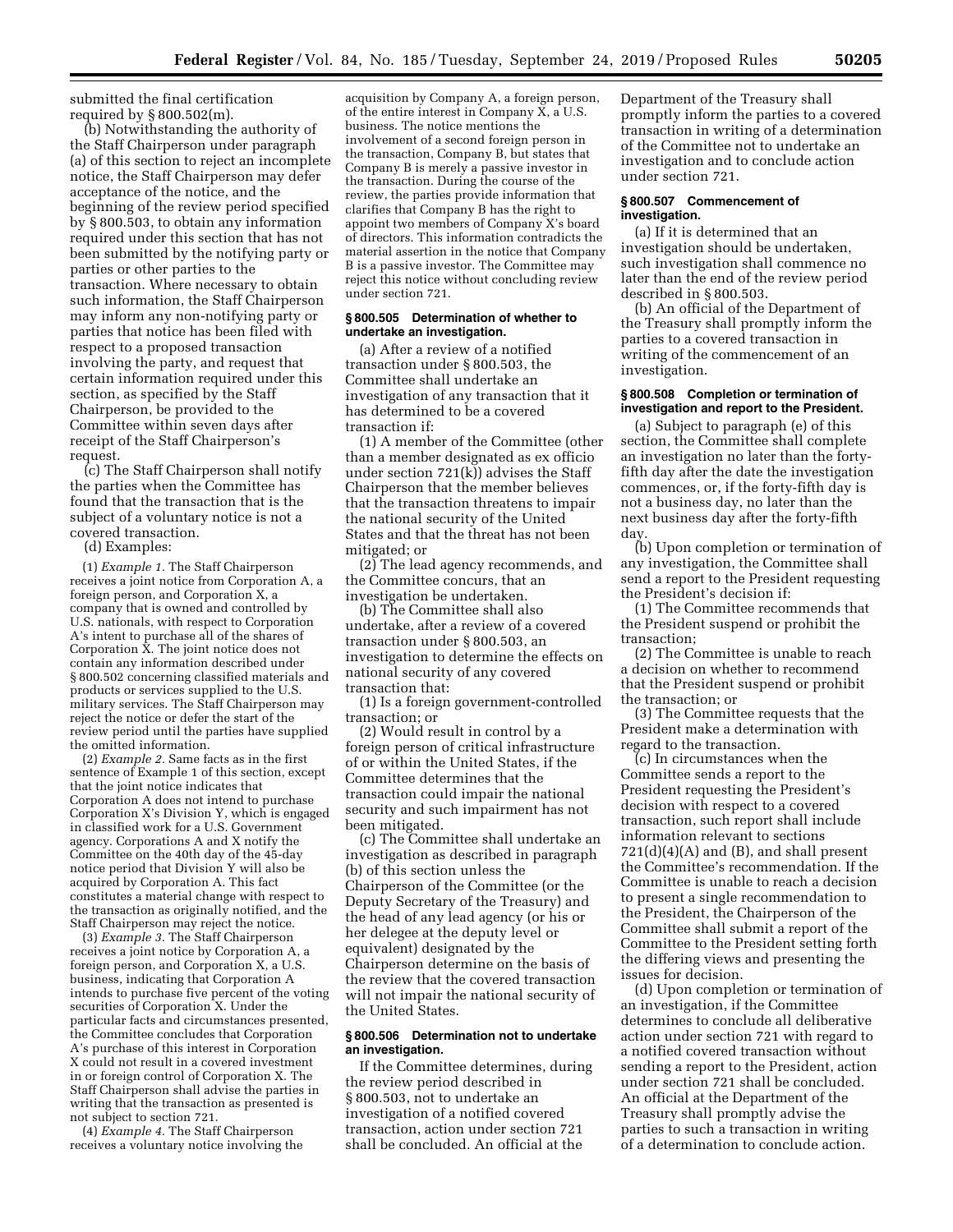(e) In extraordinary circumstances, the Chairperson may, upon a written request signed by the head of a lead agency, extend an investigation for one 15-day period. A request to extend an investigation must describe, with particularity, the extraordinary circumstances that warrant the Chairperson extending the investigation. The authority of the head of a lead agency to request the extension of an investigation may not be delegated to any person other than the deputy head (or equivalent thereof) of the lead agency. If the Chairperson extends an investigation pursuant to this paragraph with respect to a covered transaction, the Committee shall promptly notify the parties to the transaction of the extension.

(f) For purposes of paragraph (e) of this section, ''extraordinary circumstances'' means circumstances for which extending an investigation is necessary and the appropriate course of action due to a force majeure event or to protect the national security of the United States.

## **§ 800.509 Withdrawal of notices.**

(a) A party (or parties) to a transaction that has filed notice under § 800.501(a) may request in writing, at any time prior to conclusion of all action under section 721, that such notice be withdrawn. Such request shall be directed to the Staff Chairperson and shall state the reasons why the request is being made. Such requests will ordinarily be granted, unless otherwise determined by the Committee. An official of the Department of the Treasury will promptly advise the parties to the transaction in writing of the Committee's decision.

(b) Any request to withdraw an agency notice by the agency that filed it shall be in writing and shall be effective only upon approval by the Committee. An official of the Department of the Treasury shall advise the parties to the transaction in writing of the Committee's decision to approve the withdrawal request within two business days of the Committee's decision.

(c) In any case where a request to withdraw a notice is granted under paragraph (a) of this section:

(1) The Staff Chairperson, in consultation with the Committee, shall establish, as appropriate:

(i) A process for tracking actions that may be taken by any party to the covered transaction before notice is refiled under § 800.501; and

(ii) Interim protections to address specific national security concerns with the transaction identified during the

review or investigation of the transaction.

(2) The Staff Chairperson shall specify a time frame, as appropriate, for the parties to resubmit a notice and shall advise the parties of that time frame in writing.

(d) A notice of a transaction that is submitted pursuant to paragraph (c)(2) of this section shall be deemed a new notice for purposes of the regulations in this part, including § 800.701.

## **Subpart F—Committee Procedures**

#### **§ 800.601 General.**

(a) In any assessment, review, or investigation of a covered transaction, the Committee should consider the factors specified in section 721(f) and, as appropriate, require parties to provide to the Committee the information necessary to consider such factors. The Committee's assessment, review, or investigation (if necessary) shall examine, as appropriate, whether:

(1) The transaction is a covered transaction;

(2) There is credible evidence to support a belief that any foreign person party to a covered transaction might take action that threatens to impair the national security of the United States; and

(3) Provisions of law, other than section 721 and the International Emergency Economic Powers Act, provide adequate and appropriate authority to protect the national security of the United States.

(b) During an assessment, review, or investigation, the Staff Chairperson may invite the parties to a notified transaction to attend a meeting with the Committee staff to discuss and clarify issues pertaining to the transaction. During an investigation, a party to the transaction under investigation may request a meeting with the Committee staff; such a request ordinarily will be granted.

(c) The Staff Chairperson shall be the point of contact for receiving material filed with the Committee, including notices.

(d) Where more than one lead agency is designated, communications on material matters between a party to the transaction and a lead agency shall include all lead agencies designated with regard to those matters.

(e) The parties' description of a transaction in a declaration or notice does not limit the ability of the Committee to, as appropriate, assess, review, or investigate, or exercise any other authorities available under section 721 with respect to any covered transaction that the Committee

identifies as having been notified to the Committee based upon the facts set forth in the declaration or notice, any additional information provided to the Committee subsequent to the original declaration or notice, or any other information available to the Committee.

# **§ 800.602 Role of the Secretary of Labor.**

In response to a request from the Chairperson of the Committee, the Secretary of Labor shall identify for the Committee any risk mitigation provisions proposed to or by the Committee that would violate U.S. employment laws or require a party to violate U.S. employment laws. The Secretary of Labor shall serve no policy role on the Committee.

#### **§ 800.603 Materiality.**

The Committee generally will not consider as material minor inaccuracies, omissions, or changes relating to financial or commercial factors not having a bearing on national security.

### **§ 800.604 Tolling of deadlines during lapse in appropriations.**

Any deadline or time limitation under subparts D or E imposed on the Committee shall be tolled during a lapse in appropriations.

## **Subpart G—Finality of Action**

#### **§ 800.701 Finality of actions under section 721.**

(a) All authority available to the President or the Committee under section 721(d), including without limitation divestment authority, shall remain available at the discretion of the President with respect to:

(1) Covered control transactions proposed or pending on or after August 23, 1988;

(2) Transactions that, between November 10, 2018, and [EFFECTIVE DATE], fell within the scope of part 801 of this title; and

(3) Covered investments proposed or pending after the effective date.

(b) Subject to  $\S 800.501(c)(1)(ii)$ , such authority shall not be exercised if:

(1) The Committee, through its Staff Chairperson, has advised a party (or the parties) in writing that a particular transaction with respect to which a voluntary notice or a declaration has been filed is not a covered transaction;

(2) The parties to the transaction have been advised in writing pursuant to § 800.407(a)(4), § 800.506, or § 800.508(d) that the Committee has concluded all action under section 721 with respect to the covered transaction; or

(3) The President has previously announced, pursuant to section 721(d),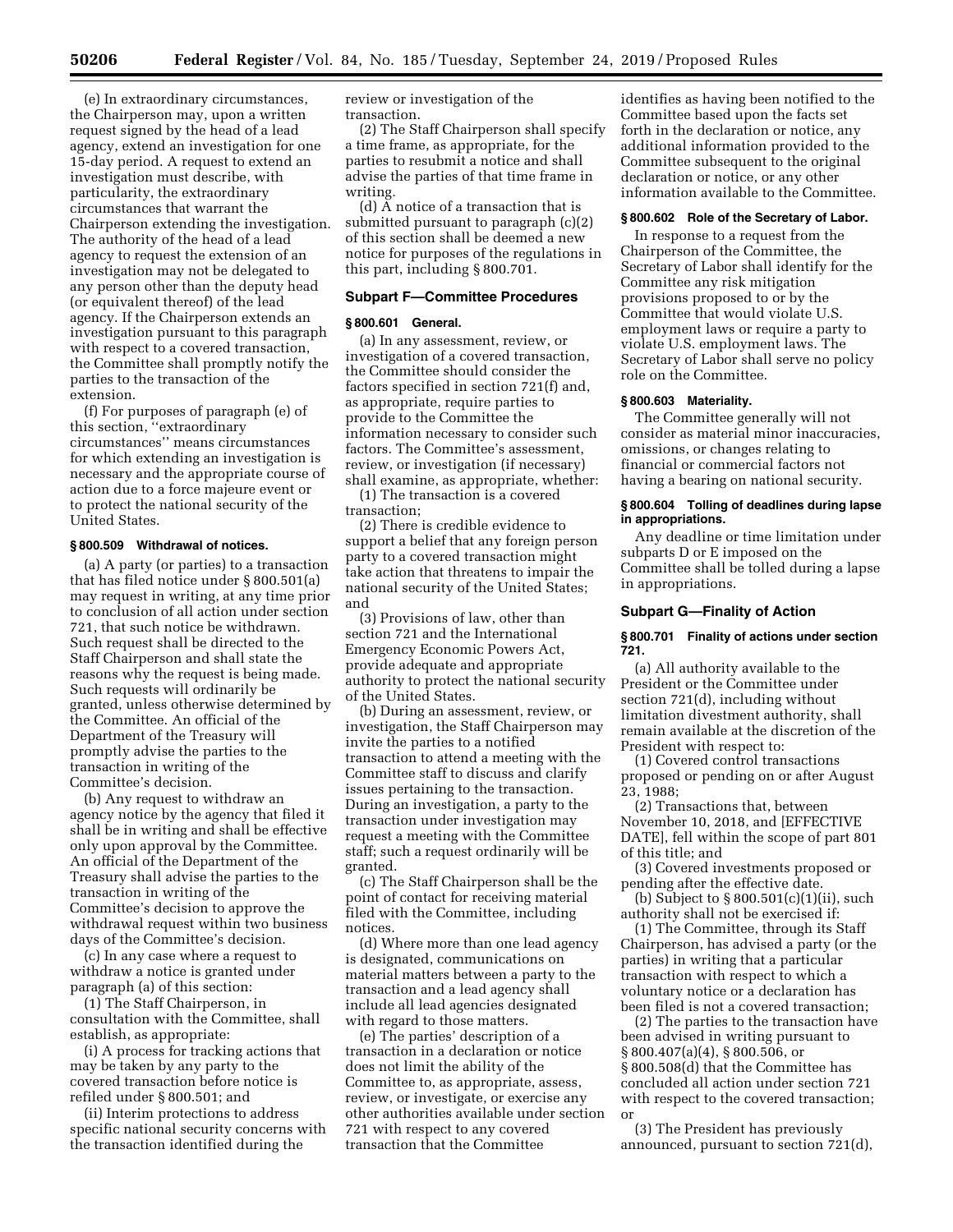his decision not to exercise his authority under section 721 with respect to the covered transaction.

(c) Divestment or other relief under section 721 shall not be available with respect to transactions that were completed prior to August 23, 1988.

# **Subpart H—Provision and Handling of Information**

#### **§ 800.801 Obligation of parties to provide information.**

(a) Parties to a transaction that is notified or declared under subparts D or E, or a transaction for which no notice or declaration has been submitted and for which the Staff Chairperson has requested information to assess whether the transaction is a covered transaction, shall provide information to the Staff Chairperson that will enable the Committee to conduct a full assessment, review, and/or investigation of the proposed transaction, and shall promptly advise the Staff Chairperson of any material changes in plans or information pursuant to § 800.403(d) or § 800.502(h). If deemed necessary by the Committee, information may be obtained from parties to a transaction or other persons through subpoena or otherwise, pursuant to the Defense Production Act Reauthorization of 2003, as amended, Public Law 108–195 (50 U.S.C. 4555(a)).

(b) Documentary materials or information required or requested to be filed with the Committee under this part shall be submitted in English. Supplementary materials, such as annual reports, written in a foreign language, shall be submitted in certified English translation.

(c) Any information filed with the Committee in connection with any action for which a report is required pursuant to section 721(l)(3)(B) with respect to the implementation of a mitigation agreement or condition described in section 721(l)(1)(A) shall be accompanied by a certification that complies with the requirements of section 721(n) and § 800.204. A sample certification may be found at the Committee's section of the Department of the Treasury website, currently available at *[https://home.treasury.gov/](https://home.treasury.gov/policy-issues/international/the-committee-on-foreign-investment-in-the-united-states-cfius) [policy-issues/international/the](https://home.treasury.gov/policy-issues/international/the-committee-on-foreign-investment-in-the-united-states-cfius)[committee-on-foreign-investment-in-the](https://home.treasury.gov/policy-issues/international/the-committee-on-foreign-investment-in-the-united-states-cfius)[united-states-cfius.](https://home.treasury.gov/policy-issues/international/the-committee-on-foreign-investment-in-the-united-states-cfius)* 

## **§ 800.802 Confidentiality.**

(a) Except as provided in paragraph (b) of this section, any information or documentary material submitted or filed with the Committee pursuant to this part, including information or documentary material filed pursuant to

§ 800.501(g) shall be exempt from disclosure under the Freedom of Information Act, as amended (5 U.S.C. 552, *et seq.*), and no such information or documentary material may be made public.

(b) Paragraph (a) of this section shall not prohibit disclosure of the following:

(1) Information relevant to any administrative or judicial action or proceeding;

(2) Information to Congress or to any duly authorized committee or subcommittee of Congress;

(3) Information important to the national security analysis or actions of the Committee to any domestic governmental entity, or to any foreign governmental entity of a United States ally or partner, under the exclusive direction and authorization of the Chairperson, only to the extent necessary for national security purposes, and subject to appropriate confidentiality and classification requirements; or

(4) Information that the parties have consented to be disclosed to third parties.

(c) This section shall continue to apply with respect to information and documentary material submitted or filed with the Committee in any case where:

(1) Action has concluded under section 721 concerning a notified transaction;

(2) A request to withdraw a notice or a declaration is granted under § 800.509 or § 800.406(c), respectively, or where a notice or a declaration has been rejected under § 800.504(a) or § 800.406(a), respectively;

(3) The Committee determines that a notified or declared transaction is not a covered transaction; or

(4) Such information or documentary material was filed pursuant to subpart D and the parties do not subsequently file a notice pursuant to subpart E.

(d) Nothing in paragraph (a) of this section shall be interpreted to prohibit the public disclosure by a party of documentary material or information that it has submitted or filed with the Committee. Any such documentary material or information so disclosed may subsequently be reflected in the public statements of the Chairperson, who is authorized to communicate with the public and the Congress on behalf of the Committee, or of the Chairperson's designee.

(e) The provisions of the Defense Production Act Reauthorization of 2003, as amended (50 U.S.C. 4555(d)) relating to fines and imprisonment shall apply with respect to the disclosure of information or documentary material

filed with the Committee under these regulations.

## **Subpart I—Penalties and Damages**

## **§ 800.901 Penalties and damages.**

(a) Any person who submits a material misstatement or omission in a declaration or notice, or makes a false certification under § 800.404, § 800.405, or § 800.502 may be liable to the United States for a civil penalty not to exceed \$250,000 per violation. The amount of the penalty imposed for a violation shall be based on the nature of the violation.

(b) Any person who fails to comply with the requirements of § 800.401 may be liable to the United States for a civil penalty not to exceed \$250,000 per violation or the value of the transaction, whichever is greater. The amount of the penalty imposed for a violation shall be based on the nature of the violation.

(c) Any person who, after October 11, 2018, violates, intentionally or through gross negligence, a material provision of a mitigation agreement entered into before October 11, 2018 with, a material condition imposed before October 11, 2018 by, or an order issued before October 11, 2018 by, the United States under section 721(l) may be liable to the United States for a civil penalty not to exceed \$250,000 per violation or the value of the transaction, whichever is greater. Any person who violates a material provision of a mitigation agreement entered into on or after October 11, 2018 with, a material condition imposed on or after October 11, 2018 by, or an order issued on or after October 11, 2018 by, the United States under section 721(l) may be liable to the United States for a civil penalty not to exceed \$250,000 per violation or the value of the transaction, whichever is greater. The amount of the penalty imposed for a violation shall be based on the nature of the violation.

(d) A mitigation agreement entered into or amended under section 721(l) after December 22, 2008, may include a provision providing for liquidated or actual damages for breaches of the agreement. The Committee shall set the amount of any liquidated damages as a reasonable assessment of the harm to the national security that could result from a breach of the agreement. Any mitigation agreement containing a liquidated damages provision shall include a provision specifying that the Committee will consider the severity of the breach in deciding whether to seek a lesser amount than that stipulated in the agreement.

(e) A determination to impose penalties under paragraphs (a) through (c) of this section must be made by the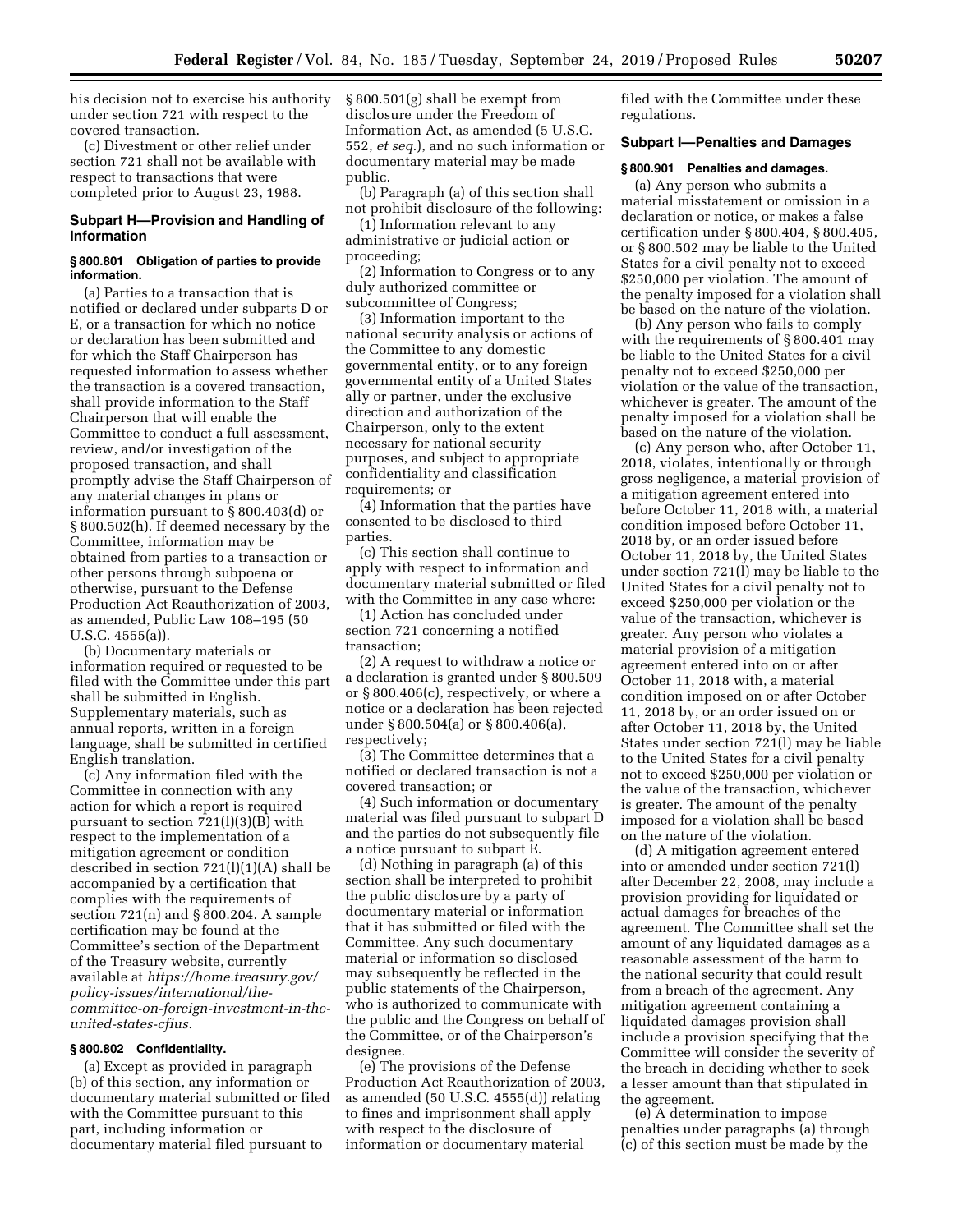Committee. Notice of the penalty, including a written explanation of the penalized conduct and the amount of the penalty, shall be sent to the penalized party electronically and by U.S. mail.

(f) Upon receiving notice of the imposition of a penalty under paragraphs (a) through (c) of this section, the penalized party may, within 15 days of receipt of the notice of the penalty, submit a petition for reconsideration to the Staff Chairperson, including a defense, justification, or explanation for the penalized conduct. The Committee will review the petition and issue a final decision within 15 days of receipt of the petition.

(g) The penalties and damages authorized in paragraphs (a) through (d) of this section may be recovered in a civil action brought by the United States in federal district court.

(h) Section 2 of the False Statements Accountability Act of 1996, as amended (18 U.S.C. 1001), shall apply to all information provided to the Committee under section 721, including by any party to a covered transaction.

(i) The penalties and damages available under this section are without prejudice to other penalties, civil or criminal, available under law.

(j) The imposition of a civil monetary penalty or damages pursuant to these regulations creates a debt due to the U.S. Government. The Department of the Treasury may take action to collect the penalty or damages assessed if not paid within the time prescribed by the Committee and notified to the applicable party or parties. In addition or instead, the matter may be referred to the Department of Justice for appropriate action to recover the penalty or damages.

# **§ 800.902 Effect of lack of compliance.**

(a) If, at any time after a mitigation agreement or condition is entered into or imposed under section 721(l), the Committee or a lead agency in coordination with the Staff Chairperson, as the case may be, determines that a

party or parties to the agreement or condition are not in compliance with the terms of the agreement or condition, the Committee or a lead agency, in coordination with the Staff Chairperson may, in addition to the authority of the Committee to impose penalties pursuant to section 721(h) and to unilaterally initiate a review of any covered transaction pursuant to section 721(b)(1)(D)(iii):

(1) Negotiate a plan of action for the party or parties to remediate the lack of compliance, with failure to abide by the plan or otherwise remediate the lack of compliance serving as the basis for the Committee to find a material breach of the agreement or condition;

(2) Require that the party or parties submit a written notice or declaration under clause (i) of section 721(b)(1)(C) with respect to a covered transaction initiated after the date of the determination of noncompliance and before the date that is five years after the date of the determination to the Committee to initiate a review of the transaction under section 721(b); or (3) Seek injunctive relief.

## **Subpart J—Foreign National Security Investment Review Regimes**

### **§ 800.1001 Determinations.**

(a) The Chairperson of the Committee, with the agreement of two-thirds of the voting members of the Committee, may determine at any time that a foreign state has established and is effectively utilizing a robust process to analyze foreign investments for national security risks and to facilitate coordination with the United States on matters relating to investment security.

(b) The Chairperson of the Committee may rescind a determination under paragraph (a) of this section if the Chairperson of the Committee determines, with the agreement of twothirds of the voting members of the Committee, that such a rescission is appropriate.

(c) The Chairperson of the Committee shall publish a notice of any

determination or rescission of a determination under paragraph (a) or (b) of this section, respectively, in the **Federal Register**.

## **§ 800.1002 Effect of determinations.**

(a) A determination under § 800.1001(a) shall take effect immediately upon publication of a notice of such determination under § 800.1001(c) and remain in effect unless rescinded pursuant to paragraph (b) of this section.

(b) A rescission of a determination under § 800.1001(b) shall take effect on the date specified in the notice published under § 800.1001(c).

(c) A determination under § 800.1001(a) does not apply to any transaction for which a declaration or notice has been accepted by the Staff Chairperson pursuant to  $\S 800.405(a)(1)$ or § 800.503(a), respectively.

(d) A rescission of a determination under § 800.1001(b) does not apply to any transaction for which:

(1) The completion date is prior to the date upon which the rescission of a determination under paragraph (b) of this section becomes effective; or

(2) The following has occurred before publication of the rescission of determination under § 800.1001(c):

(i) The parties to the transaction have executed a binding written agreement, or other binding document, establishing the material terms of the transaction that is ultimately consummated;

(ii) A party has made a public offer to shareholders to buy shares of a U.S. business; or

(iii) A shareholder has solicited proxies in connection with an election of the board of directors of a U.S. business or has requested the conversion of convertible voting securities.

## **Appendix A to Part 800—Covered Investment Critical Infrastructure and Functions Related to Covered Investment Critical Infrastructure**

| Column 1-Covered investment critical                                                                                                                                                                                                                                                                                                                                                                                                                                                | Column 2-Functions related to covered                                                                                                                                                                                                                                                                                                                                                                                                                                                                                |
|-------------------------------------------------------------------------------------------------------------------------------------------------------------------------------------------------------------------------------------------------------------------------------------------------------------------------------------------------------------------------------------------------------------------------------------------------------------------------------------|----------------------------------------------------------------------------------------------------------------------------------------------------------------------------------------------------------------------------------------------------------------------------------------------------------------------------------------------------------------------------------------------------------------------------------------------------------------------------------------------------------------------|
| infrastructure                                                                                                                                                                                                                                                                                                                                                                                                                                                                      | investment critical infrastructure                                                                                                                                                                                                                                                                                                                                                                                                                                                                                   |
| (i) Any:<br>(a) internet protocol network that has access to every other internet<br>protocol network solely via settlement-free peering; or<br>(b) telecommunications service or information service, each as defined<br>in section $3(a)(2)$ of the Communications Act of 1934 (47 U.S.C.<br>153), as amended, or fiber optic cable that directly serves any mili-<br>tary installation identified in §802.229.<br>(ii) Any internet exchange point that supports public peering. | (i) Own or operate any:<br>(a) internet protocol network that has access to every other internet<br>protocol network solely via settlement-free peering; or<br>(b) telecommunications service or information service, each as defined<br>in section $3(a)(2)$ of the Communications Act of 1934 (47 U.S.C.<br>153), as amended, or fiber optic cable that directly serves any mili-<br>tary installation identified in §802.229.<br>(ii) Own or operate any internet exchange point that supports public<br>peering. |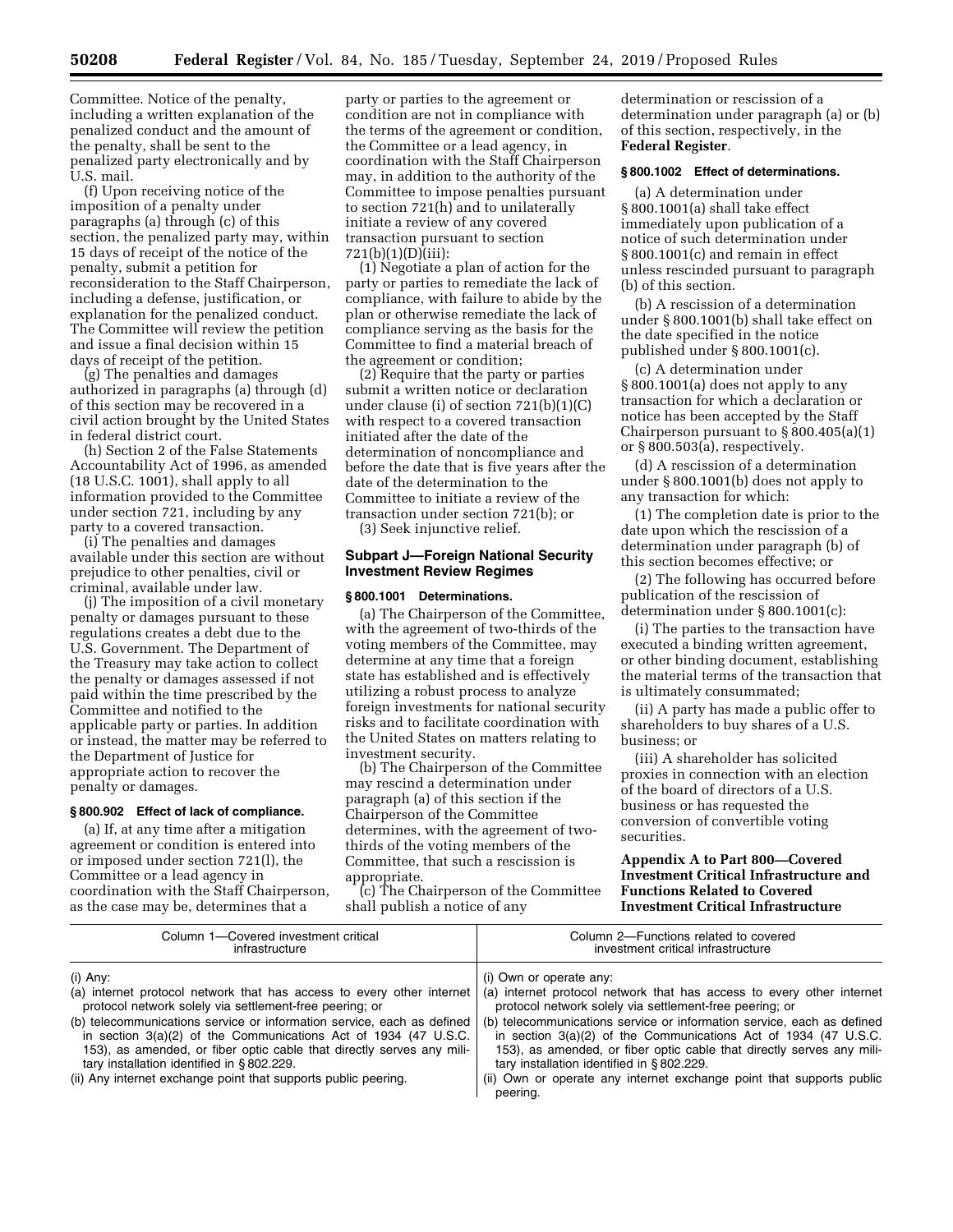| Column 1-Covered investment critical                                                                                                                                                                                                                                                                                                                                                                                                                                                                                                                                                                                                                                                                                                                                                                                                                                                                                                                                                                                                                                                                                                                                                                                                                                                                                                                                                                                                        | Column 2-Functions related to covered                                                                                                                                                                                                                                                                                                                                                                                                                                                                                                                                                                                                                                                                                                                                                                                                                                                                                                                                                                                                                                                                                                                                                                                                                                                                                                                                                                                                                                                                                                                                          |
|---------------------------------------------------------------------------------------------------------------------------------------------------------------------------------------------------------------------------------------------------------------------------------------------------------------------------------------------------------------------------------------------------------------------------------------------------------------------------------------------------------------------------------------------------------------------------------------------------------------------------------------------------------------------------------------------------------------------------------------------------------------------------------------------------------------------------------------------------------------------------------------------------------------------------------------------------------------------------------------------------------------------------------------------------------------------------------------------------------------------------------------------------------------------------------------------------------------------------------------------------------------------------------------------------------------------------------------------------------------------------------------------------------------------------------------------|--------------------------------------------------------------------------------------------------------------------------------------------------------------------------------------------------------------------------------------------------------------------------------------------------------------------------------------------------------------------------------------------------------------------------------------------------------------------------------------------------------------------------------------------------------------------------------------------------------------------------------------------------------------------------------------------------------------------------------------------------------------------------------------------------------------------------------------------------------------------------------------------------------------------------------------------------------------------------------------------------------------------------------------------------------------------------------------------------------------------------------------------------------------------------------------------------------------------------------------------------------------------------------------------------------------------------------------------------------------------------------------------------------------------------------------------------------------------------------------------------------------------------------------------------------------------------------|
| infrastructure                                                                                                                                                                                                                                                                                                                                                                                                                                                                                                                                                                                                                                                                                                                                                                                                                                                                                                                                                                                                                                                                                                                                                                                                                                                                                                                                                                                                                              | investment critical infrastructure                                                                                                                                                                                                                                                                                                                                                                                                                                                                                                                                                                                                                                                                                                                                                                                                                                                                                                                                                                                                                                                                                                                                                                                                                                                                                                                                                                                                                                                                                                                                             |
| (iii) Any submarine cable system requiring a license pursuant to section<br>1 of the Cable Landing Licensing Act of 1921 (47 U.S.C. 34), as<br>amended, which includes any associated submarine cable, sub-<br>marine cable landing facilities, and any facility that performs network<br>management, monitoring, maintenance, or other operational func-<br>tions for such submarine cable system.<br>(iv) Any submarine cable, landing facility, or facility that performs net-<br>work management, monitoring, maintenance, or other operational<br>function that is part of a submarine cable system described above in<br>item (iii) of Column 1 of appendix A to part 800.<br>(v) Any data center that is collocated at a submarine cable landing<br>point, landing station, or termination station.<br>(vi) Any satellite or satellite system providing services directly to the<br>Department of Defense or any component thereof.<br>(vii) Any industrial resource other than commercially available off-the-<br>shelf items, as defined in section 4203(a) of the National Defense<br>Authorization Act for Fiscal Year 1996 (41 U.S.C. 104), as amended,<br>that is manufactured or operated for a Major Defense Acquisition<br>Program, as defined in section 7(b)(2)(A) of the Defense Technical<br>Corrections Act of 1987 (10 U.S.C. 2430), as amended, or a Major<br>System, as defined in 10 U.S.C. 2302d, as amended and: | (iii) Own or operate any submarine cable system requiring a license<br>pursuant to section 1 of the Cable Landing Licensing Act of 1921 (47)<br>U.S.C. 34), as amended, which includes any associated submarine<br>cable, submarine cable landing facilities, and any facility that per-<br>forms network management, monitoring, maintenance, or other oper-<br>ational functions for such submarine cable system.<br>(iv) Supply or service any submarine cable, landing facility, or facility<br>that performs network management, monitoring, maintenance, or<br>other operational function that is part of a submarine cable system<br>described above in item (iii) of Column 1 of appendix A to part 800.<br>(v) Own or operate any data center that is collocated at a submarine<br>cable landing point, landing station, or termination station.<br>(vi) Own or operate any satellite or satellite system providing services<br>directly to the Department of Defense or any component thereof.<br>(vii) As applicable, manufacture any industrial resource other than com-<br>mercially available off-the-shelf items, as defined in section 4203(a)<br>of the National Defense Authorization Act for Fiscal Year 1996 (41<br>U.S.C. 104), as amended, or operate any industrial resource that is<br>a facility, in each case, for a Major Defense Acquisition Program, as<br>defined in section $7(b)(2)(A)$ of the Defense Technical Corrections<br>Act of 1987 (10 U.S.C. 2430), as amended, or a Major System, as<br>defined in 10 U.S.C. 2302d, as amended and: |
| (a) the U.S. business is a "single source," "sole source," or "strategic                                                                                                                                                                                                                                                                                                                                                                                                                                                                                                                                                                                                                                                                                                                                                                                                                                                                                                                                                                                                                                                                                                                                                                                                                                                                                                                                                                    | (a) the U.S. business is a "single source," "sole source," or "strategic                                                                                                                                                                                                                                                                                                                                                                                                                                                                                                                                                                                                                                                                                                                                                                                                                                                                                                                                                                                                                                                                                                                                                                                                                                                                                                                                                                                                                                                                                                       |
| multisource," to the extent the U.S. business has been notified of                                                                                                                                                                                                                                                                                                                                                                                                                                                                                                                                                                                                                                                                                                                                                                                                                                                                                                                                                                                                                                                                                                                                                                                                                                                                                                                                                                          | multisource," to the extent the U.S. business has been notified of                                                                                                                                                                                                                                                                                                                                                                                                                                                                                                                                                                                                                                                                                                                                                                                                                                                                                                                                                                                                                                                                                                                                                                                                                                                                                                                                                                                                                                                                                                             |
| such status; or                                                                                                                                                                                                                                                                                                                                                                                                                                                                                                                                                                                                                                                                                                                                                                                                                                                                                                                                                                                                                                                                                                                                                                                                                                                                                                                                                                                                                             | such status; or                                                                                                                                                                                                                                                                                                                                                                                                                                                                                                                                                                                                                                                                                                                                                                                                                                                                                                                                                                                                                                                                                                                                                                                                                                                                                                                                                                                                                                                                                                                                                                |
| (b) the industrial resource:                                                                                                                                                                                                                                                                                                                                                                                                                                                                                                                                                                                                                                                                                                                                                                                                                                                                                                                                                                                                                                                                                                                                                                                                                                                                                                                                                                                                                | (b) the industrial resource:                                                                                                                                                                                                                                                                                                                                                                                                                                                                                                                                                                                                                                                                                                                                                                                                                                                                                                                                                                                                                                                                                                                                                                                                                                                                                                                                                                                                                                                                                                                                                   |
| (1) requires 12 months or more to manufacture; or<br>(2) is a "long lead" item, to the extent the U.S. business has been noti-<br>fied that such industrial resource is a "long lead" item.<br>(viii) Any industrial resource, other than commercially available off-the-<br>shelf items, as defined in section 4203(a) of the National Defense<br>Authorization Act for Fiscal Year 1996 (41 U.S.C. 104), as amended,<br>that is manufactured pursuant to a "DX" priority rated contract or<br>order under the Defense Priorities and Allocations System regulation<br>(15 CFR part 700, as amended) in the preceding 24 months.                                                                                                                                                                                                                                                                                                                                                                                                                                                                                                                                                                                                                                                                                                                                                                                                           | (1) requires 12 months or more to manufacture; or<br>(2) is a "long lead" item, to the extent the U.S. business has been noti-<br>fied that such industrial resource is a "long lead" item.<br>(viii) Manufacture any industrial resource, other than commercially<br>available off-the-shelf items, as defined in section 4203(a) of the Na-<br>tional Defense Authorization Act for Fiscal Year 1996 (41 U.S.C.<br>104), as amended, pursuant to a "DX" priority rated contract or order<br>under the Defense Priorities and Allocations System regulation (15<br>CFR part 700, as amended) within 24 months of the transaction in<br>question.                                                                                                                                                                                                                                                                                                                                                                                                                                                                                                                                                                                                                                                                                                                                                                                                                                                                                                                              |
| (ix) Any facility in the United States that manufactures:<br>(a) specialty metal, as defined in section $842(a)(1)(i)$ of the John War-<br>ner National Defense Authorization Act for Fiscal Year 2007 (10<br>U.S.C. 2533b), as amended;<br>(b) covered material, as defined in 10 U.S.C. 2533c, as amended;<br>(c) chemical weapons antidote contained in automatic injectors, as de-<br>scribed in 10 U.S.C. 2534, as amended; or<br>(d) carbon, alloy, and armor steel plate that is in Federal Supply Class<br>9515 or is described by specifications of the American Society for<br>Testing Materials or the American Iron and Steel Institute.<br>(x) Any industrial resource other than commercially available off-the-<br>shelf items, as defined in 41 U.S.C. 104, as amended, that has been<br>funded, in whole or in part, by any of the following sources in the last<br>60 months:                                                                                                                                                                                                                                                                                                                                                                                                                                                                                                                                             | (ix) Manufacture any of the following in the United States:<br>(a) specialty metal, as defined in section $842(a)(1)(i)$ of the John War-<br>ner National Defense Authorization Act for Fiscal Year 2007 (10<br>U.S.C. 2533b), as amended;<br>(b) covered material, as defined in 10 U.S.C. 2533c, as amended;<br>(c) chemical weapons antidote contained in automatic injectors, as de-<br>scribed in 10 U.S.C. 2534, as amended; or<br>(d) carbon, alloy, and armor steel plate that is in Federal Supply Class<br>9515 or is described by specifications of the American Society for<br>Testing Materials or the American Iron and Steel Institute.<br>(x) As applicable, manufacture any industrial resource other than com-<br>mercially available off-the-shelf items, as defined in 41 U.S.C. 104,<br>as amended, or operate any industrial resource that is a facility, in<br>each case, that has been funded, in whole or in part, by any of the<br>following sources within 60 months of the transaction in question:                                                                                                                                                                                                                                                                                                                                                                                                                                                                                                                                                |
| (a) Defense Production Act of 1950 Title III program (50 U.S.C. 4501,                                                                                                                                                                                                                                                                                                                                                                                                                                                                                                                                                                                                                                                                                                                                                                                                                                                                                                                                                                                                                                                                                                                                                                                                                                                                                                                                                                       | (a) Defense Production Act of 1950 Title III program (50 U.S.C. 4501,                                                                                                                                                                                                                                                                                                                                                                                                                                                                                                                                                                                                                                                                                                                                                                                                                                                                                                                                                                                                                                                                                                                                                                                                                                                                                                                                                                                                                                                                                                          |
| et seq.), as amended;                                                                                                                                                                                                                                                                                                                                                                                                                                                                                                                                                                                                                                                                                                                                                                                                                                                                                                                                                                                                                                                                                                                                                                                                                                                                                                                                                                                                                       | et seq.), as amended;                                                                                                                                                                                                                                                                                                                                                                                                                                                                                                                                                                                                                                                                                                                                                                                                                                                                                                                                                                                                                                                                                                                                                                                                                                                                                                                                                                                                                                                                                                                                                          |
| (b) Industrial Base Fund pursuant to section 896(b)(1) of the Ike Skel-                                                                                                                                                                                                                                                                                                                                                                                                                                                                                                                                                                                                                                                                                                                                                                                                                                                                                                                                                                                                                                                                                                                                                                                                                                                                                                                                                                     | (b) Industrial Base Fund pursuant to section 896(b)(1) of the Ike Skel-                                                                                                                                                                                                                                                                                                                                                                                                                                                                                                                                                                                                                                                                                                                                                                                                                                                                                                                                                                                                                                                                                                                                                                                                                                                                                                                                                                                                                                                                                                        |
| ton National Defense Authorization Act for Fiscal Year 2011 (10                                                                                                                                                                                                                                                                                                                                                                                                                                                                                                                                                                                                                                                                                                                                                                                                                                                                                                                                                                                                                                                                                                                                                                                                                                                                                                                                                                             | ton National Defense Authorization Act for Fiscal Year 2011 (10                                                                                                                                                                                                                                                                                                                                                                                                                                                                                                                                                                                                                                                                                                                                                                                                                                                                                                                                                                                                                                                                                                                                                                                                                                                                                                                                                                                                                                                                                                                |
| U.S.C. 2508), as amended;                                                                                                                                                                                                                                                                                                                                                                                                                                                                                                                                                                                                                                                                                                                                                                                                                                                                                                                                                                                                                                                                                                                                                                                                                                                                                                                                                                                                                   | U.S.C. 2508), as amended;                                                                                                                                                                                                                                                                                                                                                                                                                                                                                                                                                                                                                                                                                                                                                                                                                                                                                                                                                                                                                                                                                                                                                                                                                                                                                                                                                                                                                                                                                                                                                      |
| (c) Rapid Innovation Fund pursuant to section 1073 of Ike Skelton Na-                                                                                                                                                                                                                                                                                                                                                                                                                                                                                                                                                                                                                                                                                                                                                                                                                                                                                                                                                                                                                                                                                                                                                                                                                                                                                                                                                                       | (c) Rapid Innovation Fund pursuant to section 1073 of Ike Skelton Na-                                                                                                                                                                                                                                                                                                                                                                                                                                                                                                                                                                                                                                                                                                                                                                                                                                                                                                                                                                                                                                                                                                                                                                                                                                                                                                                                                                                                                                                                                                          |
| tional Defense Authorization Act for Fiscal Year 2011 (10 U.S.C.                                                                                                                                                                                                                                                                                                                                                                                                                                                                                                                                                                                                                                                                                                                                                                                                                                                                                                                                                                                                                                                                                                                                                                                                                                                                                                                                                                            | tional Defense Authorization Act for Fiscal Year 2011 (10 U.S.C.                                                                                                                                                                                                                                                                                                                                                                                                                                                                                                                                                                                                                                                                                                                                                                                                                                                                                                                                                                                                                                                                                                                                                                                                                                                                                                                                                                                                                                                                                                               |
| 2359a), as amended;                                                                                                                                                                                                                                                                                                                                                                                                                                                                                                                                                                                                                                                                                                                                                                                                                                                                                                                                                                                                                                                                                                                                                                                                                                                                                                                                                                                                                         | 2359a), as amended;                                                                                                                                                                                                                                                                                                                                                                                                                                                                                                                                                                                                                                                                                                                                                                                                                                                                                                                                                                                                                                                                                                                                                                                                                                                                                                                                                                                                                                                                                                                                                            |
| (d) Manufacturing Technology Program pursuant to 10 U.S.C. 2521, as                                                                                                                                                                                                                                                                                                                                                                                                                                                                                                                                                                                                                                                                                                                                                                                                                                                                                                                                                                                                                                                                                                                                                                                                                                                                                                                                                                         | (d) Manufacturing Technology Program pursuant to 10 U.S.C. 2521, as                                                                                                                                                                                                                                                                                                                                                                                                                                                                                                                                                                                                                                                                                                                                                                                                                                                                                                                                                                                                                                                                                                                                                                                                                                                                                                                                                                                                                                                                                                            |
| amended;                                                                                                                                                                                                                                                                                                                                                                                                                                                                                                                                                                                                                                                                                                                                                                                                                                                                                                                                                                                                                                                                                                                                                                                                                                                                                                                                                                                                                                    | amended;                                                                                                                                                                                                                                                                                                                                                                                                                                                                                                                                                                                                                                                                                                                                                                                                                                                                                                                                                                                                                                                                                                                                                                                                                                                                                                                                                                                                                                                                                                                                                                       |
| (e) Defense Logistics Agency Warstopper Program, as described in                                                                                                                                                                                                                                                                                                                                                                                                                                                                                                                                                                                                                                                                                                                                                                                                                                                                                                                                                                                                                                                                                                                                                                                                                                                                                                                                                                            | (e) Defense Logistics Agency Warstopper Program, as described in                                                                                                                                                                                                                                                                                                                                                                                                                                                                                                                                                                                                                                                                                                                                                                                                                                                                                                                                                                                                                                                                                                                                                                                                                                                                                                                                                                                                                                                                                                               |
| DLA Instruction 1212, Industrial Capabilities Program-Manage the                                                                                                                                                                                                                                                                                                                                                                                                                                                                                                                                                                                                                                                                                                                                                                                                                                                                                                                                                                                                                                                                                                                                                                                                                                                                                                                                                                            | DLA Instruction 1212, Industrial Capabilities Program—Manage the                                                                                                                                                                                                                                                                                                                                                                                                                                                                                                                                                                                                                                                                                                                                                                                                                                                                                                                                                                                                                                                                                                                                                                                                                                                                                                                                                                                                                                                                                                               |
| WarStopper Program; or                                                                                                                                                                                                                                                                                                                                                                                                                                                                                                                                                                                                                                                                                                                                                                                                                                                                                                                                                                                                                                                                                                                                                                                                                                                                                                                                                                                                                      | WarStopper Program; or                                                                                                                                                                                                                                                                                                                                                                                                                                                                                                                                                                                                                                                                                                                                                                                                                                                                                                                                                                                                                                                                                                                                                                                                                                                                                                                                                                                                                                                                                                                                                         |
| (f) Defense Logistics Agency Surge and Sustainment contract, as de-                                                                                                                                                                                                                                                                                                                                                                                                                                                                                                                                                                                                                                                                                                                                                                                                                                                                                                                                                                                                                                                                                                                                                                                                                                                                                                                                                                         | (f) Defense Logistics Agency Surge and Sustainment contract, as de-                                                                                                                                                                                                                                                                                                                                                                                                                                                                                                                                                                                                                                                                                                                                                                                                                                                                                                                                                                                                                                                                                                                                                                                                                                                                                                                                                                                                                                                                                                            |
| scribed in Subpart 17.93 of the Defense Logistics Acquisition Direc-                                                                                                                                                                                                                                                                                                                                                                                                                                                                                                                                                                                                                                                                                                                                                                                                                                                                                                                                                                                                                                                                                                                                                                                                                                                                                                                                                                        | scribed in Subpart 17.93 of the Defense Logistics Acquisition Direc-                                                                                                                                                                                                                                                                                                                                                                                                                                                                                                                                                                                                                                                                                                                                                                                                                                                                                                                                                                                                                                                                                                                                                                                                                                                                                                                                                                                                                                                                                                           |
| tive.                                                                                                                                                                                                                                                                                                                                                                                                                                                                                                                                                                                                                                                                                                                                                                                                                                                                                                                                                                                                                                                                                                                                                                                                                                                                                                                                                                                                                                       | tive.                                                                                                                                                                                                                                                                                                                                                                                                                                                                                                                                                                                                                                                                                                                                                                                                                                                                                                                                                                                                                                                                                                                                                                                                                                                                                                                                                                                                                                                                                                                                                                          |
| (xi) Any system, including facilities, for the generation, transmission,                                                                                                                                                                                                                                                                                                                                                                                                                                                                                                                                                                                                                                                                                                                                                                                                                                                                                                                                                                                                                                                                                                                                                                                                                                                                                                                                                                    | (xi) Own or operate any system, including facilities, for the generation,                                                                                                                                                                                                                                                                                                                                                                                                                                                                                                                                                                                                                                                                                                                                                                                                                                                                                                                                                                                                                                                                                                                                                                                                                                                                                                                                                                                                                                                                                                      |
| distribution, or storage of electric energy comprising the bulk-power                                                                                                                                                                                                                                                                                                                                                                                                                                                                                                                                                                                                                                                                                                                                                                                                                                                                                                                                                                                                                                                                                                                                                                                                                                                                                                                                                                       | transmission, distribution, or storage of electric energy comprising                                                                                                                                                                                                                                                                                                                                                                                                                                                                                                                                                                                                                                                                                                                                                                                                                                                                                                                                                                                                                                                                                                                                                                                                                                                                                                                                                                                                                                                                                                           |

the bulk-power system, as defined in section 215(a)(1) of the Federal

Power Act (16 U.S.C. 824o(a)(1)), as amended.

distribution, or storage of electric energy comprising the bulk-power system, as defined in section 215(a)(1) of the Federal Power Act (16 U.S.C. 824o(a)(1)), as amended.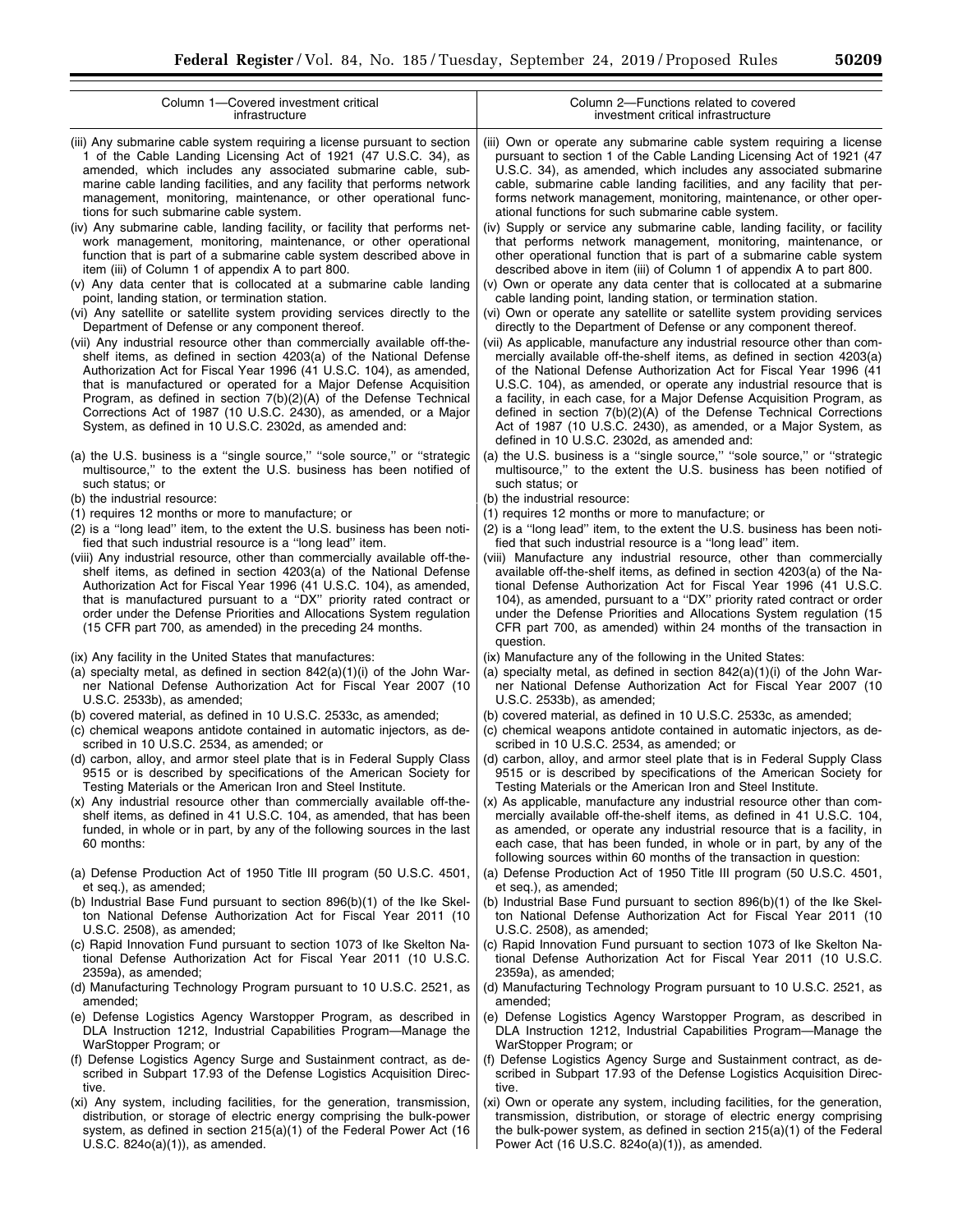| Column 1-Covered investment critical                                                                                                                                                                                          | Column 2-Functions related to covered                                                                                                                                                                                    |
|-------------------------------------------------------------------------------------------------------------------------------------------------------------------------------------------------------------------------------|--------------------------------------------------------------------------------------------------------------------------------------------------------------------------------------------------------------------------|
| infrastructure                                                                                                                                                                                                                | investment critical infrastructure                                                                                                                                                                                       |
| (xii) Any electric storage resource, as defined in 18 CFR $\S 35.28(b)(9)$ ,<br>as amended, that is physically connected to the bulk-power system.                                                                            | (xii) Own or operate any electric storage resource, as defined in 18<br>CFR $\S 35.28(b)(9)$ , as amended, that is physically connected to the<br>bulk-power system.                                                     |
| (xiii) Any facility that provides electric power generation, transmission,                                                                                                                                                    | (xiii) Own or operate any facility that provides electric power genera-                                                                                                                                                  |
| distribution, or storage directly to or located on any military installa-                                                                                                                                                     | tion, transmission, distribution, or storage directly to or located on                                                                                                                                                   |
| tion identified in $\S$ 802.229.                                                                                                                                                                                              | any military installation identified in $\S 802.229$ .                                                                                                                                                                   |
| (xiv) Any industrial control system utilized by:                                                                                                                                                                              | (xiv) Manufacture or service any industrial control system utilized by:                                                                                                                                                  |
| (a) system comprising the bulk-power system as described above in                                                                                                                                                             | (a) system comprising the bulk-power system as described above in                                                                                                                                                        |
| item (xi) of Column 1 of appendix A to part 800; or                                                                                                                                                                           | item (xi) of Column 1 of appendix A to part 800; or                                                                                                                                                                      |
| (b) a facility directly serving any military installation as described above                                                                                                                                                  | (b) a facility directly serving any military installation as described above                                                                                                                                             |
| in item (xiii) of Column 1 of appendix A to part 800.                                                                                                                                                                         | in item (xiii) of Column 1 of appendix A to part 800.                                                                                                                                                                    |
| (xv) Any:                                                                                                                                                                                                                     | (xv) Own or operate:                                                                                                                                                                                                     |
| (a) any individual refinery with the capacity to produce 300,000 or more                                                                                                                                                      | (a) any individual refinery with the capacity to produce 300,000 or more                                                                                                                                                 |
| barrels per day (or equivalent) of refined oil or gas products; or                                                                                                                                                            | barrels per day (or equivalent) of refined oil or gas products; or                                                                                                                                                       |
| (b) collection of one or more refineries owned or operated by a single<br>U.S. business with the capacity to produce, in the aggregate,<br>500,000 or more barrels per day (or equivalent) of refined oil or gas<br>products. | (b) one or more refineries with the capacity to produce, in the aggre-<br>gate, 500,000 or more barrels per day (or equivalent) of refined oil or<br>gas products.                                                       |
| (xvi) Any crude oil storage facility with the capacity to hold 30 million                                                                                                                                                     | (xvi) Own or operate any crude oil storage facility with the capacity to                                                                                                                                                 |
| barrels or more of crude oil.                                                                                                                                                                                                 | hold 30 million barrels or more of crude oil.                                                                                                                                                                            |
| (xvii) Any:                                                                                                                                                                                                                   | (xvii) Own or operate any:                                                                                                                                                                                               |
| (a) liquefied natural gas (LNG) import or export terminal requiring.                                                                                                                                                          | (a) liquefied natural gas (LNG) import or export terminal requiring:                                                                                                                                                     |
| (1) approval pursuant to section 3(e) of the Natural Gas Act (15 U.S.C.                                                                                                                                                       | (1) approval pursuant to section 3(e) of the Natural Gas Act (15 U.S.C.                                                                                                                                                  |
| 717b(e)), as amended, or                                                                                                                                                                                                      | $717b(e)$ , as amended, or                                                                                                                                                                                               |
| (2) a license pursuant to section 4 of the Deepwater Port Act of 1974                                                                                                                                                         | (2) a license pursuant to section 4 of the Deepwater Port Act of 1974                                                                                                                                                    |
| (33 U.S.C. 1503), as amended; or                                                                                                                                                                                              | (33 U.S.C. 1503), as amended; or                                                                                                                                                                                         |
| (b) natural gas underground storage facility or LNG peak-shaving facil-                                                                                                                                                       | (b) natural gas underground storage facility or LNG peak-shaving facil-                                                                                                                                                  |
| ity requiring a certificate of public convenience and necessity pursu-                                                                                                                                                        | ity requiring a certificate of public convenience and necessity pursu-                                                                                                                                                   |
| ant to section 7 of the Natural Gas Act (15 U.S.C. 717f), as amend-                                                                                                                                                           | ant to section 7 of the Natural Gas Act (15 U.S.C. 717f), as amend-                                                                                                                                                      |
| ed.                                                                                                                                                                                                                           | ed.                                                                                                                                                                                                                      |
| (xviii) Any financial market utility that the Financial Stability Oversight                                                                                                                                                   | (xviii) Own or operate any financial market utility that the Financial Sta-                                                                                                                                              |
| Council has designated as systemically important pursuant to section                                                                                                                                                          | bility Oversight Council has designated as systemically important                                                                                                                                                        |
| 804 of the Dodd-Frank Wall Street Reform and Consumer Protection                                                                                                                                                              | pursuant to section 804 of the Dodd-Frank Wall Street Reform and                                                                                                                                                         |
| Act (12 U.S.C. 5463), as amended.                                                                                                                                                                                             | Consumer Protection Act (12 U.S.C. 5463), as amended.                                                                                                                                                                    |
| (xix) Any exchange registered under section 6 of the Securities Ex-                                                                                                                                                           | (xix) Own or operate any exchange registered under section 6 of the                                                                                                                                                      |
| change Act of 1934 (15 U.S.C. 78f), as amended, that facilitates                                                                                                                                                              | Securities Exchange Act of 1934 (15 U.S.C. 78f), as amended, that                                                                                                                                                        |
| trading in any national market system security, as defined in 17 CFR                                                                                                                                                          | facilitates trading in any national market system security, as defined                                                                                                                                                   |
| §242.600, as amended, and which exchange during at least four of                                                                                                                                                              | in 17 CFR § 242.600, as amended, and which exchange during at                                                                                                                                                            |
| the preceding six calendar months had:                                                                                                                                                                                        | least four of the preceding six calendar months had:                                                                                                                                                                     |
| (a) with respect to all national market system securities that are not op-                                                                                                                                                    | (a) with respect to all national market system securities that are not op-                                                                                                                                               |
| tions, ten percent or more of the average daily dollar volume re-                                                                                                                                                             | tions, ten percent or more of the average daily dollar volume re-                                                                                                                                                        |
| ported by applicable transaction reporting plans; or                                                                                                                                                                          | ported by applicable transaction reporting plans; or                                                                                                                                                                     |
| (b) with respect to all listed options, fifteen percent or more of the aver-                                                                                                                                                  | (b) with respect to all listed options, fifteen percent or more of the aver-                                                                                                                                             |
| age daily dollar volume reported by applicable national market sys-                                                                                                                                                           | age daily dollar volume reported by applicable national market sys-                                                                                                                                                      |
| tem plans for reporting transactions in listed options.                                                                                                                                                                       | tem plans for reporting transactions in listed options.                                                                                                                                                                  |
| (xx) Any technology service provider in the Significant Service Provider                                                                                                                                                      | (xx) Own or operate any technology service provider in the Significant                                                                                                                                                   |
| Program of the Federal Financial Institutions Examination Council                                                                                                                                                             | Service Provider Program of the Federal Financial Institutions Exam-                                                                                                                                                     |
| that provides core processing services.<br>(xxi) Any rail line and associated connector line designated as part of<br>the Department of Defense's Strategic Rail Corridor Network.                                            | ination Council that provides core processing services.<br>(xxi) Own or operate any rail line and associated connector line des-<br>ignated as part of the Department of Defense's Strategic Rail Cor-<br>ridor Network. |
| (xxii) Any interstate oil pipeline that:                                                                                                                                                                                      | (xxii) Own or operate any interstate oil pipeline that:                                                                                                                                                                  |
| (a) has the capacity to transport:                                                                                                                                                                                            | (a) has the capacity to transport:                                                                                                                                                                                       |
| (1) 500,000 barrels per day or more of crude oil, or                                                                                                                                                                          | (1) 500,000 barrels per day or more of crude oil, or                                                                                                                                                                     |
| (2) 90 million gallons per day or more of refined petroleum product; or                                                                                                                                                       | (2) 90 million gallons per day or more of refined petroleum product; or                                                                                                                                                  |
| (b) directly serves the strategic petroleum reserve, as defined in sec-                                                                                                                                                       | (b) directly serves the strategic petroleum reserve, as defined in sec-                                                                                                                                                  |
| tion 152 of the Energy Policy and Conservation Act (42 U.S.C.                                                                                                                                                                 | tion 152 of the Energy Policy and Conservation Act (42 U.S.C.                                                                                                                                                            |
| 6232), as amended.                                                                                                                                                                                                            | 6232), as amended.                                                                                                                                                                                                       |
| (xxiii) Any interstate natural gas pipeline with an outside diameter of 20                                                                                                                                                    | (xxiii) Own or operate any interstate natural gas pipeline with an out-                                                                                                                                                  |
| or more inches.                                                                                                                                                                                                               | side diameter of 20 or more inches.                                                                                                                                                                                      |
| (xxiv) Any industrial control system utilized by:                                                                                                                                                                             | (xxiv) Manufacture or service any industrial control system utilized by:                                                                                                                                                 |
| (a) an interstate oil pipeline as described above in item (xxii) of Column                                                                                                                                                    | (a) an interstate oil pipeline as described above in item (xxii) of Column                                                                                                                                               |
| 1 of appendix A to part 800; or                                                                                                                                                                                               | 1 of appendix A to part 800; or                                                                                                                                                                                          |
| (b) an interstate natural gas pipeline as described above in item (xxiii)                                                                                                                                                     | (b) an interstate natural gas pipeline as described above in item (xxiii)                                                                                                                                                |
| of Column 1 of appendix A to part 800.                                                                                                                                                                                        | of Column 1 of appendix A to part 800.                                                                                                                                                                                   |
| (xxv) Any airport identified in $\S 802.201$ .                                                                                                                                                                                | (xxv) Own or operate any airport identified in $\S 802.201$ .                                                                                                                                                            |
| (xxvi) Any:                                                                                                                                                                                                                   | (xxvi) Own or operate any:                                                                                                                                                                                               |
| (a) maritime port identified in $\S$ 802.228; or                                                                                                                                                                              | (a) maritime port identified in $\S$ 802.228; or                                                                                                                                                                         |
| (b) any individual terminal at such maritime ports.                                                                                                                                                                           | (b) any individual terminal at such maritime ports.                                                                                                                                                                      |
| (xxvii) Any public water system, as defined in section 1401(4) of the                                                                                                                                                         | (xxvii) Own or operate any public water system, as defined in section                                                                                                                                                    |
| Safe Drinking Water Act (42 U.S.C. 300f(4)(A)), as amended, or                                                                                                                                                                | 1401(4) of the Safe Drinking Water Act (42 U.S.C. $300f(4)(A)$ ), as                                                                                                                                                     |
| treatment works, as defined in section $212(2)(A)$ of the Clean Water                                                                                                                                                         | amended, or treatment works, as defined in section 212(2)(A) of the                                                                                                                                                      |
| Act (33 U.S.C. 1292(2)), as amended, which:                                                                                                                                                                                   | Clean Water Act (33 U.S.C. 1292(2)), as amended, which:                                                                                                                                                                  |